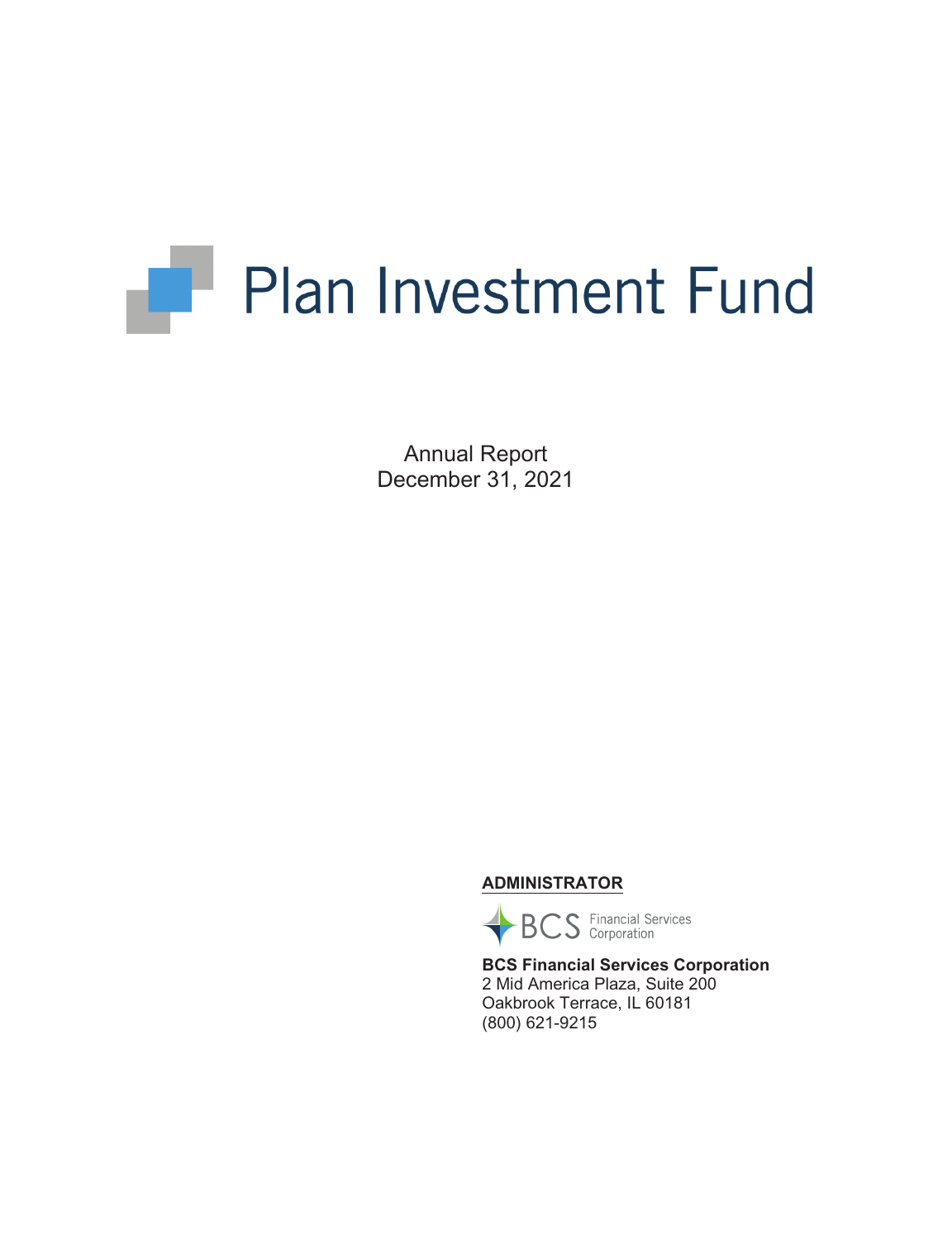# **Plan Investment Fund**

February 28, 2022

Dear Investors:

Plan Investment Fund went through a year of system modernization in 2021, which included upgrading its online trading platform and migrating to a new transfer agency system. The end goal of these changes was an enhanced investor experience, a more secure trading environment and increased system architecture resiliency. We also continued to expand Fund distribution as the Fund was made available via Bank of America's CashPro liquidity portal during the 4th quarter. Plan Investment Fund averaged \$1.4 billion in assets in 2021. Utilization remained high, with over \$10 billion traded for the fourth consecutive year.

We look forward to the Federal Reserve's moves on rates.

Sincerely,

Susan a Pickar

Susan A. Pickar President and Chief Executive Officer

#### **Past Performance Does Not Guarantee Future Results. The Portfolios may experience negative performance.**

*Government Portfolio: You could lose money by investing in the Portfolio. Although the Portfolio seeks to preserve the value of your investment at \$1.00 per share, it cannot guarantee it will do so. An investment in the Portfolio is not insured or guaranteed by the Federal Deposit Insurance Corporation or any other government agency. The Fund's sponsor has no legal obligation to provide financial support to the Fund, and you should not expect that the sponsor will provide financial support to the Fund at any time.*

*Money Market Portfolio: You could lose money by investing in the Portfolio. Because the share price of the Portfolio will fluctuate, when you sell your shares they may be worth more or less than what you originally paid for them. The Portfolio may impose a fee upon sale of your shares or may temporarily suspend your ability to sell shares if the Portfolio's liquidity falls below required minimums because of market conditions or other factors. An investment in the Portfolio is not insured or guaranteed by the Federal Deposit Insurance Corporation or any other government agency. The Fund's sponsor has no legal obligation to provide financial support to the Fund, and you should not expect that the sponsor will provide financial support to the Fund at any time.*

The report is submitted for the general information of the shareholders of the Fund. It is not authorized for distribution to prospective investors unless preceded or accompanied by an effective prospectus, which includes information regarding the Fund's risks, objectives, fees and expenses, experience of its management and other information.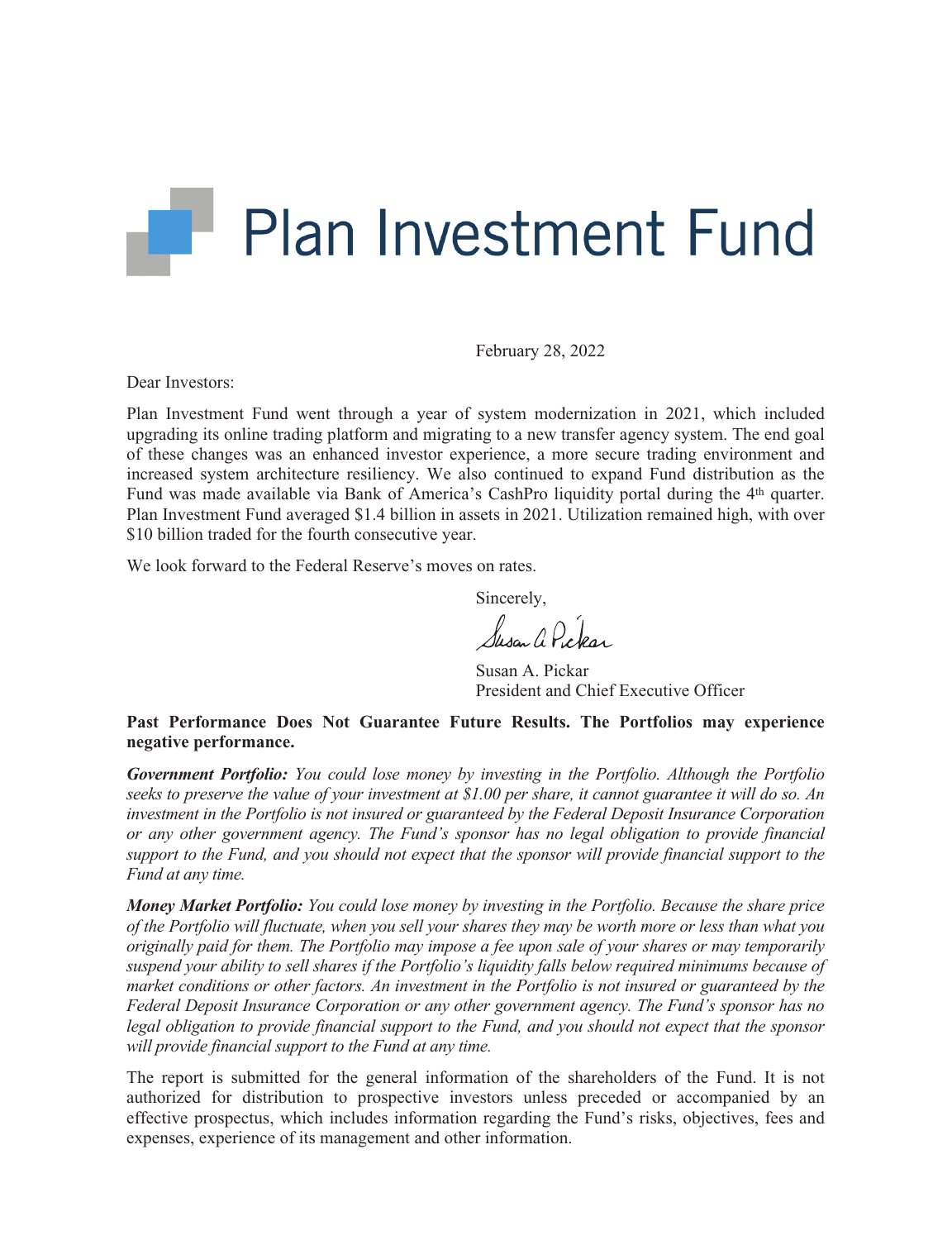

### **Government Portfolio Schedule of Investments December 31, 2021**

| <b>Par Value</b> | <b>Issuer</b>                                                                                | <b>Interest Rate</b> | <b>Maturity</b> | Amortized<br>Cost |
|------------------|----------------------------------------------------------------------------------------------|----------------------|-----------------|-------------------|
|                  | <b>TOTAL INVESTMENTS - 55.4%</b>                                                             |                      |                 |                   |
|                  | <b>U.S. TREASURY OBLIGATIONS - 14.2%</b>                                                     |                      |                 |                   |
| \$<br>17,210,000 | U.S. Treasury Bill <sup>(1)</sup>                                                            | 0.05%                | 02/24/22        | \$<br>17,208,709  |
| 10,089,600       | U.S. Treasury Bill <sup>(1)</sup>                                                            | 0.06%                | 03/01/22        | 10,088,737        |
| 19,791,200       | U.S. Treasury Bill <sup>(1)</sup>                                                            | 0.07%                | 03/10/22        | 19,788,583        |
| 8,715,000        | U.S. Treasury Bill <sup>(1)</sup>                                                            | 0.08%                | 03/24/22        | 8,713,511         |
| 22,930,000       | U.S. Treasury Bill <sup>(1)</sup>                                                            | 0.09%                | 03/31/22        | 22,925,182        |
| 7,859,400        | U.S. Treasury Bill <sup>(1)</sup>                                                            | 0.09%                | 04/12/22        | 7,857,416         |
| 12,215,000       | U.S. Treasury Bill <sup>(1)</sup>                                                            | 0.11%                | 04/26/22        | 12,210,708        |
| 19,345,000       | U.S. Treasury Bill <sup>(1)</sup>                                                            | 0.15%                | 06/23/22        | 19,331,014        |
| 9,750,000        | U.S. Treasury Bill <sup>(1)</sup>                                                            | 0.21%                | 06/30/22        | 9,739,762         |
| 4,903,200        | U.S. Treasury Bill <sup>(1)</sup>                                                            | 0.08%                | 09/08/22        | 4,900,646         |
| 2,080,000        | U.S. Treasury Bill <sup>(1)</sup>                                                            | 0.39%                | 12/29/22        | 2,071,843         |
| 9,650,000        | U.S. Treasury Note                                                                           | 1.38%                | 01/31/22        | 9,660,392         |
| 425,000          | U.S. Treasury Note                                                                           | 1.75%                | 02/28/22        | 426,129           |
| 425,000          | U.S. Treasury Note                                                                           | 0.38%                | 03/31/22        | 425,292           |
| 2,120,000        | U.S. Treasury Note                                                                           | 2.13%                | 05/15/22        | 2,136,112         |
| 255,000          | U.S. Treasury Note                                                                           | 1.75%                | 06/15/22        | 256,940           |
| 945,000          | U.S. Treasury Note                                                                           | 0.13%                | 06/30/22        | 945,254           |
| 10,000,000       | U.S. Treasury Note <sup>(2)</sup><br>$(3 \text{ Month U.S. Treasury Money Market} + 0.05\%)$ | 0.13%                | 01/31/23        | 10,000,000        |
|                  | <b>Total U.S. Treasury Obligations</b>                                                       |                      |                 | 158,686,230       |
|                  | (Cost \$158,686,230)                                                                         |                      |                 |                   |
|                  | <b>AGENCY OBLIGATIONS - 41.2% (3)</b>                                                        |                      |                 |                   |
| 5,955,000        | Federal Farm Credit Banks Funding Corp. (2)<br>$(1$ Day USD SOFR + 0.18%)                    | 0.23%                | 01/14/22        | 5,955,000         |
| 5,390,000        | Federal Farm Credit Banks Funding Corp. (1)                                                  | 0.08%                | 01/19/22        | 5,389,784         |
| 4,715,000        | Federal Farm Credit Banks Funding Corp. (1)                                                  | 0.08%                | 01/28/22        | 4,714,717         |
| 8,800,000        | Federal Farm Credit Banks Funding Corp. (1)                                                  | 0.05%                | 04/19/22        | 8,798,680         |
| 5,710,000        | Federal Farm Credit Banks Funding Corp. (1)                                                  | 0.06%                | 06/21/22        | 5,708,373         |
| 8,465,000        | Federal Farm Credit Banks Funding Corp. (2)<br>$(1$ Day USD SOFR + 0.20%)                    | 0.25%                | 06/23/22        | 8,465,000         |
| 9,730,000        | Federal Farm Credit Banks Funding Corp. (2)<br>$(1$ Day USD SOFR + 0.04%)                    | 0.09%                | 07/11/22        | 9,731,040         |
| 25,555,000       | Federal Farm Credit Banks Funding Corp. (2)<br>$(1$ Day USD OBFR + 0.18%)                    | 0.26%                | 07/20/22        | 25,553,602        |
| 5,450,000        | Federal Farm Credit Banks Funding Corp.                                                      | 0.07%                | 08/10/22        | 5,449,718         |
| 2,360,000        | Federal Farm Credit Banks Funding Corp. (2)<br>$(1$ Day USD SOFR + 0.10%)                    | 0.15%                | 09/02/22        | 2,360,000         |
| 9,595,000        | Federal Farm Credit Banks Funding Corp. (2)<br>$(1$ Day USD SOFR + 0.05%)                    | 0.10%                | 09/08/22        | 9,595,997         |
| 7,965,000        | Federal Farm Credit Banks Funding Corp. (2)<br>$(1$ Day USD SOFR + 0.08%)                    | 0.13%                | 10/14/22        | 7,965,000         |

See accompanying notes to financial statements.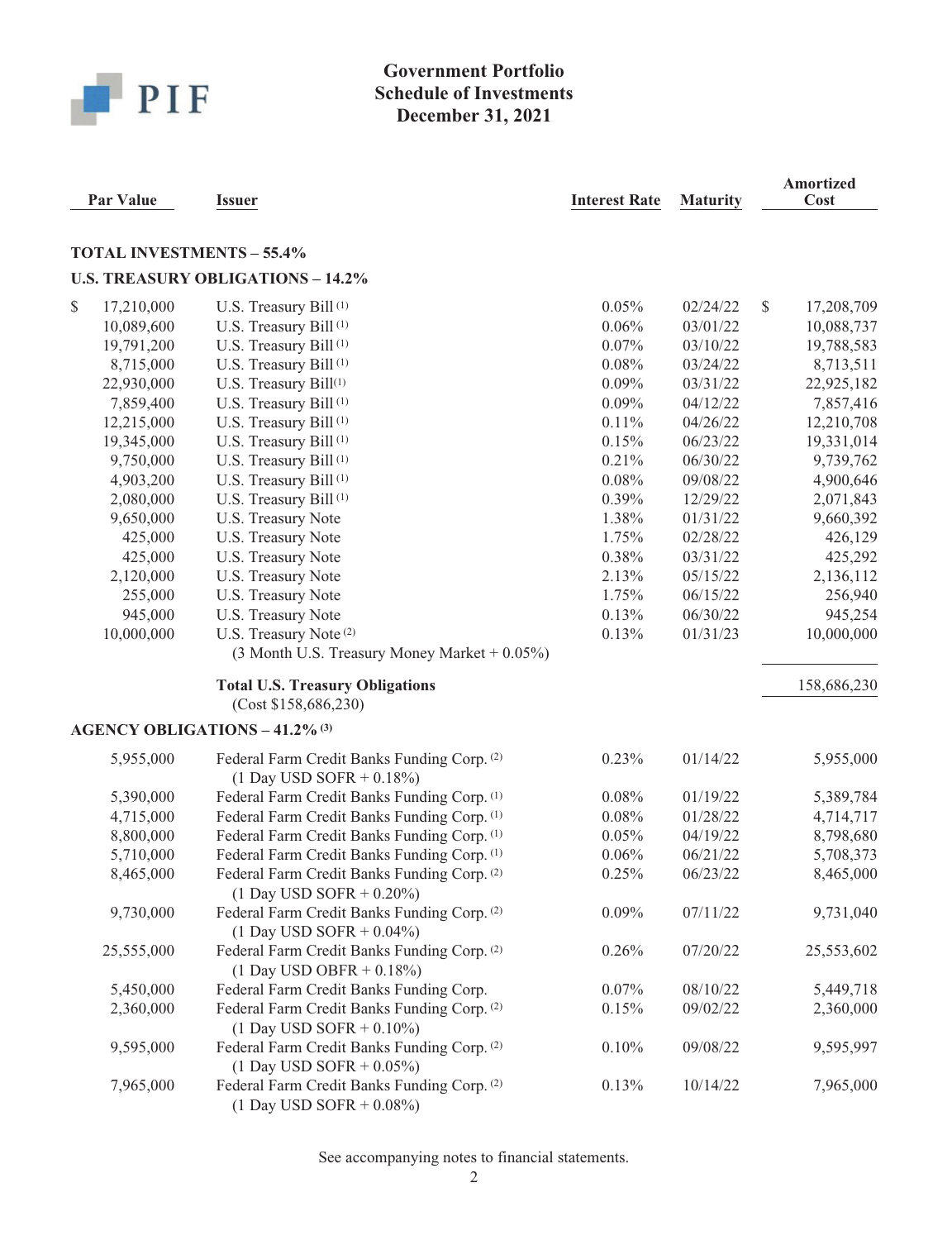

# **Government Portfolio Schedule of Investments December 31, 2021 (Continued)**

| <b>Par Value</b> | <b>Issuer</b>                                                             | <b>Interest Rate</b> | <b>Maturity</b> | <b>Amortized</b><br>Cost |
|------------------|---------------------------------------------------------------------------|----------------------|-----------------|--------------------------|
|                  | <b>AGENCY OBLIGATIONS (continued)</b>                                     |                      |                 |                          |
| \$<br>7,125,000  | Federal Farm Credit Banks Funding Corp. (2)<br>$(1$ Day USD SOFR + 0.06%) | 0.11%                | 01/20/23        | 7,125,000<br>S           |
| 10,000,000       | Federal Farm Credit Banks Funding Corp. (2)<br>$(1$ Day USD SOFR + 0.06%) | 0.11%                | 02/09/23        | 10,000,000               |
| 6,580,000        | Federal Farm Credit Banks Funding Corp. (2)<br>$(1$ Day USD SOFR + 0.05%) | 0.10%                | 08/22/23        | 6,580,000                |
| 3,960,000        | Federal Farm Credit Banks Funding Corp. (2)<br>$(1$ Day USD SOFR + 0.05%) | 0.10%                | 09/28/23        | 3,960,000                |
| 7,495,000        | Federal Farm Credit Banks Funding Corp. (2)<br>$(1$ Day USD SOFR + 0.06%) | 0.11%                | 11/22/23        | 7,495,000                |
| 9,630,000        | Federal Home Loan Banks                                                   | 0.04%                | 01/12/22        | 9,629,968                |
| 3,430,000        | Federal Home Loan Banks <sup>(1)</sup>                                    | 0.05%                | 01/14/22        | 3,429,944                |
| 16,025,000       | Federal Home Loan Banks                                                   | 0.04%                | 01/28/22        | 16,024,871               |
| 8,890,000        | Federal Home Loan Banks                                                   | 0.04%                | 02/01/22        | 8,889,916                |
| 3,435,000        | Federal Home Loan Banks                                                   | 0.05%                | 02/07/22        | 3,434,996                |
| 2,490,000        | Federal Home Loan Banks <sup>(1)</sup>                                    | 0.05%                | 02/08/22        | 2,489,869                |
| 11,800,000       | Federal Home Loan Banks <sup>(1)</sup>                                    | 0.05%                | 02/11/22        | 11,799,328               |
| 12,010,000       | Federal Home Loan Banks <sup>(1)</sup>                                    | 0.06%                | 02/14/22        | 12,009,193               |
| 26,555,000       | Federal Home Loan Banks <sup>(1)</sup>                                    | 0.05%                | 02/15/22        | 26,553,506               |
| 19,520,000       | Federal Home Loan Banks <sup>(1)</sup>                                    | 0.05%                | 02/16/22        | 19,518,878               |
| 8,160,000        | Federal Home Loan Banks <sup>(1)</sup>                                    | 0.05%                | 02/18/22        | 8,159,456                |
| 6,905,000        | Federal Home Loan Banks <sup>(2)</sup>                                    | 0.17%                | 02/28/22        | 6,905,000                |
|                  | $(1$ Day USD SOFR + 0.12%)                                                |                      |                 |                          |
| 15,765,000       | Federal Home Loan Banks <sup>(1)</sup>                                    | 0.05%                | 03/02/22        | 15,763,712               |
| 17,485,000       | Federal Home Loan Banks <sup>(1)</sup>                                    | 0.05%                | 03/08/22        | 17,483,557               |
| 42,830,000       | Federal Home Loan Banks <sup>(1)</sup>                                    | 0.04%                | 03/18/22        | 42,826,021               |
| 10,735,000       | Federal Home Loan Banks                                                   | 0.06%                | 03/22/22        | 10,734,940               |
| 1,650,000        | Federal Home Loan Banks <sup>(2)</sup>                                    | 0.06%                | 03/30/22        | 1,650,000                |
|                  | $(1$ Day USD SOFR + 0.01%)                                                |                      |                 |                          |
| 3,930,000        | Federal Home Loan Banks <sup>(1)</sup>                                    | 0.04%                | 04/01/22        | 3,929,568                |
| 2,620,000        | Federal Home Loan Banks <sup>(2)</sup>                                    | 0.07%                | 04/12/22        | 2,620,000                |
|                  | $(1$ Day USD SOFR + 0.02%)                                                |                      |                 |                          |
| 10,960,000       | Federal Home Loan Banks <sup>(1)</sup>                                    | 0.06%                | 04/22/22        | 10,958,108               |
| 5,335,000        | Federal Home Loan Banks                                                   | 0.06%                | 05/23/22        | 5,334,885                |
| 9,000,000        | Federal Home Loan Banks <sup>(2)</sup>                                    | 0.14%                | 09/08/22        | 9,000,000                |
|                  | $(1$ Day USD SOFR + 0.09%)                                                |                      |                 |                          |
| 6,255,000        | Federal Home Loan Banks <sup>(2)</sup>                                    | 0.12%                | 11/10/22        | 6,255,000                |
|                  | $(1$ Day USD SOFR + 0.07%)                                                |                      |                 |                          |
| 13,475,000       | Federal Home Loan Banks <sup>(2)</sup>                                    | 0.07%                | 12/16/22        | 13,475,000               |
|                  | $(1$ Day USD SOFR + 0.02%)                                                |                      |                 |                          |
| 20,000,000       | Federal Home Loan Mortgage Corp. (2)<br>$(1$ Day USD SOFR + 0.19%)        | 0.24%                | 06/02/22        | 20,000,000               |
| 5,605,000        | Federal Home Loan Mortgage Corp.                                          | 0.13%                | 07/25/22        | 5,606,400                |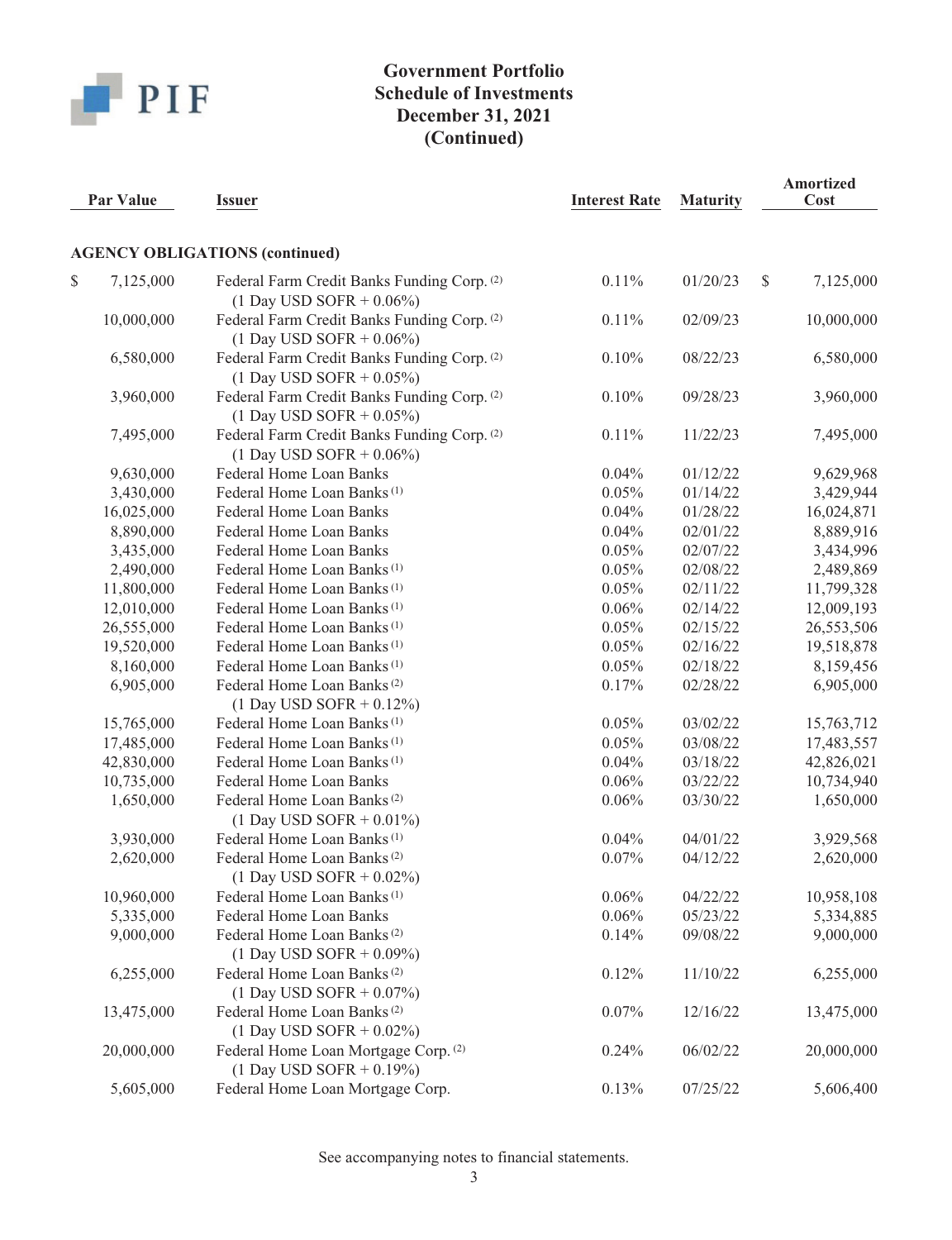

# **Government Portfolio Schedule of Investments December 31, 2021 (Continued)**

| <b>Par Value</b>          | <i><u><b>Issuer</b></u></i>                                                                                                                                                                                                                                                                  | <b>Interest Rate</b> | <b>Maturity</b> |              | <b>Amortized</b><br>Cost |
|---------------------------|----------------------------------------------------------------------------------------------------------------------------------------------------------------------------------------------------------------------------------------------------------------------------------------------|----------------------|-----------------|--------------|--------------------------|
|                           | <b>AGENCY OBLIGATIONS (continued)</b>                                                                                                                                                                                                                                                        |                      |                 |              |                          |
| $\mathbb{S}$<br>7,830,000 | Federal National Mortgage Association <sup>(2)</sup><br>$(1$ Day USD SOFR + 0.35%)                                                                                                                                                                                                           | 0.40%                | 04/07/22        | <sup>S</sup> | 7,830,000                |
| 9,100,000                 | Federal National Mortgage Association <sup>(2)</sup><br>$(1$ Day USD SOFR + 0.39%)                                                                                                                                                                                                           | 0.44%                | 04/15/22        |              | 9,100,000                |
| 15,000,000                | Federal National Mortgage Association <sup>(2)</sup><br>$(1$ Day USD SOFR + 0.30%)                                                                                                                                                                                                           | 0.35%                | 04/28/22        |              | 15,000,000               |
|                           | <b>Total Agency Obligations</b><br>(Cost \$461,259,027)                                                                                                                                                                                                                                      |                      |                 |              | 461,259,027              |
|                           | <b>Total Investments 55.4%</b><br>(Cost \$619,945,257)                                                                                                                                                                                                                                       |                      |                 |              | 619,945,257              |
|                           | <b>REPURCHASE AGREEMENTS - 45.4%</b>                                                                                                                                                                                                                                                         |                      |                 |              |                          |
| 100,000,000               | BNP Paribas Securities Co.<br>Dated 12/31/2021, To be repurchased<br>at \$100,000,417, (collateralized by \$99,860,201<br>par amount of U.S. Treasury Bonds, a U.S.<br>Treasury Note and U.S. Treasury Strips, 0.00%<br>to 3.88%; due 7/15/24 to 5/15/51;<br>Total Fair Value \$102,000,039) | 0.05%                | 01/03/22        |              | 100,000,000              |
| 75,000,000                | Goldman Sachs & Co.<br>Dated 12/31/2021, To be repurchased<br>at \$75,000,313 (collateralized by \$74,802,388)<br>par amount of Government National Mortgage<br>Association, 2.50% to 5.50%; due 1/15/26 to<br>12/20/51;<br>Total Fair Value \$76,500,000)                                   | 0.05%                | 01/03/22        |              | 75,000,000               |
| 100,000,000               | HSBC Securities (USA), Inc.<br>Dated 12/31/2021, To be repurchased<br>at \$100,000,417, (collateralized by \$99,421,437<br>par amount of U.S. Treasury Bills, U.S. Treasury<br>Bonds, and U.S. Treasury Strips, 0.00% to<br>7.13%; due 2/3/22 to 8/15/51;<br>Total Fair Value \$102,000,000) | 0.05%                | 01/03/22        |              | 100,000,000              |
| 8,000,000                 | Mitsubishi UFJ Securities Co.<br>Dated 12/31/2021, To be repurchased<br>at \$8,000,040 (collateralized by \$7,983,919 par<br>amount of Government National Mortgage<br>Association, 2.50%; due 7/20/51;<br>Total Fair Value \$8,160,000)                                                     | 0.06%                | 01/03/22        |              | 8,000,000                |

See accompanying notes to financial statements.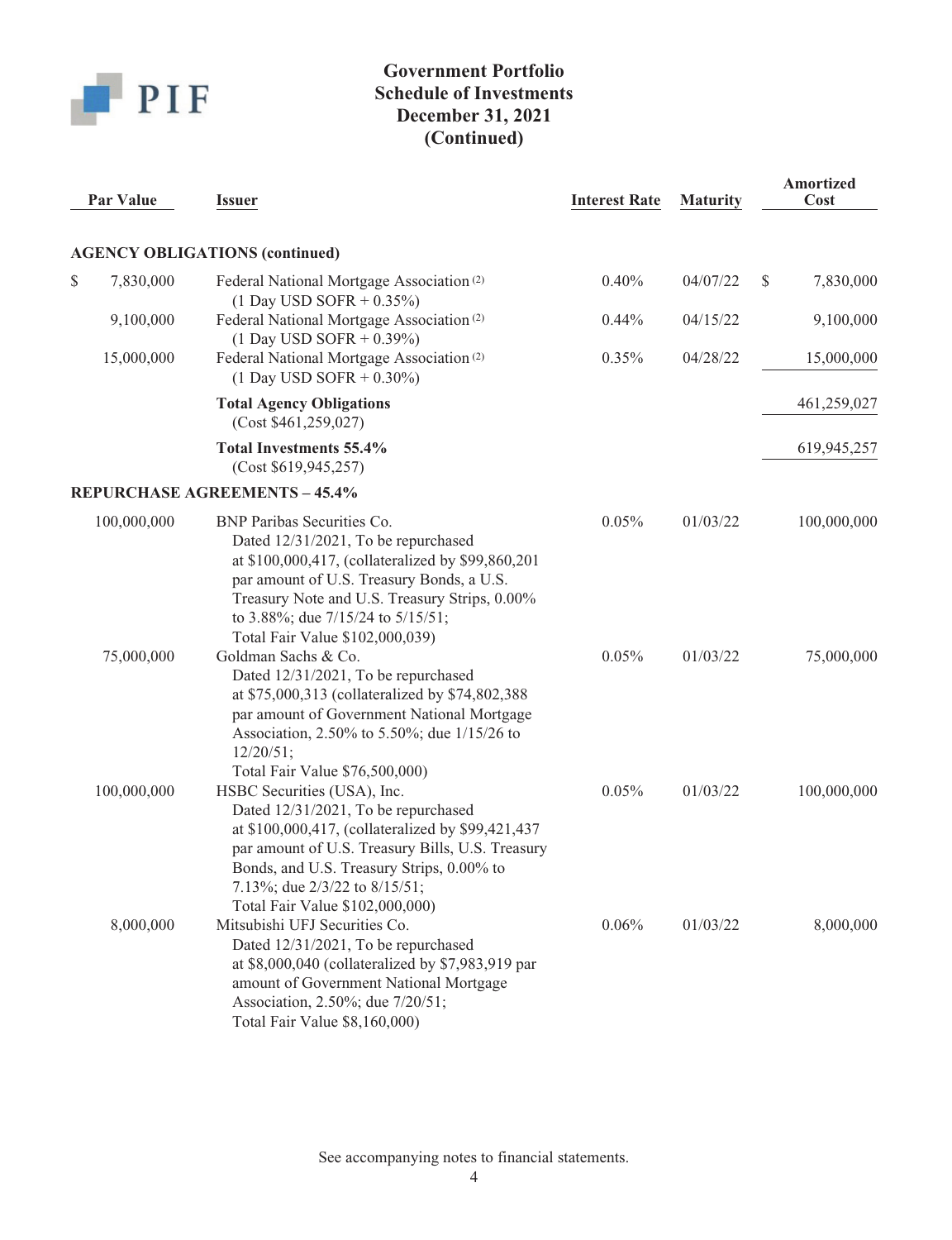

## **Government Portfolio Schedule of Investments December 31, 2021 (Concluded)**

| <b>Par Value</b>           | <b>Issuer</b>                                                                                                                                                                                                                                                                                                                  | <b>Interest Rate</b> | <b>Maturity</b> | <b>Amortized</b><br>Cost |
|----------------------------|--------------------------------------------------------------------------------------------------------------------------------------------------------------------------------------------------------------------------------------------------------------------------------------------------------------------------------|----------------------|-----------------|--------------------------|
|                            | <b>REPURCHASE AGREEMENTS (continued)</b>                                                                                                                                                                                                                                                                                       |                      |                 |                          |
| $\mathbb{S}$<br>12,000,000 | Natixis S.A.<br>Dated 12/31/2021, To be repurchased<br>at \$12,000,050 (collateralized by \$11,964,738<br>par amount of a U.S. Treasury Bill, U.S.<br>Treasury Bonds, and U.S. Treasury Notes, 0.00%<br>to 3.63%; due $1/20/22$ to 8/15/50;                                                                                    | 0.05%                | 01/03/22        | S<br>12,000,000          |
| 66,000,000                 | Total Fair Value \$12,240,043)<br>TD Securities (USA), LLC<br>Dated 12/31/2021, To be repurchased<br>at \$66,000,275 (collateralized by \$65,885,565<br>par amount of Government National Mortgage<br>Association and a U.S. Treasury Note, 1.00% to<br>6.00%; due $12/15/24$ to $6/20/45$ ;<br>Total Fair Value \$67,320,022) | 0.05%                | 01/03/22        | 66,000,000               |
| 76,000,000                 | TD Securities (USA), LLC<br>Dated 12/31/2021, To be repurchased<br>at \$76,000,317 (collateralized by \$75,968,276<br>par amount of U.S. Treasury Notes, 0.75% to<br>1.00%; due $12/31/23$ to $12/15/24$ ;<br>Total Fair Value \$77,520,091)                                                                                   | 0.05%                | 01/03/22        | 76,000,000               |
| 70,000,000                 | The Bank of Nova Scotia<br>Dated 12/31/2021, To be repurchased<br>at \$70,000,292 (collateralized by \$69,898,745<br>par amount of U.S. Treasury Bonds and U.S.<br>Treasury Notes, 0.13% to 3.00%; due 5/31/22 to<br>5/15/50;<br>Total Fair Value \$71,400,310)                                                                | 0.05%                | 01/03/22        | 70,000,000               |
|                            | <b>Total Repurchase Agreements</b><br>(Cost \$507,000,000)                                                                                                                                                                                                                                                                     |                      |                 | 507,000,000              |
|                            | Total Investments in Securities 100.8%<br>(Cost \$1,126,945,257)                                                                                                                                                                                                                                                               |                      |                 | 1,126,945,257            |
|                            | Liabilities in excess of Other Assets- (0.8)%                                                                                                                                                                                                                                                                                  |                      |                 | (9,292,498)              |
|                            | Net Assets $-100.0\%$                                                                                                                                                                                                                                                                                                          |                      |                 | \$<br>1,117,652,759      |
|                            | <b>Net Asset Value Per Participation Certificate</b>                                                                                                                                                                                                                                                                           |                      |                 | \$<br>1.00               |

(1) Interest Rate disclosed represents the discount rate at the time of purchase.

(2) Variable rate security. The rate shown is the rate in effect at December 31, 2021. The rate floats based upon the published reference rate and spread disclosed in the Schedule of Investments.

(3) This obligation of a U.S. Government sponsored entity is not issued or guaranteed by the U.S. Treasury.

OBFR: Overnight Bank Fund Rate

SOFR: Secured Overnight Financing Rate

See accompanying notes to financial statements.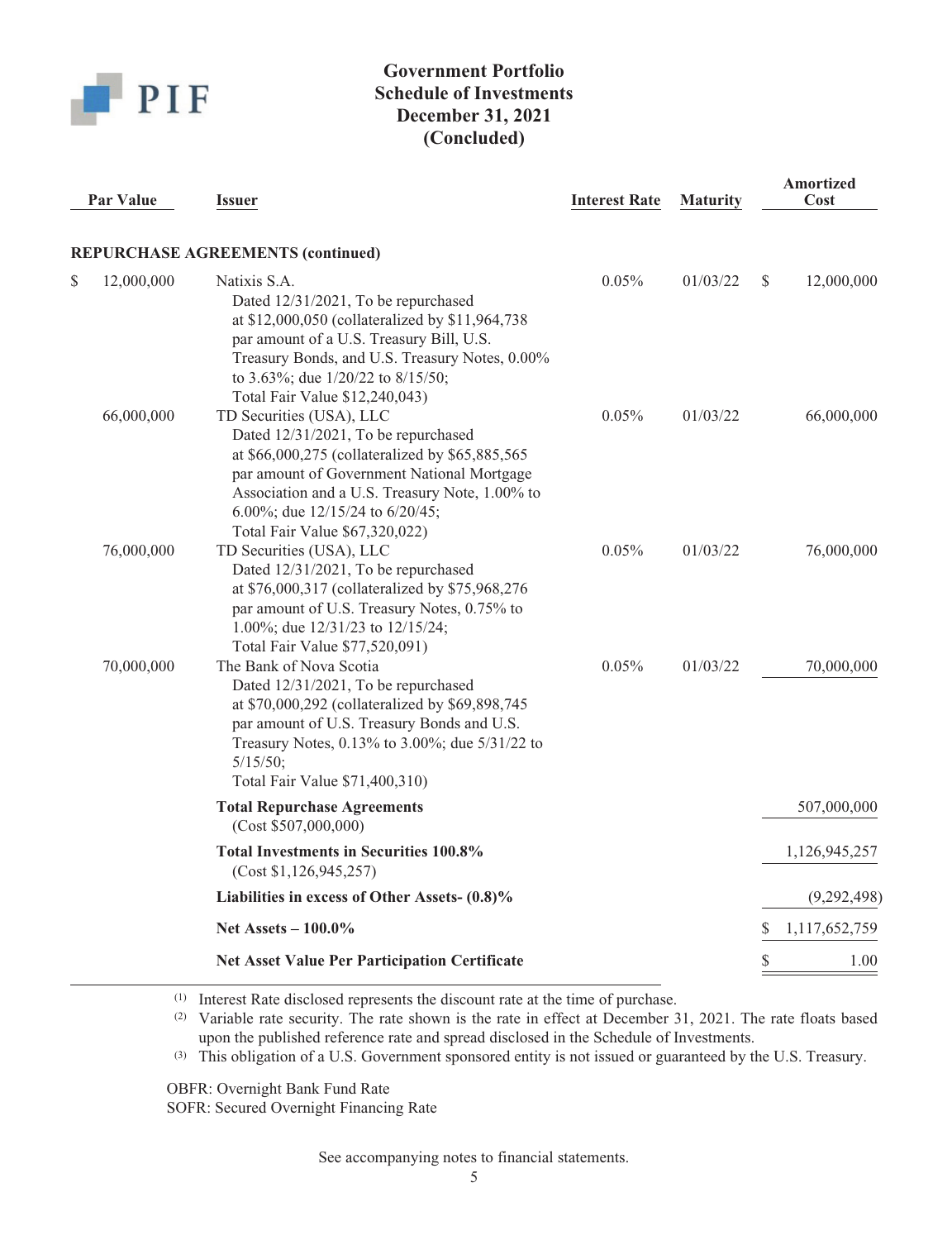

### **Money Market Portfolio Schedule of Investments December 31, 2021**

| Par Value       | <b>Issuer</b>                                                                                         | <b>Interest Rate</b> | <b>Maturity</b> | Fair<br>Value   |
|-----------------|-------------------------------------------------------------------------------------------------------|----------------------|-----------------|-----------------|
|                 | <b>TOTAL INVESTMENTS - 84.7%</b>                                                                      |                      |                 |                 |
|                 | U.S. TREASURY OBLIGATIONS - 1.8% (1)                                                                  |                      |                 |                 |
| 1,010,700<br>\$ | U.S. Treasury Bill                                                                                    | 0.11%                | 04/26/22        | \$<br>1,010,484 |
|                 | <b>Total U.S. Treasury Obligations</b><br>(Cost \$1,010,345)                                          |                      |                 | 1,010,484       |
|                 | <b>BANK OBLIGATIONS - 15.9%</b>                                                                       |                      |                 |                 |
|                 | YANKEE CERTIFICATES OF DEPOSIT - 15.9%                                                                |                      |                 |                 |
| 500,000         | Bank of Montreal, Chicago <sup>(2)</sup><br>$(3 \text{ Month USD LIBOR} + 0.05\%)$                    | 0.21%                | 02/23/22        | 500,055         |
| 500,000         | Bank of Montreal, Chicago <sup>(2)</sup><br>$(3 \text{ Month USD LIBOR} + 0.05\%)$                    | 0.23%                | 06/06/22        | 500,099         |
| 500,000         | Bank of Montreal, Chicago <sup>(2)</sup><br>$(1$ Day USD SOFR + 0.15%)                                | 0.20%                | 09/21/22        | 499,678         |
| 250,000         | Bank of Nova Scotia, Houston <sup>(2)</sup><br>$(1$ Day USD SOFR + 0.16%)                             | 0.21%                | 06/03/22        | 249,992         |
| 500,000         | Bank of Nova Scotia, Houston <sup>(2)</sup><br>$(1$ Day USD SOFR + 0.20%)                             | 0.25%                | 06/17/22        | 500,023         |
| 500,000         | Canadian Imperial Bank of Commerce, New York                                                          | 0.24%                | 04/06/22        | 500,077         |
| 500,000         | Canadian Imperial Bank of Commerce, New York <sup>(2)</sup><br>$(1$ Day USD OBFR + 0.10%)             | 0.17%                | 06/08/22        | 499,870         |
| 500,000         | Credit Industriel Et Commercial SA, New York <sup>(2)</sup><br>$(3 \text{ Month USD LIBOR} + 0.05\%)$ | 0.19%                | 05/06/22        | 500,072         |
| 500,000         | Credit Suisse AG, New York <sup>(2)</sup><br>$(1$ Day USD SOFR + 0.22%)                               | 0.27%                | 04/08/22        | 500,071         |
| 250,000         | Credit Suisse AG, New York                                                                            | 0.30%                | 06/01/22        | 249,996         |
| 250,000         | Goldman Sachs Bank, USA(2)<br>$(1$ Day USD SOFR + 0.17%)                                              | 0.22%                | 07/26/22        | 249,901         |
| 500,000         | Mitsubishi UFJ Trust and Banking Co., New York                                                        | 0.16%                | 03/09/22        | 499,982         |
| 750,000         | Mizuho Bank Ltd., New York                                                                            | 0.16%                | 02/10/22        | 750,043         |
| 500,000         | MUFG Bank Ltd., New York                                                                              | 0.30%                | 10/31/22        | 499,359         |
| 250,000         | Natixis SA, New York <sup>(2)</sup>                                                                   | 0.22%                | 08/05/22        | 249,922         |
|                 | $(1$ Day USD SOFR + 0.17%)                                                                            |                      |                 |                 |
| 500,000         | Standard Chartered Bank, New York                                                                     | 0.24%                | 02/01/22        | 500,020         |
| 500,000         | Standard Chartered Bank, New York <sup>(2)</sup><br>$(3 \text{ Month USD LIBOR} + 0.06\%)$            | 0.27%                | 03/18/22        | 500,064         |
| 250,000         | Sumitomo Mitsui Banking Corp., New York <sup>(2)</sup><br>$(1$ Day USD SOFR + 0.17%)                  | 0.22%                | 06/22/22        | 249,966         |
| 500,000         | Sumitomo Mitsui Banking Corp., New York <sup>(2)</sup><br>$(1$ Day USD SOFR + 0.17%)                  | 0.22%                | 09/14/22        | 499,800         |
| 500,000         | Toronto Dominion Bank, New York                                                                       | 0.30%                | 10/25/22        | 499,492         |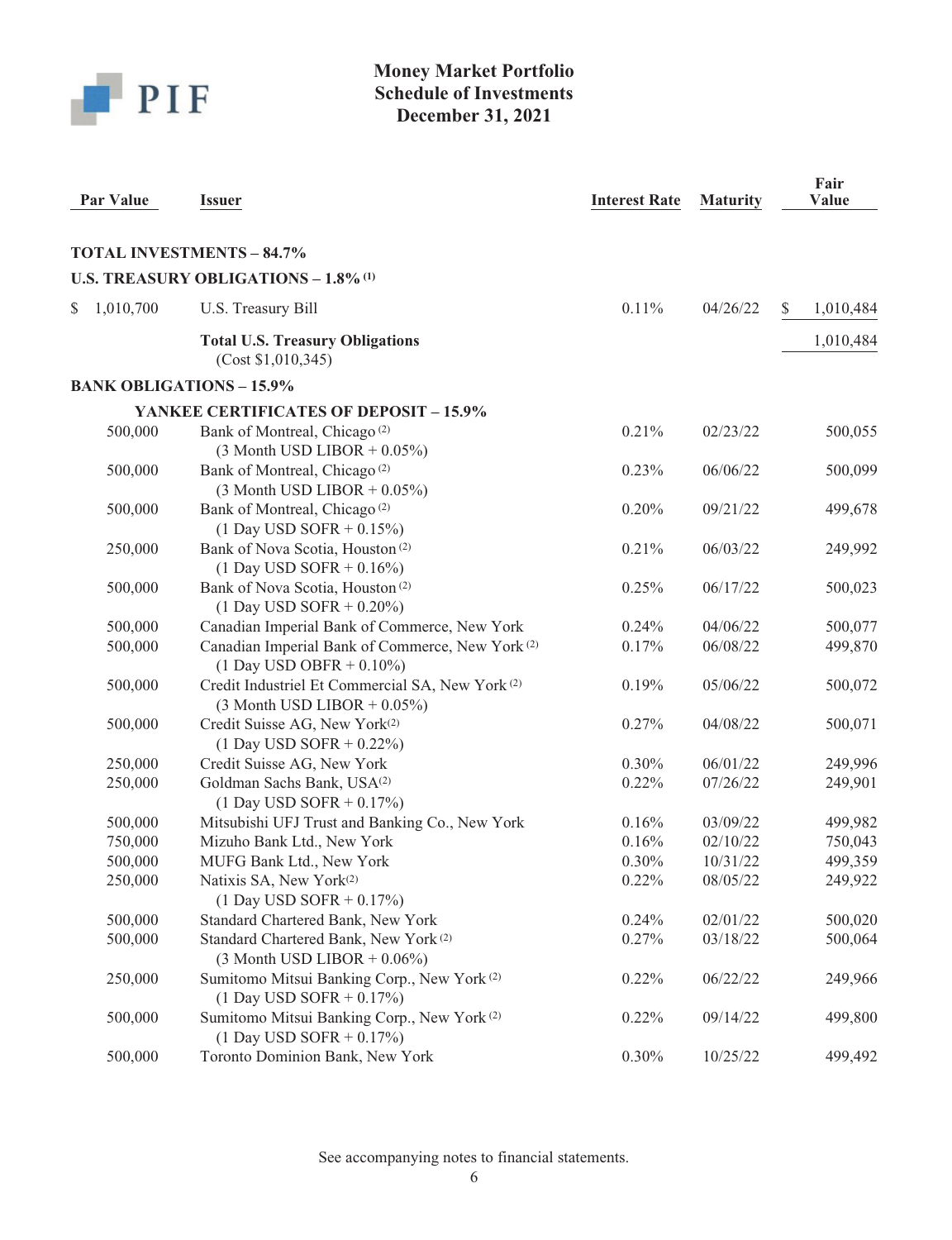

# **Money Market Portfolio Schedule of Investments December 31, 2021 (Continued)**

| <b>Par Value</b>              | <b>Issuer</b>                                                                                   | <b>Interest Rate</b> | <b>Maturity</b> | Fair<br>Value           |
|-------------------------------|-------------------------------------------------------------------------------------------------|----------------------|-----------------|-------------------------|
|                               |                                                                                                 |                      |                 |                         |
|                               | <b>BANK OBLIGATIONS (continued)</b>                                                             |                      |                 |                         |
|                               | YANKEE CERTIFICATES OF DEPOSIT (continued)                                                      |                      |                 |                         |
| $\mathbb{S}$<br>250,000       | Westpac Banking Corp., New York <sup>(2)</sup><br>$(3 \text{ Month USD LIBOR} + 0.01\%)$        | 0.16%                | 02/11/22        | $\mathbb{S}$<br>250,007 |
|                               |                                                                                                 |                      |                 | 9,248,489               |
|                               | <b>Total Bank Obligations</b><br>(Cost \$9,250,003)                                             |                      |                 | 9,248,489               |
| <b>CORPORATE DEBT - 39.6%</b> |                                                                                                 |                      |                 |                         |
|                               | <b>COMMERCIAL PAPER - 39.6%</b>                                                                 |                      |                 |                         |
|                               | <b>ASSET BACKED SECURITIES - 19.8% (1), (3)</b>                                                 |                      |                 |                         |
| 500,000                       | Alinghi Funding Co., LLC                                                                        | 0.21%                | 05/24/22        | 499,372                 |
| 1,000,000                     | Antalis SA                                                                                      | 0.07%                | 01/04/22        | 999,991                 |
| 500,000                       | Antalis SA                                                                                      | 0.25%                | 03/08/22        | 499,793                 |
| 1,000,000                     | Autobahn Funding Co., LLC                                                                       | 0.08%                | 01/04/22        | 999,991                 |
| 1,000,000                     | Bedford Row Funding Corp.                                                                       | 0.07%                | 01/05/22        | 999,990                 |
| 1,000,000                     | Brighthouse Financial Short Term Funding, LLC                                                   | 0.11%                | 01/04/22        | 999,990                 |
| 1,000,000                     | Cancara Asset Securitisation LLC                                                                | 0.16%                | 02/01/22        | 999,881                 |
| 500,000                       | Collateralized Commercial Paper V Co., LLC                                                      | 0.23%                | 06/17/22        | 499,137                 |
| 500,000                       | Crown Point Capital Co., LLC                                                                    | 0.30%                | 06/01/22        | 499,145                 |
| 500,000                       | Crown Point Capital Co., LLC                                                                    | 0.30%                | 10/04/22        | 499,256                 |
| 500,000                       | Crown Point Capital Co., LLC                                                                    | 0.32%                | 10/07/22        | 499,317                 |
| 1,000,000                     | Ionic Capital II Trust                                                                          | 0.18%                | 01/20/22        | 999,951                 |
| 1,000,000                     | Ionic Capital II Trust                                                                          | 0.15%                | 01/28/22        | 999,906                 |
| 500,000                       | Ionic Capital III Trust                                                                         | 0.22%                | 02/04/22        | 499,932                 |
| 500,000                       | Ridgefield Funding Co., LLC                                                                     | 0.18%                | 02/03/22        | 499,935                 |
| 500,000                       | Starbird Funding Corp.                                                                          | 0.35%                | 06/17/22        | 499,188                 |
|                               |                                                                                                 |                      |                 | 11,494,775              |
|                               | <b>FINANCIAL COMPANIES - 19.8%</b>                                                              |                      |                 |                         |
| 1,000,000                     | ASB Finance Ltd., London <sup>(1), (3)</sup>                                                    | 0.18%                | 04/06/22        | 999,451                 |
| 500,000                       | ASB Finance Ltd., London <sup>(1), (3)</sup>                                                    | 0.18%                | 04/19/22        | 499,668                 |
| 500,000                       | ASB Finance Ltd., London <sup>(1), (3)</sup>                                                    | 0.17%                | 04/20/22        | 499,664                 |
| 500,000                       | Australia and New Zealand Banking Group Ltd. (2), (3)<br>$(3 \text{ Month USD LIBOR} + 0.03\%)$ | 0.21%                | 03/02/22        | 500,041                 |
| 975,000                       | Banque Et Caisse Depargne De Letat Luxembourg <sup>(1)</sup>                                    | 0.14%                | 02/04/22        | 974,915                 |
| 500,000                       | Barclays Bank PLC <sup>(1), (3)</sup>                                                           | 0.20%                | 02/22/22        | 499,881                 |
| 500,000                       | BNZ International Funding, London <sup>(1)</sup>                                                | 0.21%                | 01/21/22        | 499,980                 |
| 1,000,000                     | DZ Bank AG Deutsche Zentral Genossenschaftsbank (1), (3)                                        | 0.05%                | 01/03/22        | 999,993                 |
| 500,000                       | Goldman Sachs International (1), (3)                                                            | 0.25%                | 09/23/22        | 498,422                 |
| 500,000                       | HSBC Bank PLC. (1), (3)                                                                         | 0.31%                | 01/07/22        | 499,990                 |
| 750,000                       | Kookmin Bank (1), (3)                                                                           | 0.21%                | 04/14/22        | 749,404                 |
| 500,000                       | Macquarie Bank Ltd. (1), (3)                                                                    | 0.14%                | 02/01/22        | 499,948                 |
| 250,000                       | Macquarie Bank Ltd. (2), (3)                                                                    | 0.40%                | 01/04/23        | 249,999                 |
|                               | $(1$ Day USD SOFR + 0.35%)                                                                      |                      |                 |                         |

See accompanying notes to financial statements.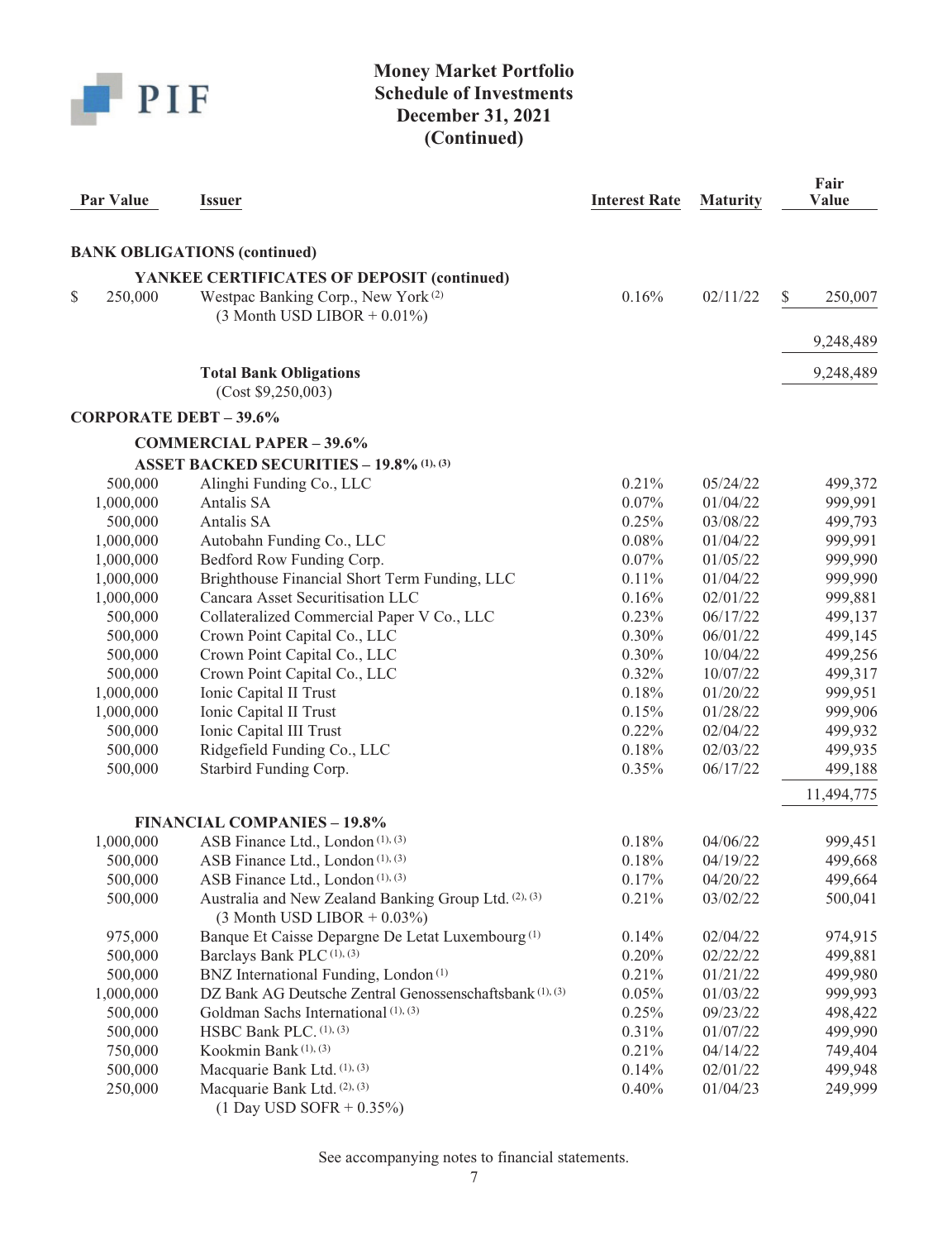

# **Money Market Portfolio Schedule of Investments December 31, 2021 (Continued)**

| Par Value            | <i><u><b>Issuer</b></u></i>                                          | <b>Interest Rate</b> | <b>Maturity</b> | Fair<br><b>Value</b> |
|----------------------|----------------------------------------------------------------------|----------------------|-----------------|----------------------|
|                      | <b>CORPORATE DEBT</b> (continued)                                    |                      |                 |                      |
|                      | <b>COMMERCIAL PAPER (continued)</b>                                  |                      |                 |                      |
|                      | <b>FINANCIAL COMPANIES (continued)</b>                               |                      |                 |                      |
| \$<br>500,000        | National Australia Bank Ltd. (2), (3)                                | 0.17%                | 06/16/22        | \$<br>499,932        |
|                      | $(1$ Day USD SOFR + 0.12%)                                           |                      |                 |                      |
| 500,000              | Nordea Bank ABP (1), (3)                                             | 0.31%                | 10/21/22        | 498,628              |
| 500,000              | Skandinaviska Enskilda Banken AB, New York (1), (3)                  | 0.18%                | 05/02/22        | 499,609              |
| 500,000              | Swedbank AB <sup>(1)</sup>                                           | 0.18%                | 02/07/22        | 499,968              |
| 500,000              | Swedbank AB <sup>(1)</sup>                                           | 0.18%                | 04/20/22        | 499,736              |
| 500,000              | UBS AG, London <sup>(2), (3)</sup>                                   | 0.25%                | 02/08/22        | 500,045              |
|                      | $(1$ Day USD SOFR + 0.20%)                                           |                      |                 |                      |
| 500,000              | UBS AG, London <sup>(2), (3)</sup>                                   | 0.23%                | 06/17/22        | 500,011              |
|                      | $(1$ Day USD SOFR + 0.18%)                                           |                      |                 |                      |
|                      |                                                                      |                      |                 | 11,469,285           |
|                      | <b>Total Commercial Paper</b>                                        |                      |                 | 22,964,060           |
|                      | <b>Total Corporate Debt</b>                                          |                      |                 | 22,964,060           |
|                      | (Cost \$22,967,154)                                                  |                      |                 |                      |
|                      | <b>MUNICIPAL SECURITY - 0.3%</b>                                     |                      |                 |                      |
| 190,000              | Metropolitan Transportation Authority                                | 0.78%                | 11/15/22        | 190,161              |
|                      | <b>Total Municipal Security</b>                                      |                      |                 | 190,161              |
|                      | (Cost \$190,000)                                                     |                      |                 |                      |
|                      | NON-U.S. SUB-SOVEREIGN - 7.3%                                        |                      |                 |                      |
| 1,000,000            | Alberta (Province of) $(1), (3)$                                     | 0.14%                | 02/17/22        | 999,909              |
| 1,000,000            | British Columbia (Province of) <sup>(1)</sup>                        | 0.15%                | 03/08/22        | 999,773              |
| 500,000              | Caisse Damortissement De La Dette (1)                                | 0.14%                | 02/09/22        | 499,939              |
| 750,000              | Caisse Damortissement De La Dette (1)                                | 0.17%                | 04/14/22        | 749,471              |
| 1,000,000            | Erste Abwicklungsanstalt <sup>(1),(3)</sup>                          | 0.14%                | 02/15/22        | 999,843              |
|                      | <b>Total Non-U.S. Sub-Sovereign</b><br>(Cost \$4,248,940)            |                      |                 | 4,248,935            |
|                      | <b>TENDER OPTION BONDS - 1.7%</b>                                    |                      |                 |                      |
| 1,000,000            | Mizuho Floater/Residual Trust (2), (3)<br>$(1$ Day USD OBFR + 0.50%) | 0.49%                | 02/04/22        | 1,000,000            |
|                      | <b>Total Tender Option Bonds</b>                                     |                      |                 | 1,000,000            |
|                      | (Cost \$1,000,000)                                                   |                      |                 |                      |
| TIME DEPOSITS - 6.0% |                                                                      |                      |                 |                      |
| 1,000,000            | Credit Agricole Corporate and Investment Bank SA                     | 0.04%                | 01/03/22        | 1,000,000            |
| 1,000,000            | Royal Bank of Canada, Toronto                                        | 0.05%                | 01/03/22        | 1,000,000            |
| 1,500,000            | Skandinaviska Enskilda Banken AB, New York                           | 0.05%                | 01/03/22        | 1,500,000            |
|                      | <b>Total Time Deposits</b><br>(Cost \$3,500,000)                     |                      |                 | 3,500,000            |

See accompanying notes to financial statements.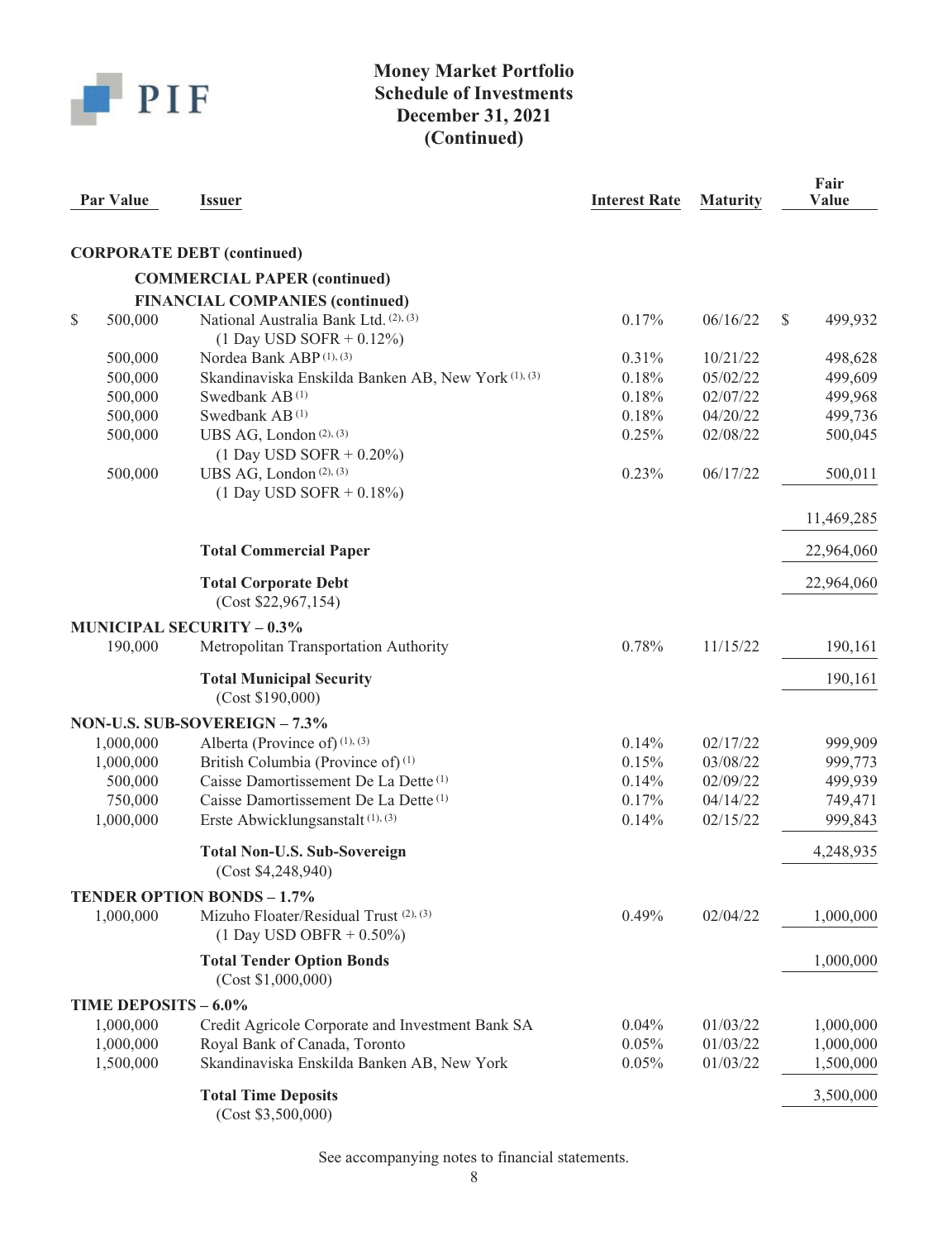

# **Money Market Portfolio Schedule of Investments December 31, 2021 (Continued)**

| Par Value     | <b>Issuer</b>                                                                                      | <b>Interest Rate</b> | <b>Maturity</b> |              | Fair<br>Value |
|---------------|----------------------------------------------------------------------------------------------------|----------------------|-----------------|--------------|---------------|
|               | <b>VARIABLE RATE DEMAND NOTES - 12.1%</b>                                                          |                      |                 |              |               |
| \$<br>500,000 | Bay Area Toll Authority                                                                            | 0.06%                | 01/07/22        | $\mathbb{S}$ | 500,000       |
| 500,000       | Bay Area Toll Authority                                                                            | 0.08%                | 01/07/22        |              | 500,000       |
| 500,000       | Bay Area Toll Authority                                                                            | 0.08%                | 01/07/22        |              | 500,000       |
| 500,000       | Bay Area Toll Authority                                                                            | 0.08%                | 01/07/22        |              | 500,000       |
| 500,000       | City of Los Angeles CA Wastewater System Revenue                                                   | 0.10%                | 01/07/22        |              | 500,000       |
| 500,000       | Illinois Finance Authority                                                                         | 0.08%                | 01/07/22        |              | 500,000       |
| 500,000       | Metropolitan Transportation Authority                                                              | 0.08%                | 01/07/22        |              | 500,000       |
| 500,000       | New York State Dormitory Authority                                                                 | 0.10%                | 01/07/22        |              | 500,000       |
| 500,000       | New York State Energy Research & Development                                                       |                      |                 |              |               |
|               | Authority                                                                                          | 0.08%                | 01/07/22        |              | 500,000       |
| 500,000       | New York State Energy Research & Development                                                       |                      |                 |              |               |
|               | Authority                                                                                          | 0.10%                | 01/07/22        |              | 500,000       |
| 500,000       | Port of Tacoma WA                                                                                  | $0.09\%$             | 01/07/22        |              | 500,000       |
| 500,000       | Sacramento Transportation Authority                                                                | 0.08%                | 01/07/22        |              | 500,000       |
| 500,000       | San Francisco City & County Airport Comm-San                                                       |                      |                 |              |               |
|               | Francisco International Airport                                                                    | 0.07%                | 01/07/22        |              | 500,000       |
| 500,000       | State of California                                                                                | 0.06%                | 01/07/22        |              | 500,000       |
|               | <b>Total Variable Rate Demand Notes</b>                                                            |                      |                 |              | 7,000,000     |
|               | (Cost \$7,000,000)                                                                                 |                      |                 |              |               |
|               | <b>Total Investments 84.7%</b>                                                                     |                      |                 |              | 49, 162, 129  |
|               | (Cost \$49,166,442)                                                                                |                      |                 |              |               |
|               | <b>REPURCHASE AGREEMENTS - 14.6%</b>                                                               |                      |                 |              |               |
| 1,000,000     | Bank of America Securities Inc. (2)<br>$(1$ Day USD OBFR + 0.20%)                                  | $0.27\%$             | 01/03/22        |              | 1,000,000     |
|               | Dated 12/31/2021, To be repurchased at \$1,000,023<br>(collateralized by \$998,101 par amount of a |                      |                 |              |               |
|               | Collateralized Mortgage Obligation,                                                                |                      |                 |              |               |
|               | 2.25%; due $5/25/51$ ;                                                                             |                      |                 |              |               |
|               | Total Fair Value \$1,070,000)                                                                      |                      |                 |              |               |
| 1,000,000     | <b>BNP</b> Paribas Securities Co.                                                                  | 0.05%                | 01/03/22        |              | 1,000,000     |
|               | Dated 12/31/2021, To be repurchased at \$1,000,004                                                 |                      |                 |              |               |
|               | (collateralized by \$999,910 par amount of a U.S.                                                  |                      |                 |              |               |
|               | Treasury Bond, a U.S. Treasury Note and U.S.                                                       |                      |                 |              |               |
|               | Treasury Strips, 0.00% to 2.75%; due 7/15/22 to                                                    |                      |                 |              |               |
|               | 5/15/51;                                                                                           |                      |                 |              |               |
|               | Total Fair Value \$1,020,000)                                                                      |                      |                 |              |               |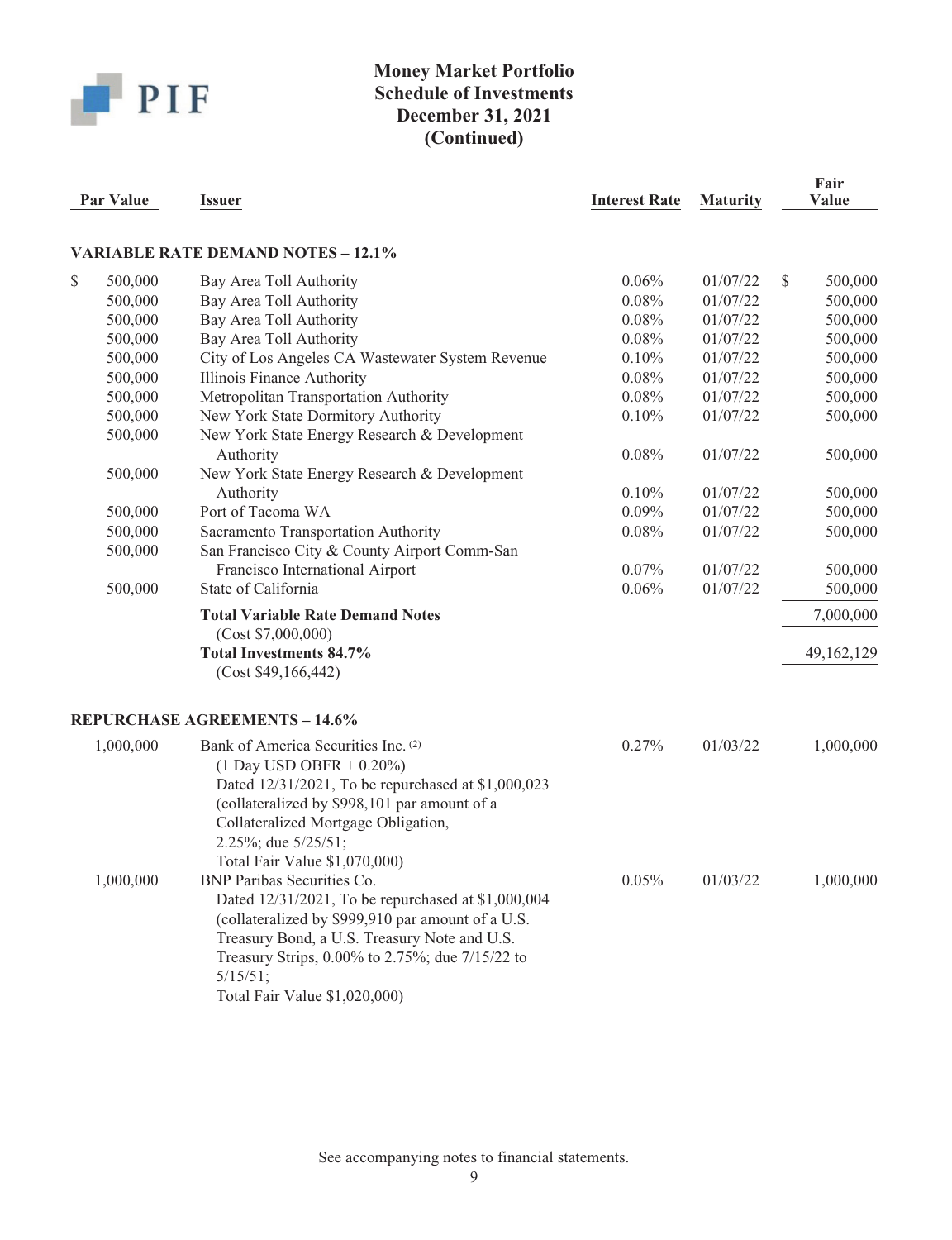

# **Money Market Portfolio Schedule of Investments December 31, 2021 (Concluded)**

| Par Value       | <b>Issuer</b>                                                                                                                                                                                                                                                            | <b>Interest Rate</b> | <b>Maturity</b> | Fair<br>Value   |
|-----------------|--------------------------------------------------------------------------------------------------------------------------------------------------------------------------------------------------------------------------------------------------------------------------|----------------------|-----------------|-----------------|
|                 | <b>REPURCHASE AGREEMENTS (continued)</b>                                                                                                                                                                                                                                 |                      |                 |                 |
| 1,000,000<br>\$ | J.P. Morgan Chase & Co. (2)<br>$(1$ Day USD OBFR + 0.12%)<br>Dated 12/31/2021, To be repurchased at \$1,000,016<br>(collateralized by \$981,783 par amount of a Federal<br>National Mortgage Association REMICS,<br>2.00%; due 3/25/50;<br>Total Fair Value \$1,050,003) | 0.19%                | 01/03/22        | 1,000,000<br>\$ |
| 2,000,000       | J.P. Morgan Chase & Co.<br>Dated 12/31/2021, To be repurchased at \$2,000,008<br>(collateralized by \$1,993,635 par amount of<br>Government National Mortgage Association, 2.50% to<br>6.00%; due 10/15/2036 to 10/20/51;<br>Total Fair Value \$2,040,000)               | 0.05%                | 01/03/22        | 2,000,000       |
| 3,000,000       | TD Securities (USA), LLC<br>Dated 12/31/2021, To be repurchased at \$3,000,013<br>(collateralized by \$2,981,863 par amount of a U.S.<br>Treasury Note, 2.50%; due 3/31/23;<br>Total Fair Value \$3,060,065)                                                             | 0.05%                | 01/03/22        | 3,000,000       |
| 500,000         | Well Fargo Securities, LLC Dated 12/31/2021,<br>To be repurchased at \$500,018 (collateralized by<br>\$500,018 par amount of a Commercial Paper,<br>0.00%; due 3/23/22;<br>Total Fair Value \$525,001)                                                                   | 0.22%                | 01/06/22        | 500,000         |
|                 | <b>Total Repurchase Agreements</b><br>(Cost \$8,500,000)                                                                                                                                                                                                                 |                      |                 | 8,500,000       |
|                 | Total Investments in Securities 99.3%<br>(Cost \$57,666,442)                                                                                                                                                                                                             |                      |                 | 57,662,129      |
|                 | Other Assets in excess of Liabilities $-0.7\%$                                                                                                                                                                                                                           |                      |                 | 419,140         |
|                 | Net Assets $-100.0\%$                                                                                                                                                                                                                                                    |                      |                 | 58,081,269<br>S |
|                 | <b>Net Asset Value Per Participation Certificate</b>                                                                                                                                                                                                                     |                      |                 | 1.0000<br>S     |

(1) Interest Rate disclosed represents the discount rate at the time of purchase.

- (2) Variable rate security. The rate shown is the rate in effect at December 31, 2021. The rate floats based upon the published reference rate and spread disclosed in the Schedule of Investments.
- (3) Securities exempt from registration under Rule 144A or Section 4(2) of the Securities Act of 1933, as amended. These securities may only be resold in transactions exempt from registration, normally to qualified institutional buyers. Securities have been deemed to be liquid based on procedures performed by BlackRock Advisors, LLC, the investment advisor to the Money Market Portfolio.

LIBOR: London Interbank Offered Rate OBFR: Overnight Bank Fund Rate SOFR: Secured Overnight Financing Rate

See accompanying notes to financial statements.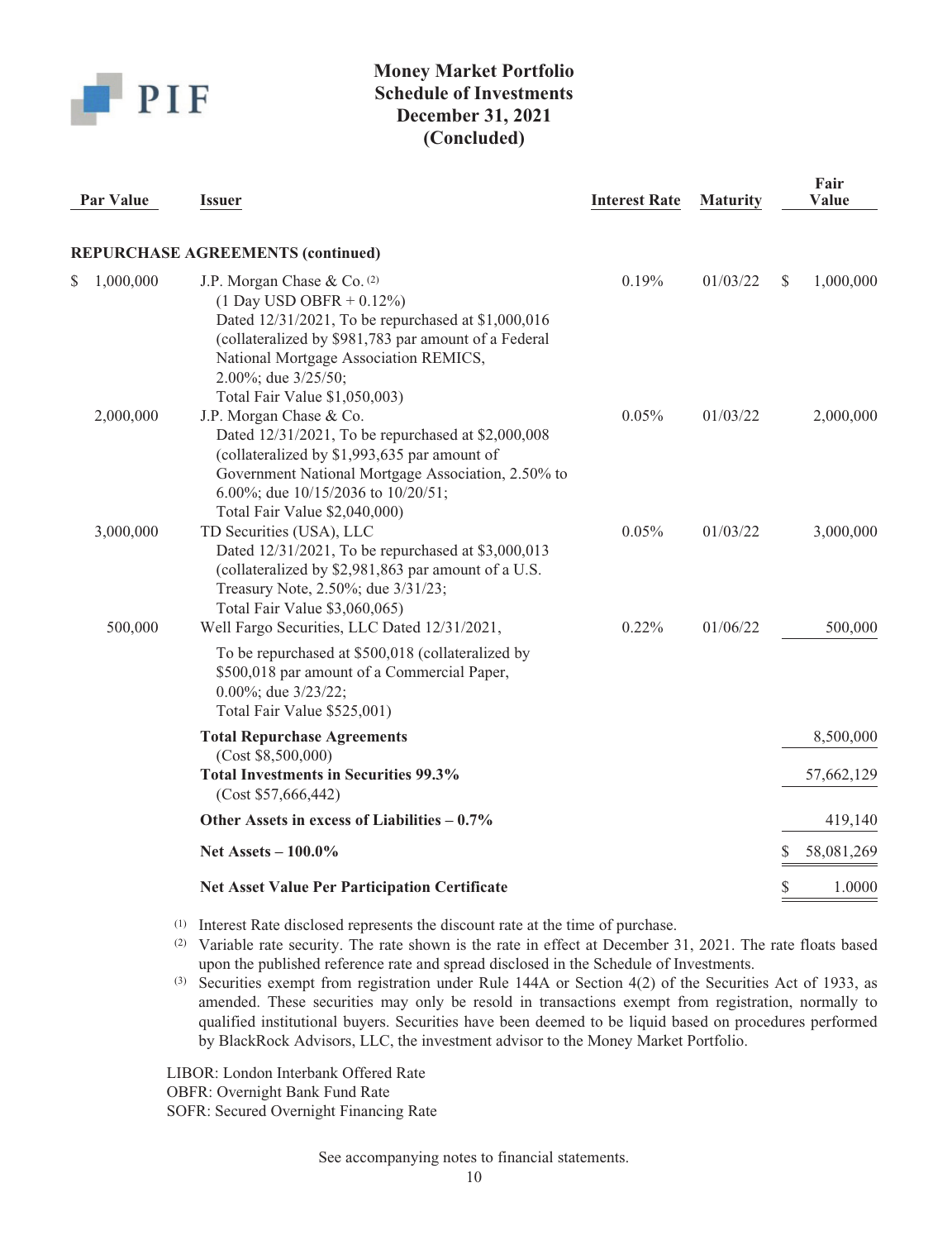

#### **Plan Investment Fund, Inc. Statements of Assets and Liabilities December 31, 2021**

|                                                                                                                           | Government<br>Portfolio |                | <b>Money Market</b><br><b>Portfolio</b> |            |
|---------------------------------------------------------------------------------------------------------------------------|-------------------------|----------------|-----------------------------------------|------------|
| <b>ASSETS</b>                                                                                                             |                         |                |                                         |            |
| Investments at amortized cost, and fair value, respectively                                                               | \$                      | 619,945,257(1) | \$                                      | 49,162,129 |
| Repurchase Agreements, at cost, which approximates fair value                                                             |                         | 507,000,000    |                                         | 8,500,000  |
| Cash                                                                                                                      |                         | 785,448        |                                         | 447,226    |
| Accrued interest receivable                                                                                               |                         | 135,553        |                                         | 6,201      |
| Receivable from Administrator                                                                                             |                         |                |                                         | 2,839      |
| Other assets                                                                                                              |                         | 35,330         |                                         | 643        |
| <b>Total Assets</b>                                                                                                       |                         | 1,127,901,588  |                                         | 58,119,038 |
| <b>LIABILITIES</b>                                                                                                        |                         |                |                                         |            |
| Dividends payable                                                                                                         |                         | 2,917          |                                         | 132        |
| Payable for securities purchased                                                                                          |                         | 10,088,737     |                                         |            |
| Accrued expenses payable<br>Investment advisory fees (Note 4)                                                             |                         | 40,836         |                                         |            |
| Administration fees (Note 4)                                                                                              |                         | 15,837         |                                         |            |
| Custodian fees (Note 4)                                                                                                   |                         | 15,482         |                                         | 1,291      |
| Transfer agent fees (Note 4)                                                                                              |                         | 2,406          |                                         | 3,485      |
| Trustee fees                                                                                                              |                         | 38,247         |                                         | 4,853      |
| Other liabilities                                                                                                         |                         | 44,367         |                                         | 28,008     |
| <b>Total Liabilities</b>                                                                                                  |                         | 10,248,829     |                                         | 37,769     |
| <b>NET ASSETS</b>                                                                                                         | S                       | 1,117,652,759  | \$                                      | 58,081,269 |
| <b>NET ASSETS CONSIST OF:</b>                                                                                             |                         |                |                                         |            |
| Paid-in Capital                                                                                                           | \$.                     | 1,117,652,776  | \$                                      | 58,085,583 |
| Distributable Earnings (Accumulated Loss)                                                                                 |                         | (17)           |                                         | (4,314)    |
| <b>TOTAL NET ASSETS</b>                                                                                                   | S                       | 1,117,652,759  | S                                       | 58,081,269 |
| Total Participation Certificates (PCs) outstanding<br>(3 billion shares authorized for each Portfolio, \$0.001 Par Value) |                         | 1,117,652,776  |                                         | 58,083,242 |
| Net Asset Value Per PC                                                                                                    |                         |                |                                         |            |
| (Net assets/PCs outstanding)                                                                                              | \$                      | 1.00           | \$                                      | 1.0000     |
| Investments in securities, at cost                                                                                        | \$                      | 1,126,945,257  | \$                                      | 57,666,442 |

(1) Investments, at amortized cost, which approximates fair value.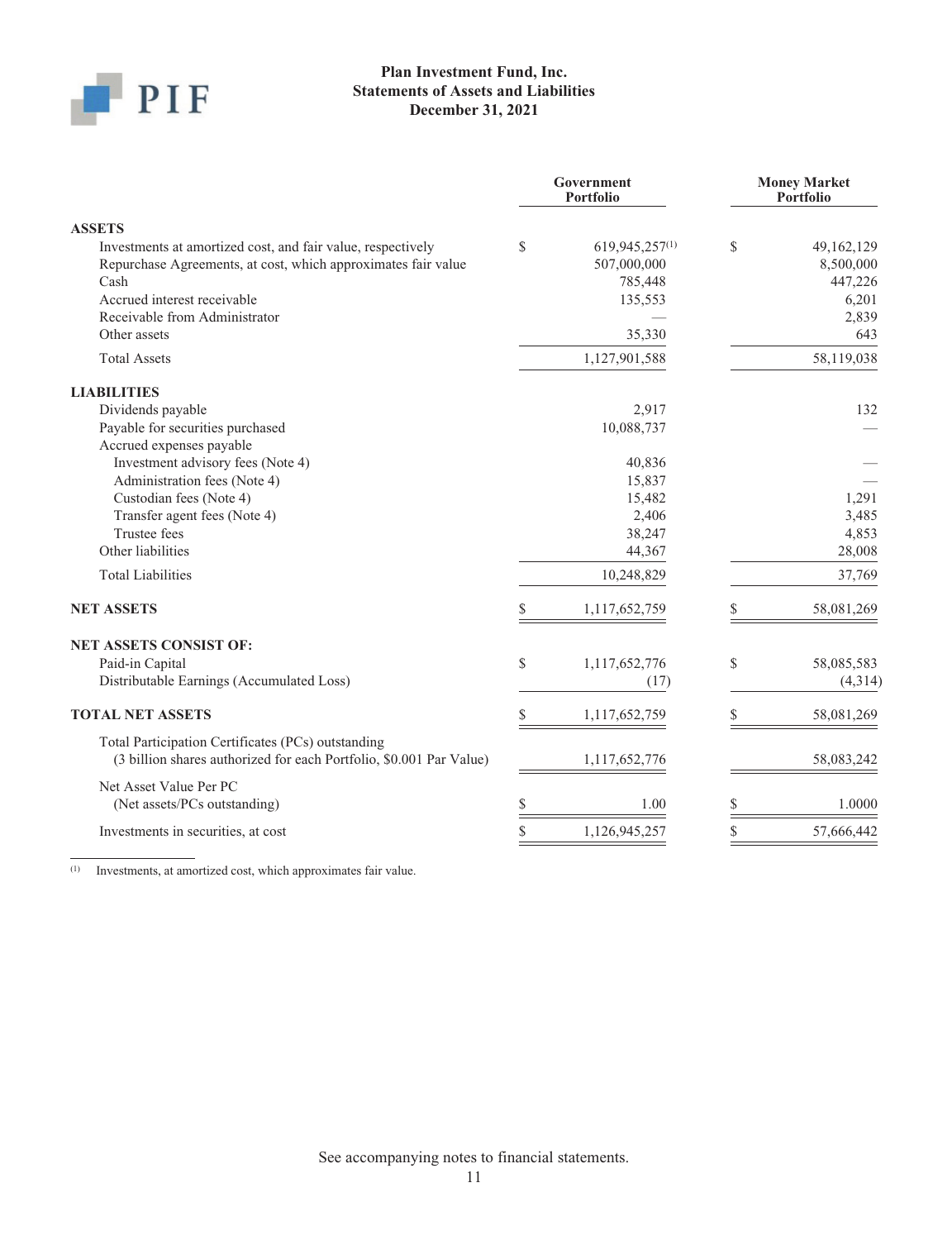

#### **Plan Investment Fund, Inc. Statements of Operations For the Year Ended December 31, 2021**

|                                                                           |    | Government<br>Portfolio | <b>Money Market</b><br><b>Portfolio</b> |            |
|---------------------------------------------------------------------------|----|-------------------------|-----------------------------------------|------------|
| <b>INTEREST INCOME</b>                                                    | \$ | 1,154,981               | \$                                      | 95,747     |
| <b>EXPENSES</b>                                                           |    |                         |                                         |            |
| Investment advisory and servicing fees (Note 4)                           |    | 1,719,522               |                                         | 114,940    |
| Administration fees (Note 4)                                              |    | 684,078                 |                                         | 28,735     |
| Custodian fees (Note 4)                                                   |    | 123,742                 |                                         | 34,454     |
| Audit and tax fees                                                        |    | 22,734                  |                                         | 22,734     |
| Transfer agent fees (Note 4)                                              |    | 13,386                  |                                         | 29,199     |
| Legal fees                                                                |    | 74,891                  |                                         | 2,688      |
| Fund compliance fees                                                      |    | 62,755                  |                                         | 2,662      |
| Insurance expense                                                         |    | 42,959                  |                                         | 2,594      |
| Printing fees                                                             |    | 23,513                  |                                         | 5,293      |
| S&P Rating fees                                                           |    | 22,807                  |                                         | 885        |
| Miscellaneous                                                             |    | 15,105                  |                                         | 6,025      |
| Total expenses                                                            |    | 2,805,492               |                                         | 250,209    |
| Less fee waived and/or reimbursed (Note 4)                                |    | (1,741,495)             |                                         | (160, 867) |
| Net Expenses                                                              |    | 1,063,997               |                                         | 89,342     |
| <b>NET INVESTMENT INCOME</b>                                              |    | 90,984                  |                                         | 6,405      |
| <b>NET REALIZED GAIN/(LOSS) ON SECURITIES SOLD</b>                        |    | 43,117                  |                                         | 843        |
| <b>NET CHANGE IN UNREALIZED DEPRECIATION ON SECURITIES</b>                |    |                         |                                         | (9,173)    |
| NET INCREASE (DECREASE) IN NET ASSETS RESULTING<br><b>FROM OPERATIONS</b> | \$ | 134,101                 | \$                                      | (1,925)    |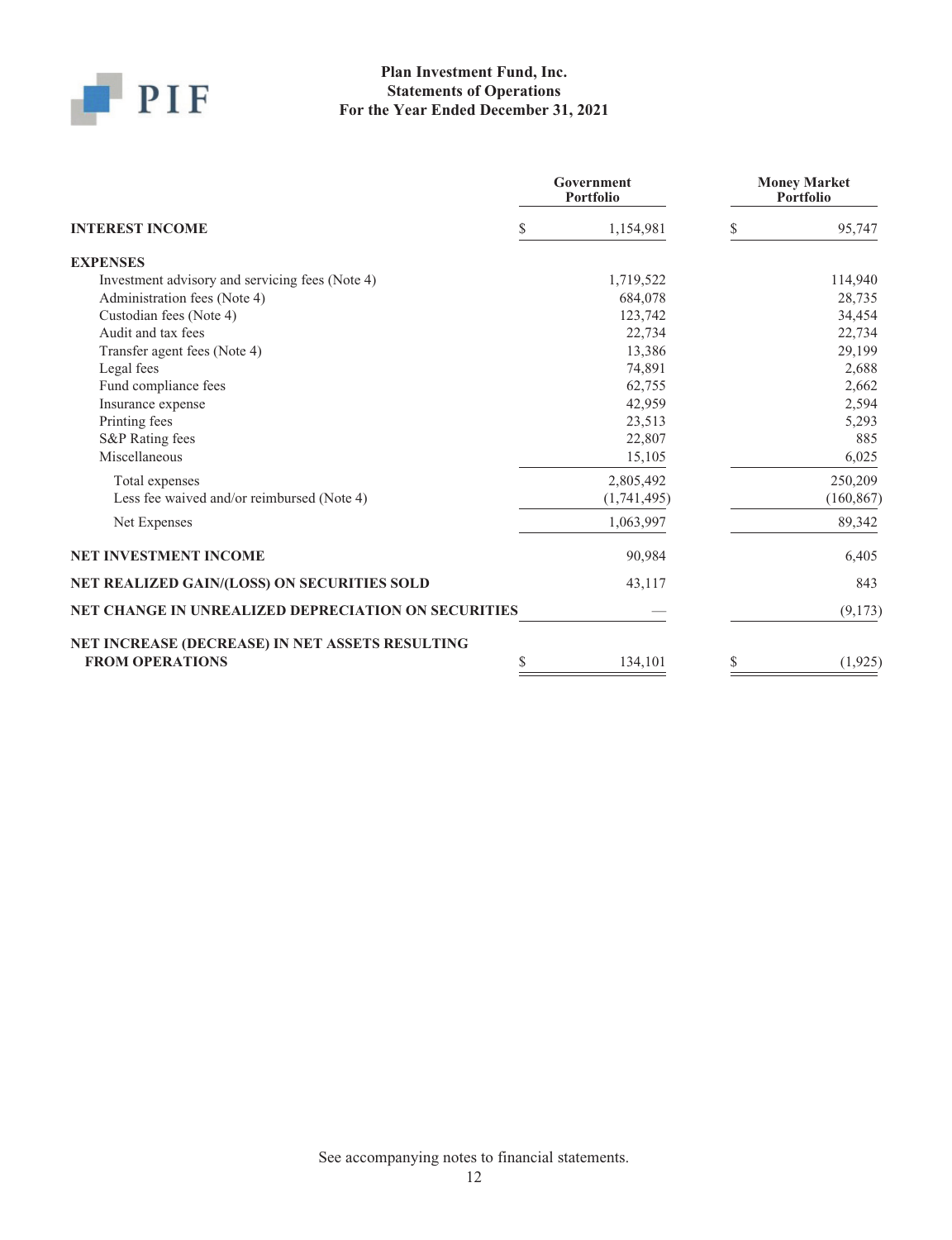

#### **Government Portfolio Statements of Changes in Net Assets**

|                                                                                                                                                              | For the<br><b>Year Ended</b><br>December 31, 2021 | For the<br><b>Year Ended</b><br>December 31, 2020 |  |
|--------------------------------------------------------------------------------------------------------------------------------------------------------------|---------------------------------------------------|---------------------------------------------------|--|
| <b>INCREASE (DECREASE) IN NET ASSETS:</b>                                                                                                                    |                                                   |                                                   |  |
| <b>OPERATIONS:</b>                                                                                                                                           |                                                   |                                                   |  |
| Net investment income<br>Net realized gain on securities sold                                                                                                | \$<br>90,984<br>43,117                            | \$<br>5,833,241<br>343,857                        |  |
| Net increase in net assets resulting from operations                                                                                                         | 134,101                                           | 6,177,098                                         |  |
| DIVIDENDS AND DISTRIBUTIONS TO<br>PARTICIPATION CERTIFICATE (PC) HOLDERS:<br>From total distributable earnings \$0.0001 and \$0.0043<br>per PC, respectively | (168,708)                                         | (6,171,966)                                       |  |
| Decrease in net assets from dividends and distributions to                                                                                                   |                                                   |                                                   |  |
| PC Holders                                                                                                                                                   | (168,708)                                         | (6,171,966)                                       |  |
| <b>CAPITAL TRANSACTIONS:</b>                                                                                                                                 |                                                   |                                                   |  |
| Proceeds from sale of PCs                                                                                                                                    | 6,718,235,287                                     | 11,177,485,719                                    |  |
| Reinvestment of dividends                                                                                                                                    | 143,555                                           | 5,322,121                                         |  |
| Cost of PCs repurchased                                                                                                                                      | (7,351,724,274)                                   | (10,887,352,196)                                  |  |
| Net increase/(decrease) in net assets resulting from capital transactions                                                                                    | (633, 345, 432)                                   | 295,455,644                                       |  |
| Total increase/(decrease) in net assets                                                                                                                      | (633,380,039)                                     | 295,460,776                                       |  |
| <b>NET ASSETS:</b>                                                                                                                                           |                                                   |                                                   |  |
| Beginning of year                                                                                                                                            | 1,751,032,798                                     | 1,455,572,022                                     |  |
| End of year                                                                                                                                                  | S<br>1,117,652,759                                | S<br>1,751,032,798                                |  |
| <b>OTHER INFORMATION:</b>                                                                                                                                    |                                                   |                                                   |  |
| <b>SUMMARY OF PC TRANSACTIONS:</b>                                                                                                                           |                                                   |                                                   |  |
| PCs sold                                                                                                                                                     | 6,718,235,287                                     | 11, 177, 485, 719                                 |  |
| Reinvestments of dividends                                                                                                                                   | 143,555                                           | 5,322,121                                         |  |
| PCs repurchased                                                                                                                                              | (7,351,724,274)                                   | (10,887,352,196)                                  |  |
| Net increase/(decrease) in PC's outstanding                                                                                                                  | (633, 345, 432)                                   | 295,455,644                                       |  |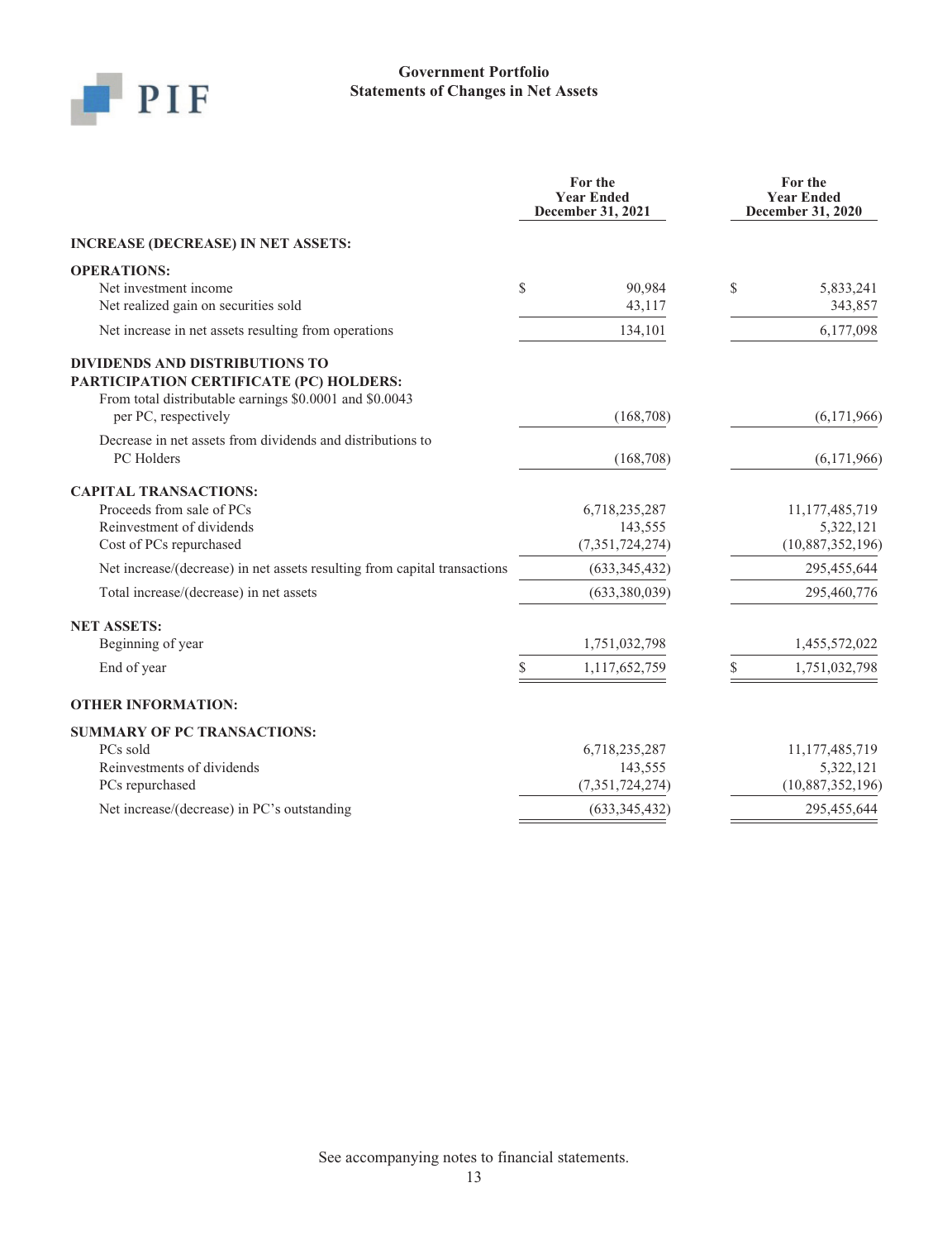

#### **Money Market Portfolio Statements of Changes in Net Assets**

|                                                                                                    |    | For the<br><b>Year Ended</b><br>December 31, 2021 | For the<br><b>Year Ended</b><br><b>December 31, 2020</b> |                 |
|----------------------------------------------------------------------------------------------------|----|---------------------------------------------------|----------------------------------------------------------|-----------------|
| <b>INCREASE (DECREASE) IN NET ASSETS:</b>                                                          |    |                                                   |                                                          |                 |
| <b>OPERATIONS:</b>                                                                                 |    |                                                   |                                                          |                 |
| Net investment income                                                                              | \$ | 6,405                                             | \$                                                       | 888,465         |
| Net realized gain on securities sold                                                               |    | 843                                               |                                                          | 2,823           |
| Net change in unrealized depreciation on securities                                                |    | (9,173)                                           |                                                          | (19, 659)       |
| Net increase/(decrease) in net assets resulting from operations                                    |    | (1,925)                                           |                                                          | 871,629         |
| DIVIDENDS AND DISTRIBUTIONS TO                                                                     |    |                                                   |                                                          |                 |
| PARTICIPATION CERTIFICATE (PC) HOLDERS:<br>From total distributable earnings \$0.0001 and \$0.0052 |    |                                                   |                                                          |                 |
| per PC, respectively                                                                               |    | (6, 840)                                          |                                                          | (890, 465)      |
| Decrease in net assets from dividends and distributions to                                         |    |                                                   |                                                          |                 |
| PC Holders                                                                                         |    | (6, 840)                                          |                                                          | (890, 465)      |
| <b>CAPITAL TRANSACTIONS:</b>                                                                       |    |                                                   |                                                          |                 |
| Proceeds from sale of PCs                                                                          |    | 21,998,020                                        |                                                          | 188,450,000     |
| Reinvestment of dividends                                                                          |    | 5,831                                             |                                                          | 560,950         |
| Cost of PCs repurchased                                                                            |    | (24, 698, 020)                                    |                                                          | (333,064,563)   |
| Net decrease in net assets resulting from capital transactions                                     |    | (2,694,169)                                       |                                                          | (144, 053, 613) |
| Total decrease in net assets                                                                       |    | (2,702,934)                                       |                                                          | (144, 072, 449) |
| <b>NET ASSETS:</b>                                                                                 |    |                                                   |                                                          |                 |
| Beginning of year                                                                                  |    | 60,784,203                                        |                                                          | 204,856,652     |
| End of year                                                                                        | S  | 58,081,269                                        | \$                                                       | 60,784,203      |
| <b>OTHER INFORMATION:</b>                                                                          |    |                                                   |                                                          |                 |
| <b>SUMMARY OF PC TRANSACTIONS:</b>                                                                 |    |                                                   |                                                          |                 |
| PCs sold                                                                                           |    | 21,995,935                                        |                                                          | 188,436,722     |
| Reinvestments of dividends                                                                         |    | 5,830                                             |                                                          | 560,842         |
| PCs repurchased                                                                                    |    | (24, 695, 325)                                    |                                                          | (333,092,935)   |
| Net decrease in PC's outstanding                                                                   |    | (2,693,560)                                       |                                                          | (144, 095, 371) |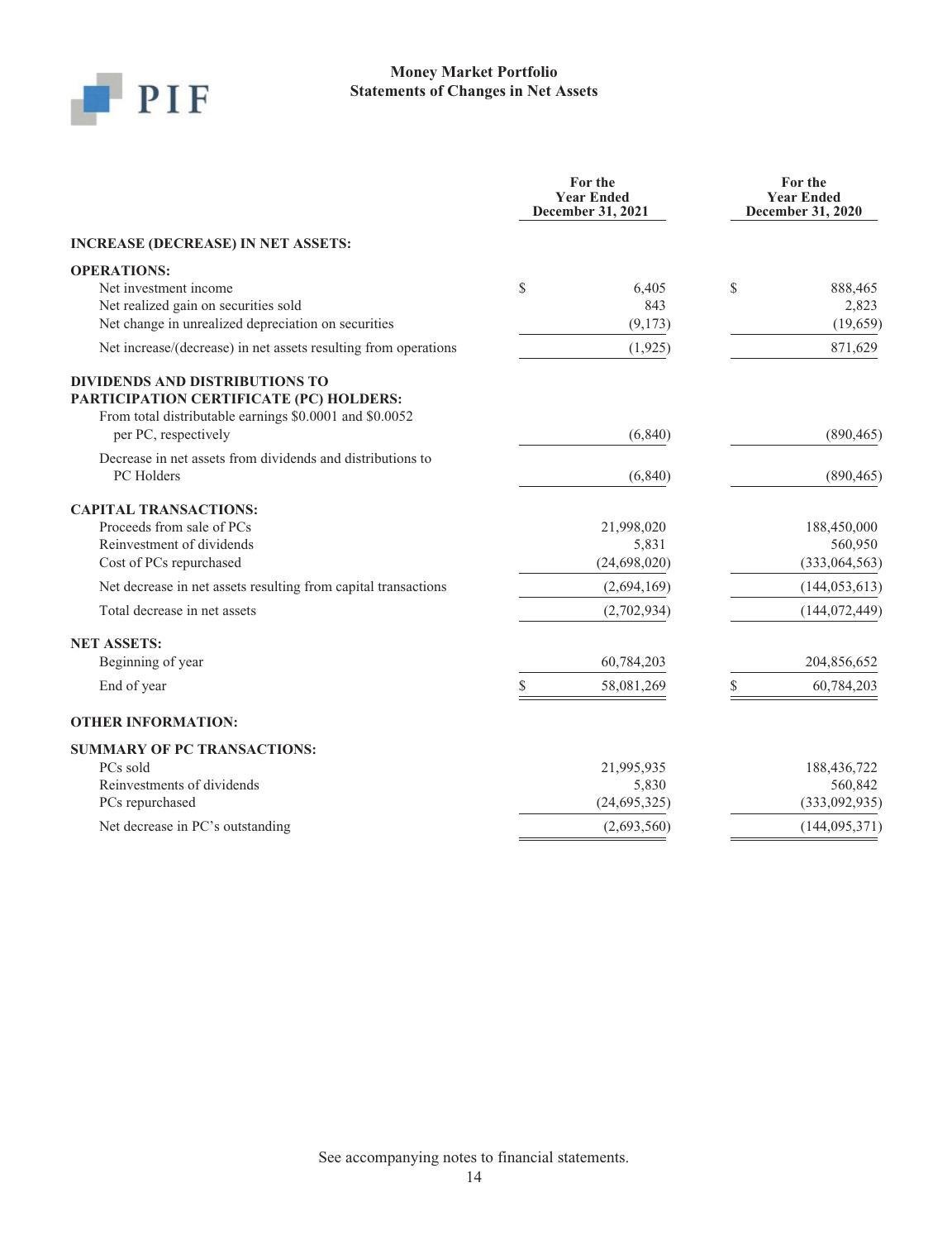

#### **Government Portfolio Financial Highlights**

#### **For a Participation Certificate (PC) Outstanding Throughout Each Year**

|                                                                    | Year<br><b>Ended</b><br>12/31/21 |               | Year<br><b>Ended</b><br>12/31/20 |               | Year<br><b>Ended</b><br>12/31/19 | Year<br><b>Ended</b><br>12/31/18 | Year<br><b>Ended</b><br>12/31/17 |
|--------------------------------------------------------------------|----------------------------------|---------------|----------------------------------|---------------|----------------------------------|----------------------------------|----------------------------------|
| Net Asset Value, Beginning of Year                                 | 1.00                             | <sup>\$</sup> | 1.00                             | S             | 1.00S                            | 1.00S                            | 1.00                             |
| <b>Investment Operations:</b>                                      |                                  |               |                                  |               |                                  |                                  |                                  |
| Net Investment Income                                              | 0.0001                           |               | 0.0041                           |               | 0.0213                           | 0.0177                           | 0.0079                           |
| Net Realized Gain (Loss) on Investments                            | $-$ (1)                          |               | 0.0002                           |               | 0.0001                           | $-$ (1)                          | $-$ (1)                          |
| <b>Total From Investment Operations</b>                            | 0.0001                           |               | 0.0043                           |               | 0.0214                           | 0.0177                           | 0.0079                           |
| Less Dividends and Distributions:<br>Dividends to PC holders from: |                                  |               |                                  |               |                                  |                                  |                                  |
| Net Investment Income                                              | (0.0001)                         |               | (0.0043)                         |               | (0.0214)                         | (0.0177)                         | (0.0079)                         |
| Net Realized Capital Gains                                         |                                  |               | $-$ (1)                          |               |                                  |                                  |                                  |
| <b>Total Dividends and Distributions</b>                           | (0.0001)                         |               | (0.0043)                         |               | (0.0214)                         | (0.0177)                         | (0.0079)                         |
| Net Asset Value, End of Year                                       | 1.00                             | <sup>\$</sup> | 1.00                             | S             | 1.00S                            | 1.00S                            | 1.00                             |
| Total Return                                                       | 0.02%                            |               | 0.43%                            |               | 2.16%                            | 1.78%                            | 0.79%                            |
| Ratios/Supplemental Data:                                          |                                  |               |                                  |               |                                  |                                  |                                  |
| Net Assets, End of Year (000)                                      | \$1,117,653                      | <sup>\$</sup> | 1,751,033                        | <sup>\$</sup> | 1,455,572 \$                     | 751,652 \$                       | 707,980                          |
| Ratio of Net Expenses to<br>Average Net Assets <sup>(2)</sup>      | 0.08%                            |               | 0.10%                            |               | 0.10%                            | 0.10%                            | 0.10%                            |
| Ratio of Net Investment Income<br>to Average Net Assets (3)        | 0.01%                            |               | 0.36%                            |               | 2.11%                            | 1.78%                            | 0.81%                            |

(1) Less than \$0.0001 per share.

(2) Without the waiver and/or reimbursement of a portion of advisory and administration fees (see Note 4), the ratio of total expenses to average net assets would have been 0.21%, 0.20%, 0.22%, 0.23%, and 0.28% for the years ended December 31, 2021, 2020, 2019, 2018 and 2017, respectively.

(3) Without the waiver and/or reimbursement of a portion of advisory and administration fees (see Note 4), the ratio of net investment income/(loss) to average net assets would have been (0.12)%, 0.26%, 1.99%, 1.65%, and 0.63% for the years ended December 31, 2021, 2020, 2019, 2018 and 2017, respectively.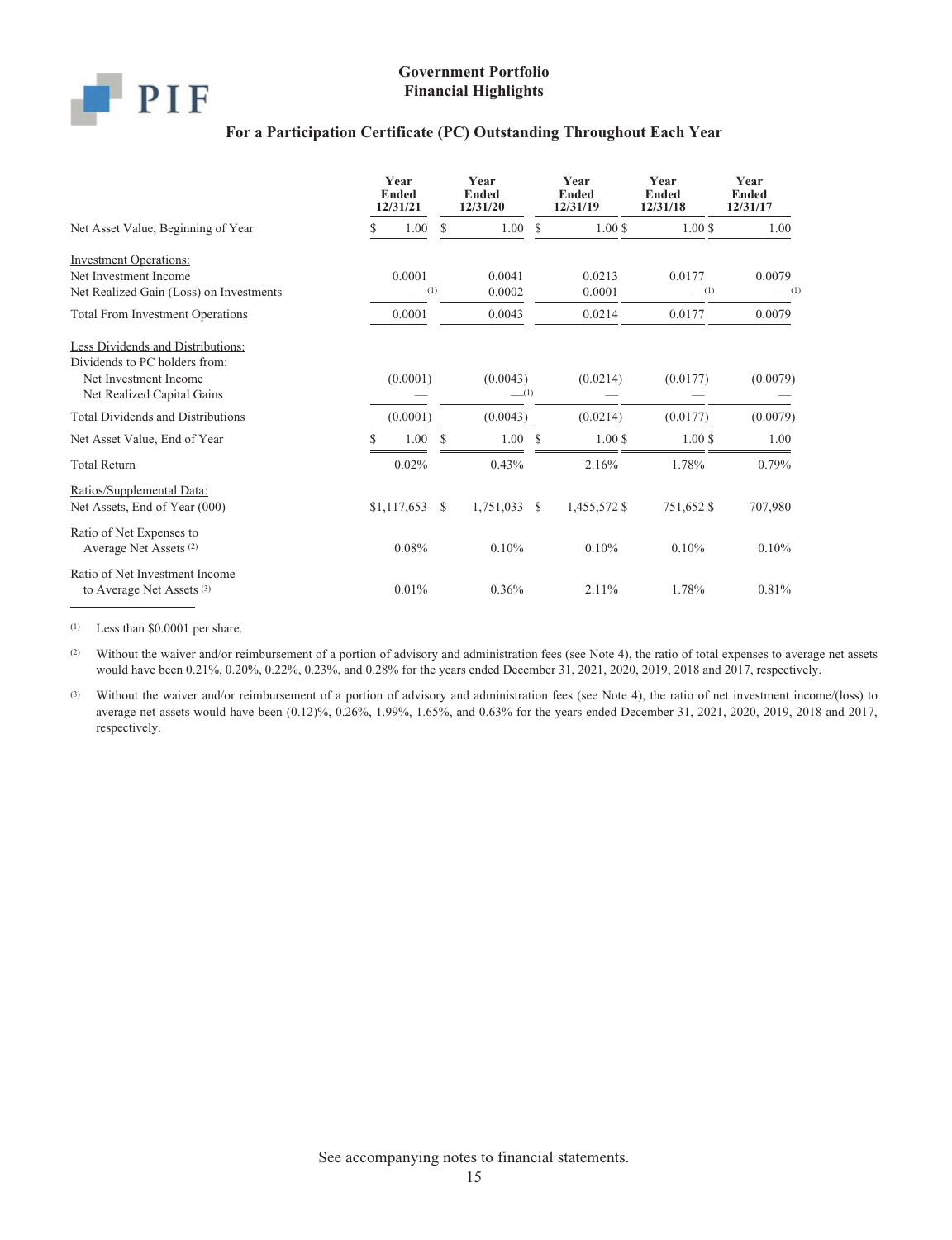

#### **Money Market Portfolio Financial Highlights**

#### **For a Participation Certificate (PC) Outstanding Throughout Each Year**

|                                                                                             | Year<br><b>Ended</b><br>12/31/21 | Year<br><b>Ended</b><br>12/31/20 |     | Year<br><b>Ended</b><br>12/31/19 |    | Year<br><b>Ended</b><br>12/31/18 |               | Year<br><b>Ended</b><br>12/31/17 |
|---------------------------------------------------------------------------------------------|----------------------------------|----------------------------------|-----|----------------------------------|----|----------------------------------|---------------|----------------------------------|
| Net Asset Value, Beginning of Year                                                          | \$1.0001<br>S                    | 0.9999                           | S.  | 0.9998                           | \$ | 0.9998                           | \$            | 0.9999                           |
| <b>Investment Operations:</b>                                                               |                                  |                                  |     |                                  |    |                                  |               |                                  |
| Net Investment Income                                                                       | 0.0001                           | 0.0052                           |     | 0.0223                           |    | 0.0191                           |               | 0.0080                           |
| Net Realized and Unrealized Gain (Loss) on Investments                                      | (0.0001)                         | 0.0002                           |     | 0.0002                           |    | $-$ (1)                          |               | (0.0001)                         |
| <b>Total From Investment Operations</b>                                                     | $-$ (1)                          | 0.0054                           |     | 0.0225                           |    | 0.0191                           |               | 0.0079                           |
| Less Dividends and Distributions:<br>Dividends to PC holders from:<br>Net Investment Income | (0.0001)                         |                                  |     |                                  |    |                                  |               | (0.0080)                         |
|                                                                                             |                                  | (0.0052)                         |     | (0.0224)                         |    | (0.0191)                         |               |                                  |
| <b>Total Dividends and Distributions</b>                                                    | (0.0001)                         | (0.0052)                         |     | (0.0224)                         |    | (0.0191)                         |               | (0.0080)                         |
| Net Asset Value, End of Year                                                                | 1.0000 S                         | 1.0001                           | \$. | 0.9999                           | S  | 0.9998                           | \$.           | 0.9998                           |
| <b>Total Return</b>                                                                         | $-9/0^{(1)}$                     | 0.54%                            |     | 2.28%                            |    | 1.93%                            |               | 0.78%                            |
| Ratios/Supplemental Data:                                                                   |                                  |                                  |     |                                  |    |                                  |               |                                  |
| Net Assets, End of Year (000)                                                               | $$58,081$ \$                     | 60,784                           | S   | 204,857                          | S  | 267,625                          | <sup>\$</sup> | 65,062                           |
| Ratio of Net Expenses to                                                                    |                                  |                                  |     |                                  |    |                                  |               |                                  |
| Average Net Assets <sup>(2)</sup>                                                           | 0.16%                            | 0.18%                            |     | 0.18%                            |    | 0.18%                            |               | 0.18%                            |
| Ratio of Net Investment Income<br>to Average Net Assets $(3)$                               | 0.01%                            | 0.70%                            |     | 2.26%                            |    | 1.93%                            |               | 0.88%                            |

 $(1)$  Less than \$0.0001 per share or 0.01%.

(2) Without the waiver and/or reimbursement of a portion of advisory and administration fees (see Note 4), the ratio of total expenses to average net assets would have been 0.44%, 0.35%, 0.32%, 0.36%, and 0.57% for the years ended December 31, 2021, 2020, 2019, 2018 and 2017, respectively.

(3) Without the waiver and/or reimbursement of a portion of advisory and administration fees (see Note 4), the ratio of net investment income/(loss) to average net assets would have been (0.27)%, 0.53%, 2.11%, 1.75%, and 0.49% for the years ended December 31, 2021, 2020, 2019, 2018 and 2017, respectively.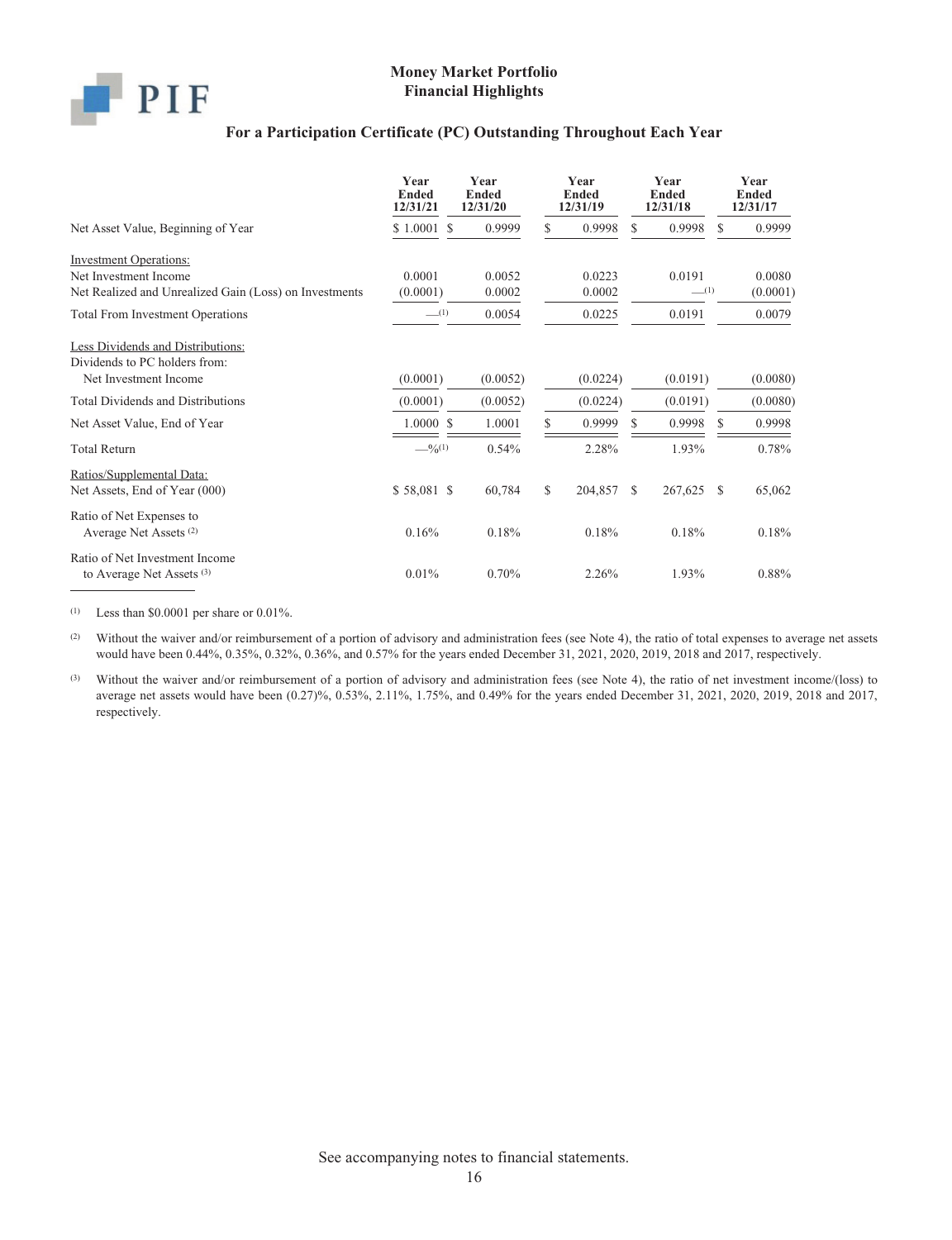#### **Plan Investment Fund, Inc. Notes to Financial Statements December 31, 2021**

#### **Note 1. Organization**

Plan Investment Fund, Inc. (the "Fund") is registered under the Investment Company Act of 1940, as amended (the "1940 Act''), as an open-end management investment company and is organized as a Maryland Corporation governed by a Board of Trustees (the "Board of Trustees" or the "Board"). The Fund consists of two portfolios: the Government Portfolio and the Money Market Portfolio (each, a "Portfolio" and collectively, the "Portfolios"). Each Portfolio is a "diversified" series of the Fund, as that term is defined under the 1940 Act. The assets and liabilities of each Portfolio are segregated and a shareholder's interest is limited to the Portfolio in which Participation Certificates ("PCs") are held.

**Government Portfolio —** a government money market fund which seeks a high level of current income and stability of principal by investing in U.S. Government obligations and repurchase agreements relating to such obligations.

**Money Market Portfolio —** an institutional prime money market fund which seeks a high level of current income and stability of principal by investing in a broad range of U.S. dollar-denominated money market instruments, including U.S. Government obligations, repurchase agreements and U.S. and foreign bank obligations and commercial obligations.

The Fund's prospectus provides a description of each Portfolio's investment objective, principal investment strategies, and principal risks.

#### **Indemnification**

In the normal course of business, the Fund may enter into contracts under which it has general indemnification obligations. The Fund's maximum exposure under these arrangements is dependent on claims that may be made against the Fund in the future, and therefore, cannot be estimated; however, based on experience, the risk of material loss from such claims is considered remote.

#### **Note 2. Significant Accounting Policies**

The Fund follows accounting and reporting guidance in accordance with the Financial Accounting Standards Board ("FASB") Accounting Standards Codification ("ASC") Topic 946, Financial Services – Investment Companies. The Fund's financial statements are prepared in conformity with accounting principles generally accepted in the United States of America ("U.S. GAAP"). The following is a summary of significant accounting policies followed by the Fund.

**Portfolio Classification and Valuation:** On October 14, 2014, amendments to Rule 2a-7 under the 1940 Act took effect and effectively created three categories of money market funds: Government, Retail and Institutional. Rule 2a-7 provides that Government and Retail money market funds may seek to transact at a stable \$1.00 net asset value ("NAV") per share and use amortized cost to value their portfolio holdings, subject to certain conditions. Institutional money market funds are required to "float" their NAV per share by pricing their shares to four decimal places (e.g., \$1.0000) and valuing their portfolio securities using fair value rather than amortized cost (except as noted below). In addition, pursuant to the amended rules, the Money Market Portfolio has adopted policies and procedures for the imposition of liquidity fees or redemption gates under certain conditions.

The Government Portfolio operates as a Government money market fund and accordingly: (1) invests at least 99.5% of its total assets in: (i) cash; (ii) securities or instruments issued or guaranteed as to principal and interest by the United States or certain U.S. Government agencies or instrumentalities; and/or (iii) repurchase agreements that are collateralized fully by U.S. Government obligations or cash; (2) uses amortized cost, which approximates fair value, to value its portfolio securities and seeks to transact at a stable \$1.00 NAV per PC; and (3) has elected not to provide for the imposition of liquidity fees and redemption gates at this time as permitted under the amended rules.

The Money Market Portfolio operates as an Institutional money market fund and accordingly: (1) is limited to institutional investors; (2) utilizes market-based prices to value its portfolio holdings, except to the extent that market information is not readily available or deemed by the investment advisor to be unreliable in which case the portfolio holding is valued pursuant to procedures approved by the Board; (3) transacts at a floating NAV per PC that uses four decimal place precision (e.g.,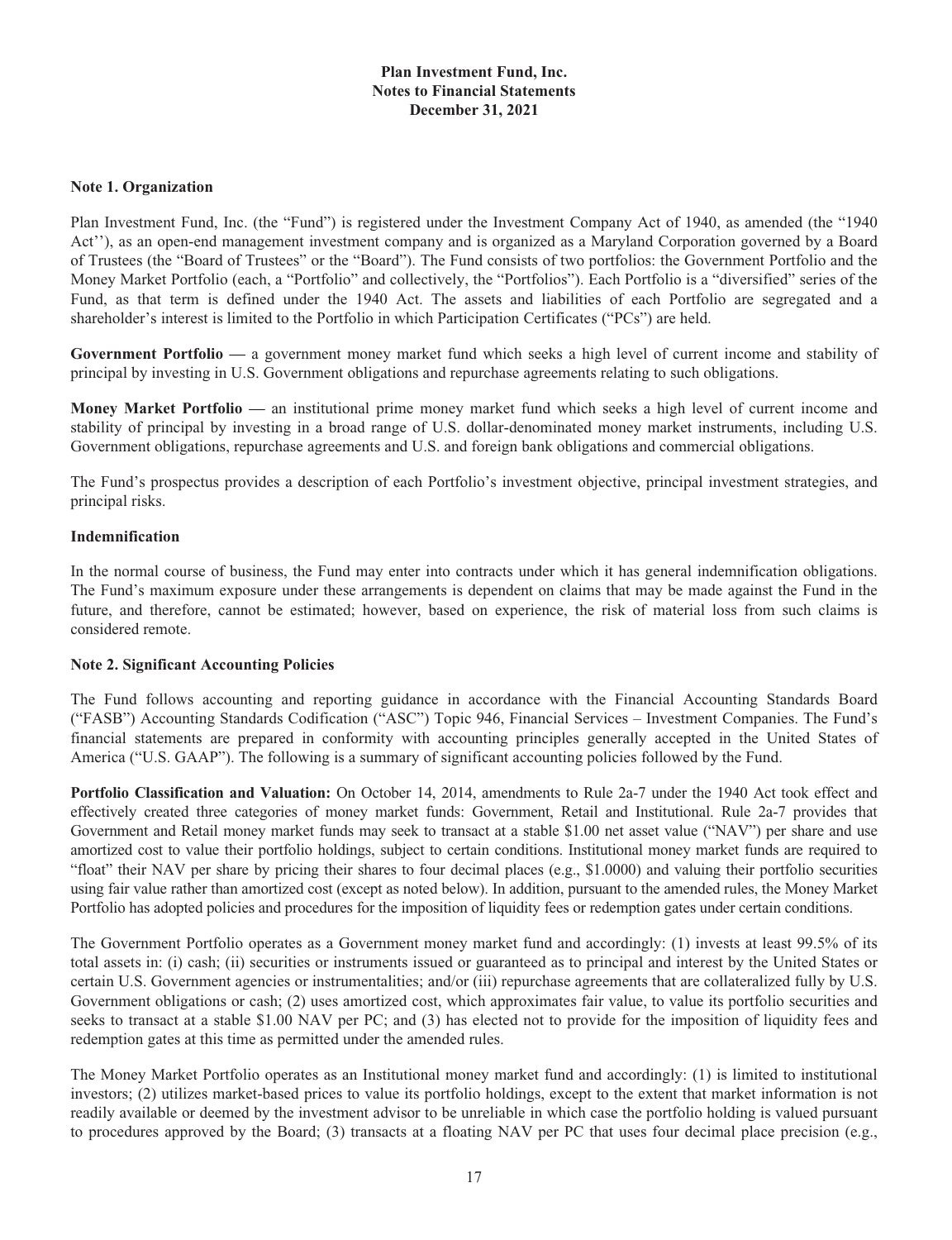\$1.0000) (except that the Portfolio may use amortized cost to value short-term investments with remaining maturities of 60 days or less, subject to the investment advisor's determination that such valuations represent the securities' fair value which is further subject to Board oversight); and (4) has adopted policies and procedures to impose liquidity fees of up to 2% of the value of the PC's redeemed and/or temporarily suspend redemptions in the event that the Portfolio's weekly liquid assets were to fall below designated thresholds, subject to the Board's, including a majority of the Trustees who are not "interested persons" of the Portfolio as defined in the 1940 Act (the "Independent Trustees"), determination that such action is in the best interest of the Portfolio. The Money Market Portfolio calculates its NAV three times daily, at 8:00 a.m., 12:00 p.m. and 3:00 p.m. Eastern time on each Business Day.

Investments in other open-end management investment companies, if held, are valued based on the NAV of the management investment companies (which are to be determined pursuant to procedures discussed in their prospectuses). If price quotes are unavailable or deemed unreliable, securities will be fair valued in accordance with procedures adopted by the Board.

**Securities Transactions and Investment Income:** For financial reporting purposes, investment transactions are recorded on the trade date. Realized gains and losses on investments sold are recorded on the identified cost basis. Gains and losses on principal paydowns from mortgage-backed securities are recorded as interest income on the Statements of Operations. Interest income is recorded on an accrual basis. Market discounts and premiums on securities purchased are amortized on an effective yield basis over the estimated lives of the respective securities for the Portfolios.

**Dividends and Distributions to Participation Certificate Holders:** Dividends from net investment income of the Portfolios are declared daily and paid monthly. The Government Portfolio and the Money Market Portfolio intend, subject to the use of offsetting capital loss carryforwards, to distribute net realized short and long-term capital gains, if any, throughout each year. Income dividends and capital gain distributions are determined in accordance with U.S. federal income tax regulations, which may differ from U.S. GAAP. Permanent book and tax basis differences relating to shareholder distributions will result in reclassifications within the components of net assets.

**Federal Income Taxes:** No provision is made for federal income taxes as it is each Portfolio's intention to continue to qualify as a regulated investment company by complying with the requirements of Subchapter M of the Internal Revenue Code of 1986, as amended (the "Code"), and to distribute substantially all of its net investment income to Participation Certificate holders, which will be sufficient to relieve each Portfolio from all, or substantially all, federal income and excise taxes.

The Fund's policy is to classify interest and penalties associated with underpayment of federal and state income taxes, if any, as income tax expense on its Statement of Operations. As of December 31, 2021, the Fund did not have any interest or penalties associated with the underpayment of any federal or state income taxes.

**Repurchase Agreements:** Under a repurchase agreement, a counterparty sells a security to a Portfolio and agrees to repurchase the subject security at an agreed upon date and price. The repurchase price generally equals the price paid by the Portfolio plus interest negotiated on the basis of current short-term rates. Collateral for repurchase agreements may have longer maturities than the maximum permissible remaining maturity of Portfolio investments. The repurchase agreement is conditioned upon the collateral being deposited under the Federal Reserve book entry system or held in a separate account by the Fund's custodian, sub-custodian or an authorized securities depository. For the Government Portfolio, collateral generally consists of U.S. Government and U.S. Government agency securities, and cash, and for the Money Market Portfolio, collateral generally consists of U.S. Government and U.S. Government agency securities and obligations of issuers in the financial services industry, and cash. The market value of repurchase agreement collateral must be maintained, on a daily basis, at an amount equal to at least 100% of the repurchase price of the securities subject to the repurchase agreement plus accrued interest. Upon an event of default under the terms of the Master Repurchase Agreement, both parties have the right to set-off. If the seller defaults or enters into an insolvency proceeding, liquidation of the collateral by the purchaser may be delayed or limited. As of December 31, 2021, the Government Portfolio and the Money Market Portfolio held repurchase agreements, which are included under "Repurchase Agreements, at cost, which approximates fair value" in the Statements of Assets and Liabilities. The value of the related collateral that the Portfolios hold for each of their repurchase agreements is disclosed in the Schedules of Investments for each Portfolio and exceeded the value of the corresponding repurchase agreement at December 31, 2021.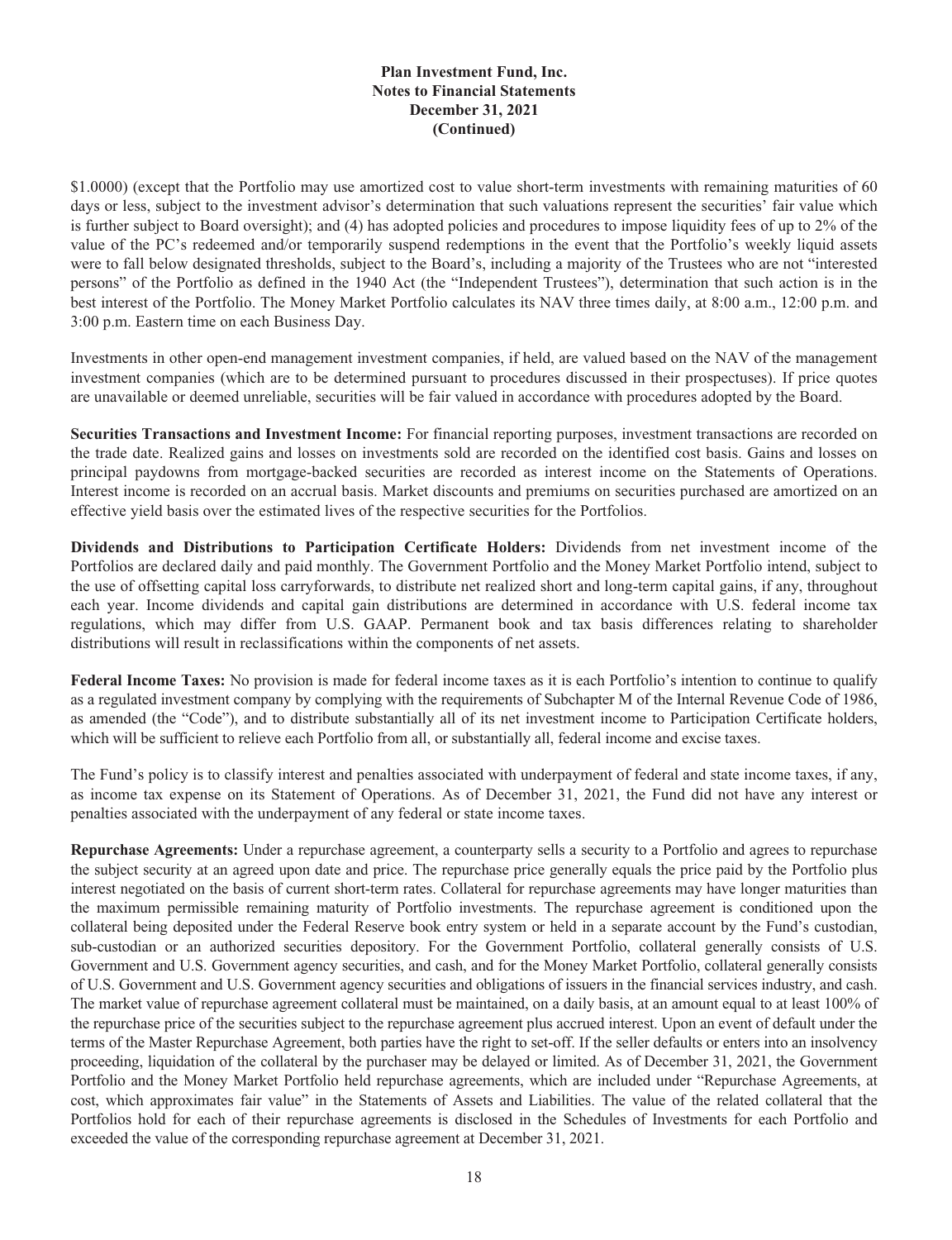**Expenses:** Expenses are recorded on an accrual basis. Each Portfolio pays the expenses that are directly related to its operations, such as investment advisory and servicing fees, custodian fees, and transfer agent fees. Expenses incurred by the Fund on behalf of each Portfolio, such as trustee expenses or legal fees, are allocated among each of the Portfolios either proportionately based upon the Portfolios' relative net assets or using another reasonable basis such as equally across each Portfolio, depending on the nature of the expense.

**Liquidity Fees:** For the Money Market Portfolio, any liquidity fees imposed on the value of shares redeemed, in the event that the Portfolio's weekly liquid assets fall below designated thresholds, are retained by the Portfolio for the benefit of the Portfolio's remaining shareholders and are recorded as paid-in capital.

**Management Estimates:** The preparation of financial statements in accordance with U.S. GAAP requires management to make estimates and assumptions that affect the reported amounts of assets and liabilities and the disclosure of contingent assets and liabilities as of the date of the financial statements, and that affect the reported amounts of revenues and expenses during the reporting period. Actual results could differ from those estimates.

#### **Note 3. Fair Value Measurement**

Fair Value Measurement: U.S. GAAP defines fair value as the price a fund would receive to sell an asset or pay to transfer a liability in an orderly transaction between market participants at the measurement date. The inputs and valuation techniques used to measure fair value of the Portfolios' investments are categorized into three levels as described in the hierarchy below:

- Level 1 quoted prices in active markets for identical securities
- Level 2 other significant observable inputs (including amortized cost, quoted prices for similar securities, interest rates, prepayment speeds, credit risk, etc.)
- Level 3 significant unobservable inputs (including the Portfolio's own assumptions in determining the fair value of investments)

Fixed-income securities held within the Money Market Portfolio are generally valued at fair value (Valuation Approach) using price evaluations provided by an independent pricing service (Level 2) which may use the following inputs/techniques: benchmark yields, reported trades, broker/dealer quotes, issuer spreads, benchmark securities, bids and offers, and reference data, including market research publications. Fixed-income securities held within the Government Portfolio are valued at amortized cost (Cost Approach), which approximates fair value, in accordance with Rule 2a-7 under the 1940 Act. Under the amortized cost valuation method, an investment is valued initially at its cost, and thereafter, a proportionate accretion of the discount or amortization of the premium is applied to the investment's valuation each day until maturity. If the amount payable at maturity exceeds the initial cost (a "discount"), then the proportionate accretion is added to the investment's valuation each day; if the initial cost exceeds the amount payable at maturity (a "premium"), then the proportionate amortization is subtracted from the investment's valuation each day. Generally, amortized cost approximates the current fair value of a security, but since the value is not obtained from a quoted price in an active market, such securities are reflected as Level 2.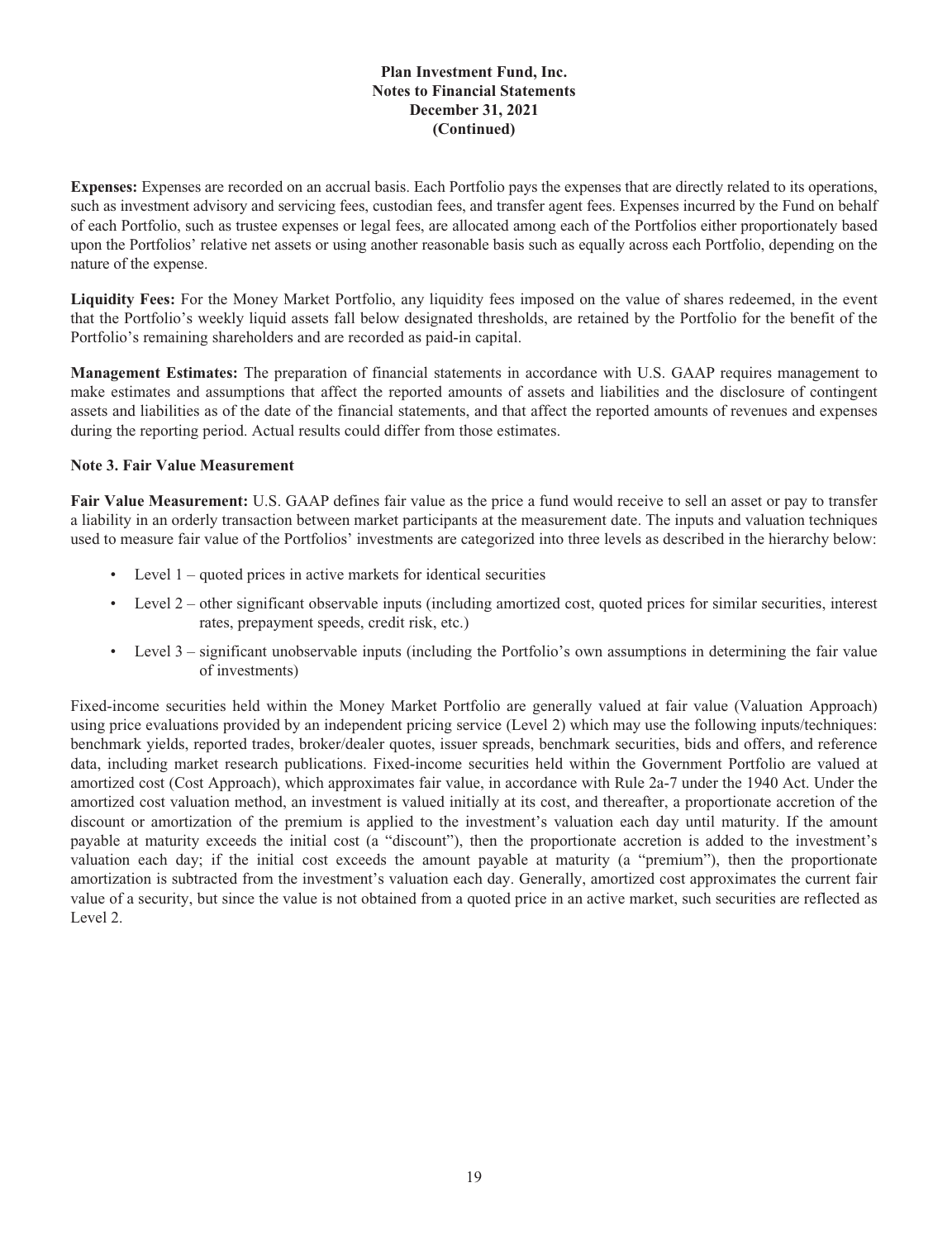As of December 31, 2021, the hierarchical input levels of each Portfolio's investment holdings, by type of security or financial instrument, is set forth in the table below.

|                               | <b>Total Fair</b><br>Value at<br>December 31, 2021 | Level 1<br><b>Ouoted</b><br>Price | Level 2<br>Significant<br>Observable<br>Inputs | Level 3<br>Significant<br>Unobservable<br>Inputs |
|-------------------------------|----------------------------------------------------|-----------------------------------|------------------------------------------------|--------------------------------------------------|
| <b>Government Portfolio</b>   |                                                    |                                   |                                                |                                                  |
| U.S. Treasury Obligations     | \$158,686,230                                      | $S-$                              | \$158,686,230                                  |                                                  |
| <b>Agency Obligations</b>     | 461,259,027                                        |                                   | 461,259,027                                    |                                                  |
| Repurchase Agreements         | 507,000,000                                        |                                   | 507,000,000                                    |                                                  |
|                               | \$1,126,945,257                                    | $S-$                              | \$1,126,945,257                                |                                                  |
| <b>Money Market Portfolio</b> |                                                    |                                   |                                                |                                                  |
| U.S. Treasury Obligations     | \$1,010,484                                        | $S-$                              | \$1,010,484                                    | $S-$                                             |
| <b>Bank Obligations</b>       | 9,248,489                                          |                                   | 9,248,489                                      |                                                  |
| Corporate Debt                | 22,964,060                                         |                                   | 22,964,060                                     |                                                  |
| Municipal Security            | 190,161                                            |                                   | 190,161                                        |                                                  |
| Non-U.S. Sub-Sovereign        | 4,248,935                                          |                                   | 4,248,935                                      |                                                  |
| <b>Tender Option Bonds</b>    | 1,000,000                                          |                                   | 1,000,000                                      |                                                  |
| Time Deposits                 | 3,500,000                                          |                                   | 3,500,000                                      |                                                  |
| Variable Rate Demand Notes    | 7,000,000                                          |                                   | 7,000,000                                      |                                                  |
| Repurchase Agreements         | 8,500,000                                          |                                   | 8,500,000                                      |                                                  |
|                               | \$57,662,129                                       | $S-$                              | \$57,662,129                                   | $S-$                                             |

The fair value of investments may differ significantly from the values that would have been used had quoted prices in active markets for identical securities existed for such investments and may differ significantly from the values the Portfolios' ultimately realize. Further, certain investments may be subject to legal and other restrictions on resale or otherwise may be less liquid than publicly and/or actively traded securities.

The fair value hierarchy levels assigned to a Portfolio's investments are not necessarily an indication of the risk associated with investing in those securities.

#### **Note 4. Transactions with Affiliates and Related Parties and Other Fee Arrangements**

The Fund has entered into agreements for investment advisory and service agent, distribution, administrative, custodian and transfer agent services, and certain other management services, as follows:

BCS Financial Services Corporation (the "Administrator"), serves as the Fund's Administrator with respect to the Fund's overall operations and relations with holders of PCs. Certain officers or employees of the Administrator are also Officers of the Fund. All Fund Officers serve without compensation from the Fund. As compensation for its services, each Portfolio pays the Administrator a fee, computed daily and paid monthly, at an annual rate not to exceed 0.05% of the average daily net assets of each of the Fund's Portfolios.

BlackRock Advisors, LLC ("BALLC"), a wholly-owned indirect subsidiary of BlackRock, Inc., serves as the Portfolios' investment advisor and service agent. As servicing agent, BALLC maintains the financial accounts and records, and computes the NAV and net income for both Portfolios. BALLC subcontracts certain administrative services to BNY Mellon Investment Servicing (U.S.), Inc. ("BNY Mellon Investment Servicing"). As compensation for its services, the Government Portfolio and the Money Market Portfolio each pay BALLC a fee, computed daily and paid monthly based upon the following annualized percentages of the average daily net assets of the Portfolio: 0.20% of the first \$250 million, 0.15% of the next \$250 million, 0.12% of the next \$250 million, 0.10% of the next \$250 million, and 0.08% of amounts in excess of \$1 billion.

BALLC has agreed to reduce the fees otherwise payable to it to the extent necessary to reduce the ordinary operating expenses of the Government Portfolio and Money Market Portfolio so that they individually do not exceed 0.30% of each Portfolio's average daily net assets for the year. In addition, (i) BALLC and the Administrator have agreed to waive fees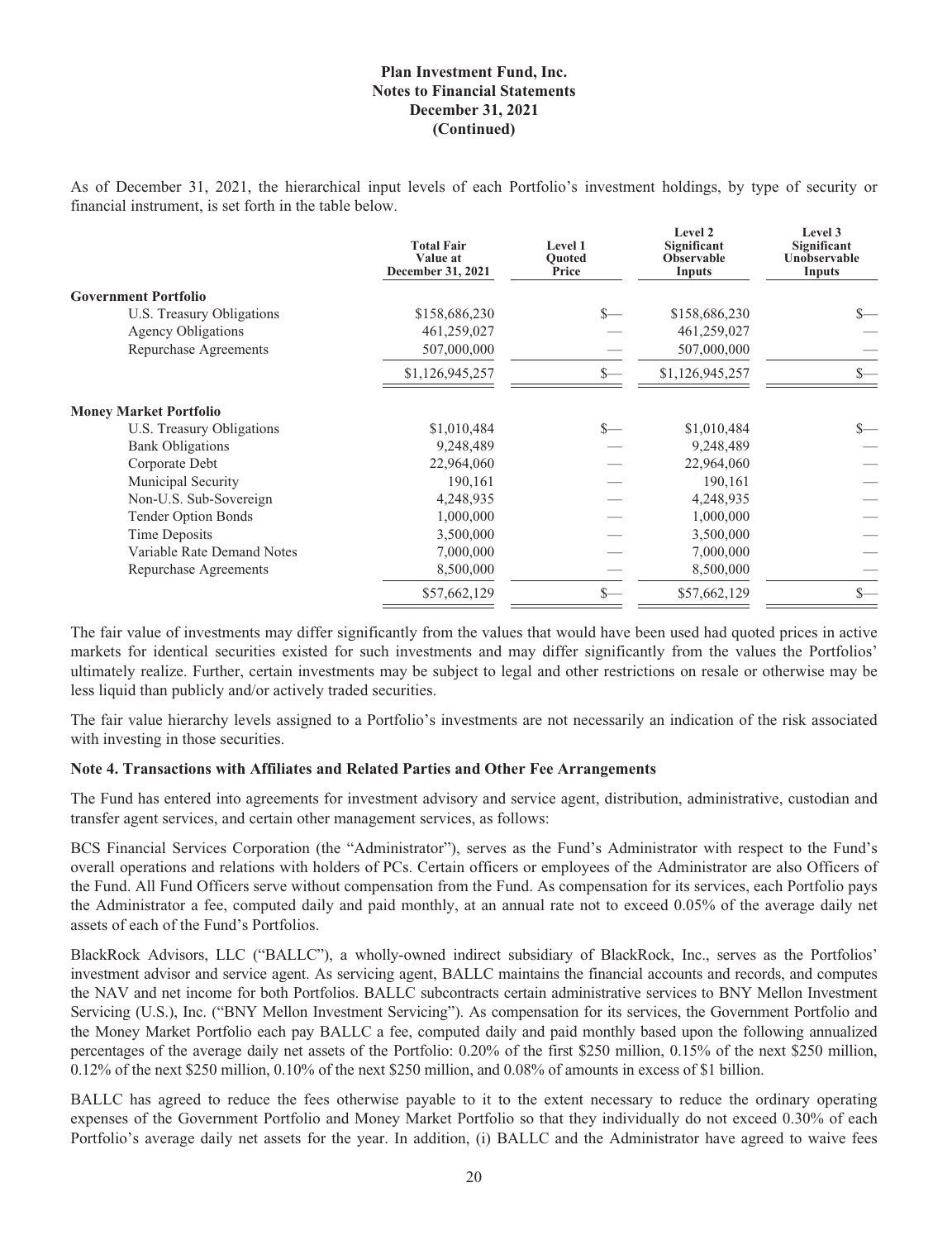such that the Government Portfolio's ordinary operating expenses do not exceed 0.10% of the Portfolio's average daily net assets; (ii) BALLC has agreed to waive fees to cap the total expenses of the Money Market Portfolio at 0.175% of the average daily net assets up to \$1 billion, 0.16% of the average daily net assets between \$1 billion and \$2 billion, and 0.155% of the average daily net assets above \$2 billion; and (iii) the Administrator has agreed to waive one basis point of its contractual fees relating to the Money Market Portfolio (collectively, "other fee waivers").

For the Government Portfolio and the Money Market Portfolio, the Administrator has further agreed that if for any day, after giving effect to all expenses and other fee waivers, including without limitation any extraordinary expenses, the "portfolio yield" would be less than 0.01%, the Administrator shall waive that portion of its fees or all fees for such day so that after giving effect to such waiver and the other fee waivers, either the portfolio yield for such day would be not less than 0.01% or the Administrator would have waived all of its fees for such day. BALLC has further agreed that if for any day, after giving effect to any other fee waivers and the Administrator fee waiver, the portfolio yield would be less than 0.01%, BALLC shall waive that portion of its fees or all fees for such day so that after giving effect to such waiver, the other fee waivers and the Administrator fee waiver, either the portfolio yield for such day would be not less than 0.01% or BALLC would have waived all of its fees for such day. The Administrator and BALLC cannot terminate any of the fee waivers disclosed herein prior to May 1, 2022 without the consent of the Board. BALLC and the Administrator will not recoup from the Portfolios any previously waived fees or reimbursed expenses in any subsequent years.

BALLC and the Administrator have also entered into an agreement which guarantees BALLC a minimum annual fee. Neither the Fund nor the Portfolios are a party to, or financially responsible for, this minimum fee agreement.

As a result of the foregoing waivers, for the year ended December 31, 2021, the Administrator waived \$602,506 and \$28,009 which the Administrator was otherwise entitled to as the fees for its services as Administrator for the Government Portfolio and the Money Market Portfolio, respectively. In addition, the Administrator reimbursed expenses of \$17,918 for the Money Market Portfolio. BALLC waived \$1,138,989 and \$114,940 of its investment advisory fees for the Government Portfolio and the Money Market Portfolio, respectively, for the year ended December 31, 2021.

The Bank of New York Mellon (the "Custodian") acts as custodian of the Fund's assets and BNY Mellon Investment Serving (U.S.), Inc. (previously defined as "BNY Mellon Investment Servicing") acts as the Fund's accounting agent, transfer agent and dividend disbursing agent. Both the Custodian and BNY Mellon Investment Servicing are wholly–owned subsidiaries of The Bank of New York Mellon Corporation. The Custodian and BNY Mellon Investment Servicing earn fees from the Portfolios for serving in these capacities.

Foreside Fund Services, LLC (the "Distributor") is the Fund's distributor. The Distributor is neither affiliated with the Administrator, BALLC, The Bank of New York Mellon Corporation nor their affiliated companies. The Fund does not have a distribution plan under Rule 12b-1 of the 1940 Act; accordingly, the Distributor receives no compensation from the Fund for its distribution services.

Pursuant to a Fund Chief Compliance Officer Agreement with the Fund, Foreside Fund Officer Services, LLC ("FFOS"), an affiliate of the Distributor, provides a Chief Compliance Officer to the Fund as well as compliance support functions. FFOS is paid a fee plus out of pocket expenses for the services provided, which is paid monthly in arrears by the Fund.

Pursuant to a Fund Chief Financial Officer/Treasurer Agreement with the Fund, Foreside Management Services, LLC ("FMS"), an affiliate of the Distributor and FFOS, provides a Treasurer and Principal Financial Officer services to the Fund. FMS is paid an annual fee plus out of pocket expenses for these services, which are paid by the Administrator.

#### **Note 5. Tax Information**

The Portfolios have followed the authoritative guidance on accounting for and disclosure of uncertainty in tax positions, which requires the Portfolios to determine whether a tax position is more likely than not to be sustained upon examination, including resolution of any related appeals or litigation processes, based on the technical merits of the position. The Portfolios have determined that there was no effect on the financial statements from following this authoritative guidance. In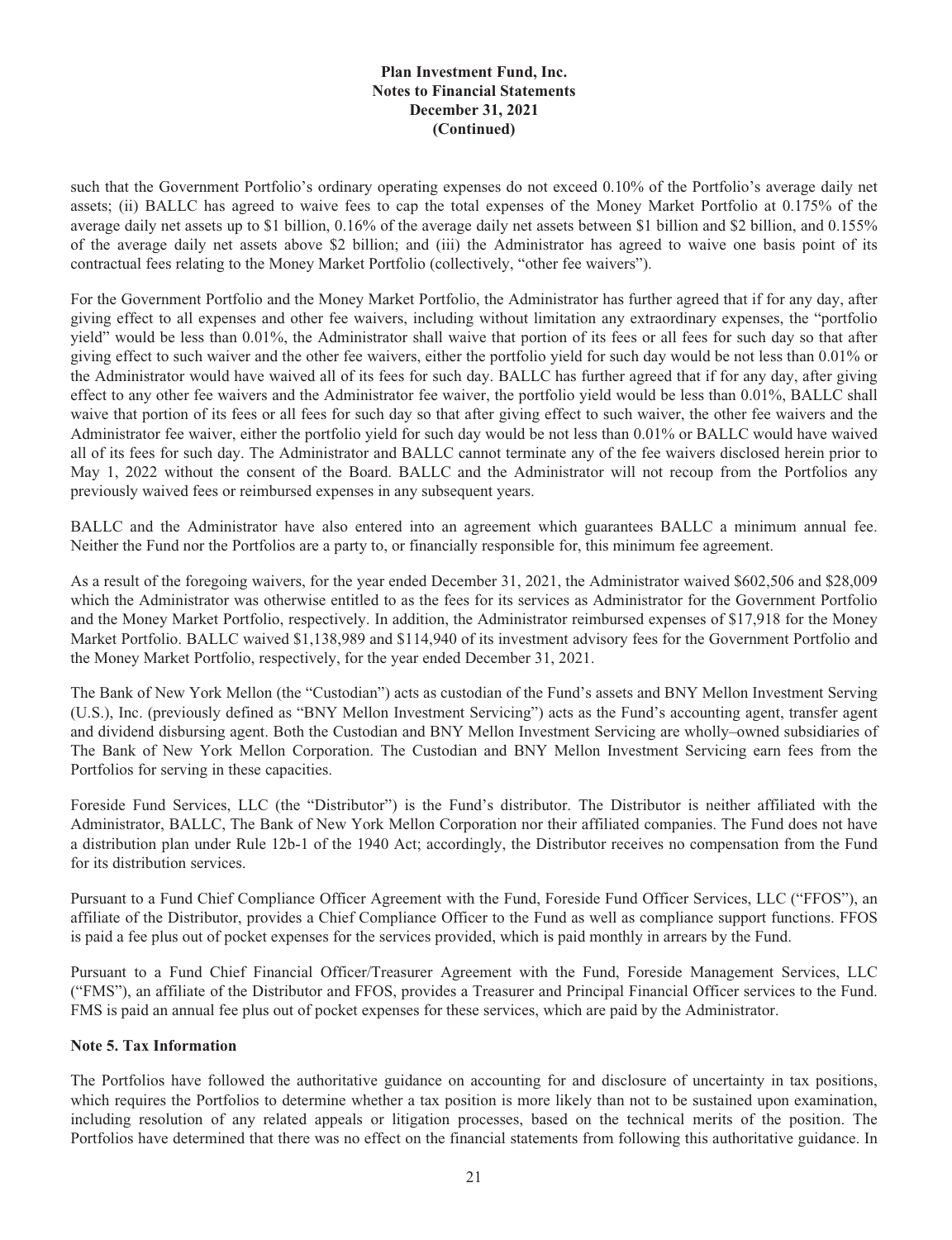the normal course of business, the Portfolios' tax returns are subject to examination by federal, state and local jurisdictions, where applicable, for the last three years.

The tax character of distributions paid by the Portfolios during the years ended December 31, 2021 and 2020 were as follows:

|                               | Ordinary<br><b>Income Dividend</b> | Long-Term<br><b>Capital Gains</b>    |
|-------------------------------|------------------------------------|--------------------------------------|
| <b>Government Portfolio</b>   |                                    |                                      |
| 2021                          | 168,708<br>S.                      |                                      |
| 2020                          | 6,161,855                          | 10,111                               |
| <b>Money Market Portfolio</b> |                                    |                                      |
| 2021                          | 6,840<br>\$                        | $\overbrace{\hspace{25mm}}^{}$<br>.Ъ |
| 2020                          | 890,465                            |                                      |

As of December 31, 2021, the components of distributable earnings on a tax basis were as follows:

| Portfolio              | Undistributed<br>Ordinary<br>Income | Carryforwards (Depreciation) Differences | <b>Unrealized</b><br>Capital Loss Appreciation Temporary Distributable | <b>Other</b> | Total<br>Earnings |
|------------------------|-------------------------------------|------------------------------------------|------------------------------------------------------------------------|--------------|-------------------|
| Government Portfolio   | \$58                                | $S-$                                     | S(75)                                                                  |              | $\sqrt{17}$       |
| Money Market Portfolio |                                     |                                          | (4.313)                                                                |              | (4.314)           |

As of December 31, 2021, the Government Portfolio and the Money Market Portfolio had no capital loss carryforwards.

As of December 31, 2021, the aggregate cost basis of securities held in the Money Market Portfolio was \$57,666,442 for U.S. federal income tax purposes and the Money Market Portfolio had net unrealized depreciation of \$4,313, which consisted of aggregate gross unrealized appreciation of \$1,426 and aggregate gross unrealized depreciation of \$5,739. As of December 31, 2021, the aggregate cost basis of securities held in the Government Portfolio was \$1,126,945,332 for U.S. federal income tax purposes and the Government Portfolio had net unrealized depreciation of \$75, which consisted of aggregate gross unrealized depreciation of \$75.

#### **Note 6. Principal Risks**

**Credit Risk** — Credit risk is the risk that an issuer will be unable to make principal and interest payments when due. U.S. Government securities are generally considered to be the safest type of investment in terms of credit risk, with corporate debt securities presenting somewhat higher credit risk. Credit quality ratings published by a nationally recognized rating agency are widely accepted measures of credit risk. The lower a security is rated by such a rating agency, the more credit risk it is considered to represent. Changes in an issuer's credit rating or the market's perception of an issuer's creditworthiness may also affect the value of a Portfolio's investment in that issuer.

**Floating Net Asset Value Risk (Money Market Portfolio Only)** — The NAV of the Money Market Portfolio floats, fluctuating with changes in the values of the Portfolio's securities, and as a result the Portfolio will not maintain a constant net asset value per share. The value of the Portfolio's Participation Certificates will be calculated to four decimal places.

**Income Risk** — Each Portfolio's yield will vary as short-term securities in its portfolio mature and the proceeds are reinvested in securities with different interest rates.

**Interest Rate Risk** — Interest rate risk is the risk that the value of a debt security may fall when interest rates rise, and that the value of a debt security may rise when interest rates fall. In general, the market price of debt securities with longer maturities will go up or down in response to changes in interest rates by a greater amount than the market price of shorterterm securities. Securities issued or guaranteed by the U.S. Government, its agencies, instrumentalities and sponsored enterprises have historically involved little risk of loss of principal if held to maturity. However, due to fluctuations in interest rates, the market value of such securities may vary during the period Participation Certificate holders own an interest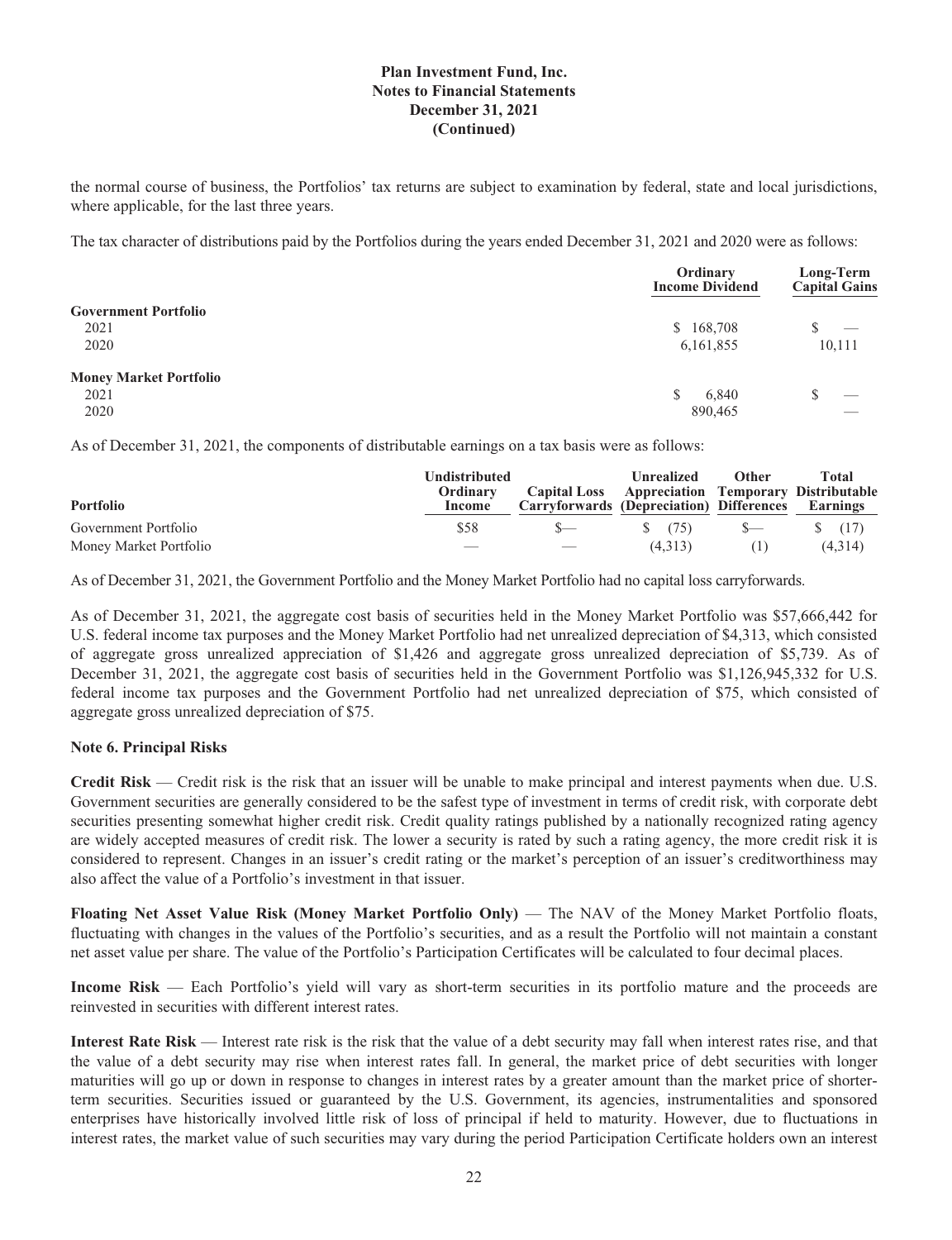in a Portfolio. Very low or negative interest rates may magnify interest rate risk. During periods of very low or negative interest rates, the Fund may be unable to maintain positive returns or pay dividends. Changing interest rates, including rates that fall below zero, may have unpredictable effects on markets, may result in heightened market volatility and may detract from the Fund's ability to achieve its investment objective.

**LIBOR Transition Risk** — The Portfolios may invest in financial instruments that utilize the London Interbank Offered Rate ("LIBOR") as the reference or benchmark rate for variable interest rate calculations. On July 27, 2017, the head of the United Kingdom's Financial Conduct Authority announced plans to phase out the use of LIBOR by the end of 2021. Although many LIBOR rates have been phased out as originally intended, a selection of widely used U.S. dollar LIBOR rates will continue to be published until June 2023 in order to assist with the transition. There remains uncertainty regarding the effect of the LIBOR transition process, and therefore any impact of a transition away from LIBOR on a Portfolio or the instruments in which a Portfolio invests cannot yet be determined. There is no assurance that the composition or characteristics of any alternative reference rate will be similar to or produce the same value or economic equivalence as LIBOR or that instruments using an alternative rate will have the same volume or liquidity. Any such effects of the transition away from LIBOR and the adoption of alternative reference rates could result in losses to a Portfolio.

**Market Risk and Selection Risk** — Market risk is the risk that one or more markets in which the Portfolios invest will go down in value, including the possibility that the markets will go down sharply and unpredictably. The value of a security or other asset may decline due to changes in general market conditions, economic trends or events that are not specifically related to the issuer of the security or other asset, or factors that affect a particular issuer or issuers, exchange, countries, group of countries, regions, market, industry, group of industries, sectors or asset class. Local, regional or global events such as war, acts of terrorism, the spread of infectious illness or other public health issue like pandemics or epidemics, recessions, or other events could have a significant impact on the Portfolio and its investments. A recent outbreak of an infectious coronavirus has developed into a global pandemic that has resulted in numerous disruptions in the market and has had a significant economic impact leaving general concern and uncertainty. These events have caused short-term instruments in which the Portfolios invest to have declining yields, which may impair the investment performance of the Portfolios if these conditions persist. The impact of this coronavirus, and other epidemics and pandemics that may arise in the future, could affect the economies of many nations, individual companies and the market in general ways that cannot necessarily be foreseen at the present time. Selection risk is the risk that the securities selected by the Investment Advisor will underperform the markets, the relevant indices or the securities selected by other funds with similar investment objectives and investment strategies. This means you may lose money.

**Prepayment Risk (Money Market Portfolio Only)** — When interest rates fall, certain obligations will be paid off by the obligor more quickly than originally anticipated, and the Portfolio may have to invest proceeds in securities with lower yields. In periods of falling interest rates, the rate of prepayments tends to increase (as does price fluctuation) as borrowers are motivated to pay off debt and refinance at new lower rates. During such periods, a Portfolio's reinvestment of the prepayment proceeds will generally be at lower rates of return than the return on the assets that were prepaid. Prepayment reduces the yield to maturity and the average life of the security.

**Repurchase Agreement Risk** — The Portfolios may enter into repurchase agreements. Under a repurchase agreement, the seller agrees to repurchase a security at a mutually agreed-upon time and price. If the seller in a repurchase agreement transaction defaults on its obligation under the agreement, a Portfolio may suffer delays and incur costs or lose money in exercising its rights under the agreement.

**Stable Net Asset Value Risk (Government Portfolio Only)** — The Portfolio may not be able to maintain a stable net asset value ("NAV") of \$1.00 per Participation Certificate at all times. If the Portfolio fails to maintain a stable NAV (or if there is a perceived threat of such a failure), the Portfolio, along with other money market funds, could be subject to increased redemption activity.

At times of (i) significant redemption activity by shareholders, including, for example, when a single investor or a few large investors make a significant redemption of Participation Certificates, (ii) insufficient levels of cash in the Portfolio to satisfy redemption activity and (iii) disruption in the normal operation of the markets in which the Portfolio buys and sells securities,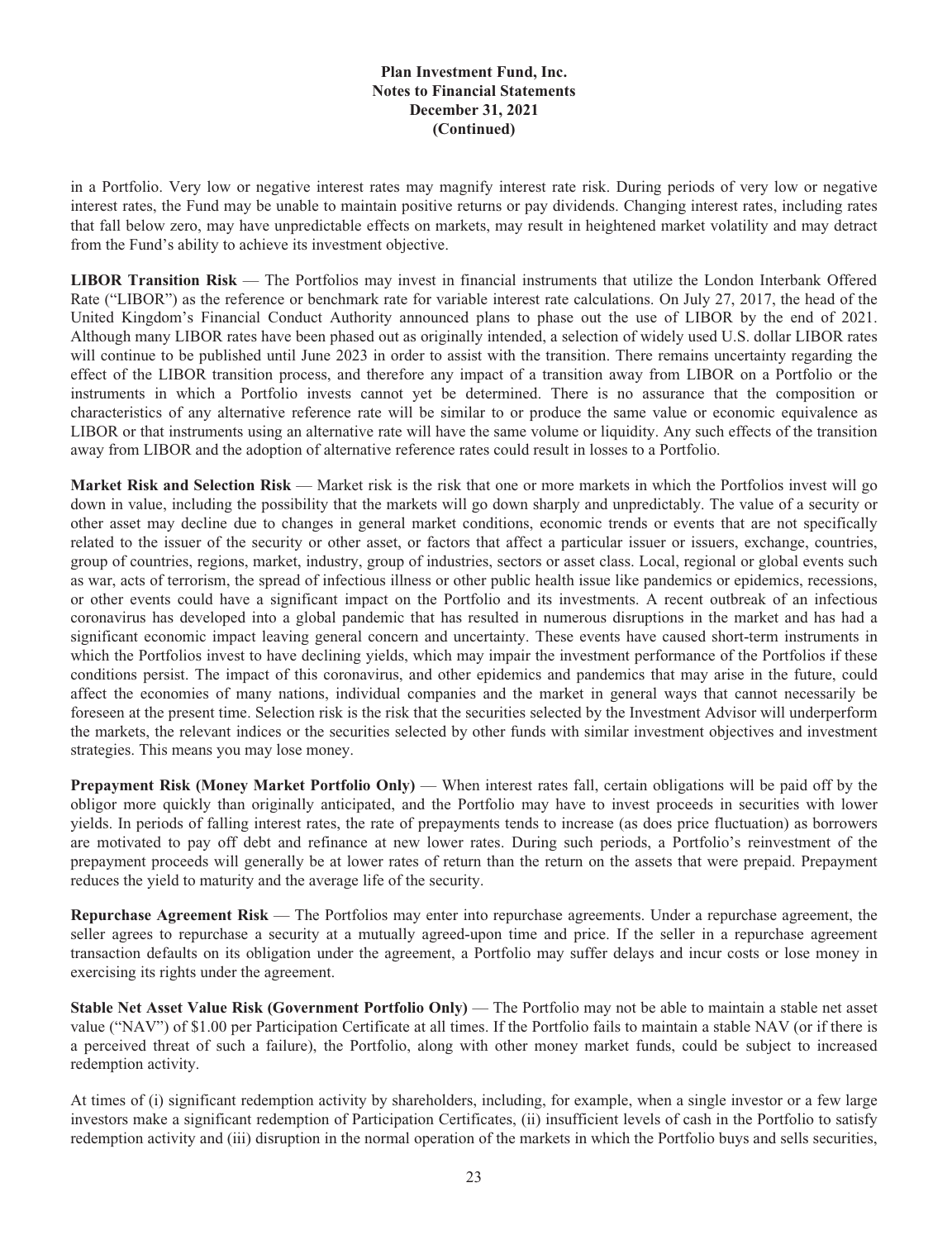the Portfolio could be forced to sell securities at unfavorable prices in order to generate sufficient cash to pay redeeming Participation Certificate holders. Sales of securities held by the Portfolio at such times could result in losses to the Portfolio and cause the NAV to fall below \$1.00 per Participation Certificate.

**Variable and Floating Rate Investment Risk** — Variable and floating rate securities provide for periodic adjustment in the interest rate paid on the securities in response to changes in a referenced interest rate. Any lag in time between changes in the referenced interest rate and the security's next interest rate adjustment can be expected to impact the security's value either positively (if interest rates are decreasing) or negatively (if interest rates are increasing). The interest rate on a variable or floating rate security is ordinarily determined by reference to, or is a percentage of, an objective standard such as interbank rates, a bank's prime rate, the 90-day U.S. Treasury Bill rate or the rate of return on commercial paper or bank certificates of deposit.

#### **Note 7. New Accounting Pronouncement**

In March 2020, the Financial Accounting Standards Board issued Accounting Standards Update ("ASU") 2020-04, Reference Rate Reform (Topic 848) - Facilitation of the Effects of Reference Rate Reform on Financial Reporting. The amendments in ASU 2020-04 provides optional temporary financial reporting relief from the effect of certain types of contract modifications due to the planned discontinuation of the London Interbank Offered Rate ("LIBOR") for the one week and two month U.S. dollar ("USD") tenors as well as all non USD LIBOR tenors after December 31, 2021; and the planned discontinuation of the overnight and one, three, six and twelve month LIBOR tenors after June 30, 2023. ASU 2020-04 is effective for certain reference rate-related contract modifications that occur during the period March 12, 2020 through December 31, 2022. Management is currently evaluating the impact, if any, of applying this ASU.

#### **Note 8. Subsequent Events**

Management has evaluated the impact of all Portfolio-related events that occurred subsequent to December 31, 2021, through the date the financial statements were issued, and has determined that there were no subsequent events that require revision or disclosure in the financial statements.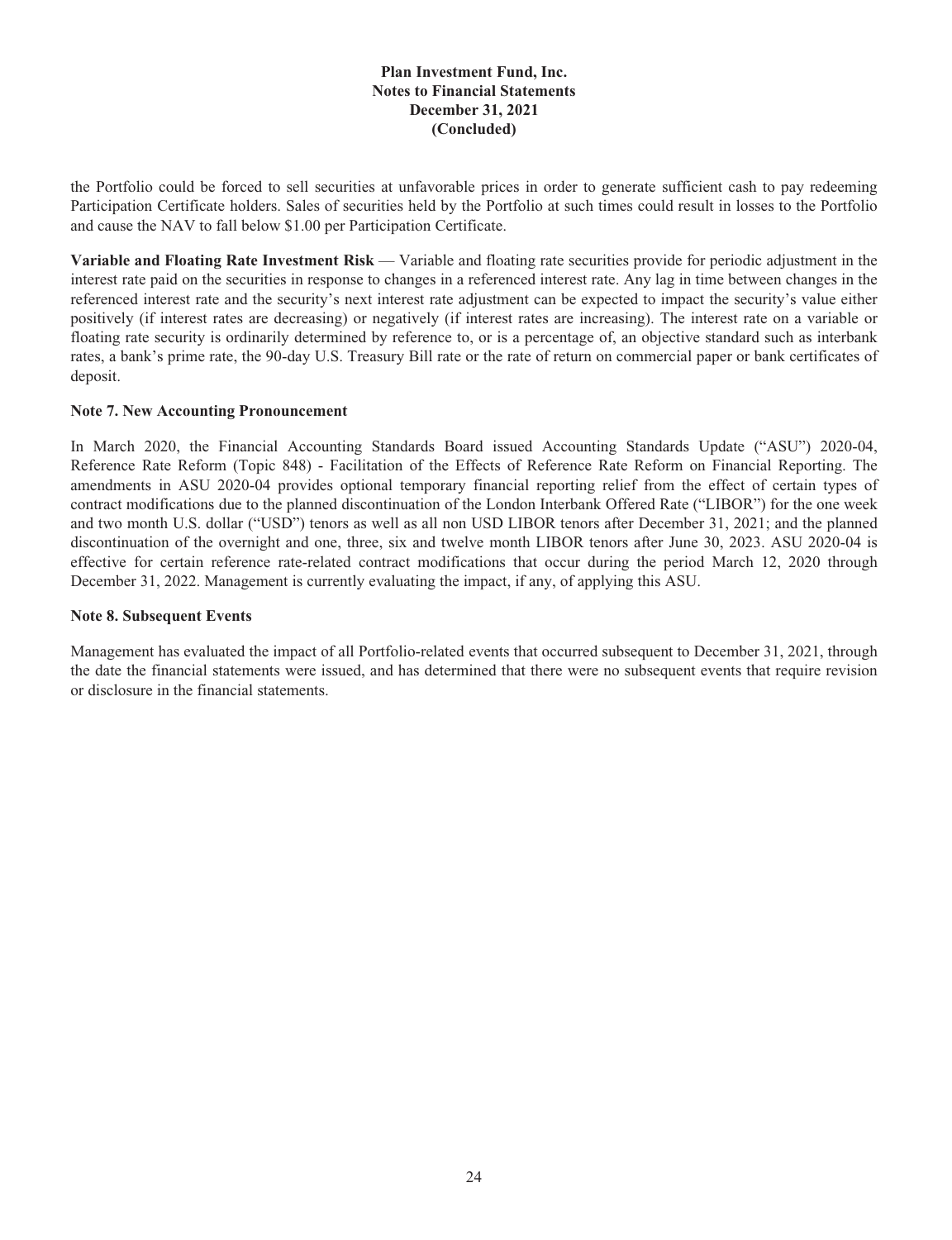# Cohen & Co

**Cohen & Company, LTD.** 1350 Euclid Ave Cleveland, OH 44115 USA Tel: +1-800-229-1090 Fax: +1-866-818-4538 cohencpa.com

#### **REPORT OF INDEPENDENT REGISTERED PUBLIC ACCOUNTING FIRM**

To the Participation Certificate Holders and Board of Trustees of Plan Investment Fund, Inc.

#### Opinion on the Financial Statements

We have audited the accompanying statements of assets and liabilities, including the schedules of investments, of Plan Investment Fund, Inc. (the "Fund"), comprised of the Government Portfolio and Money Market Portfolio, as of December 31, 2021, the related statements of operations for the year then ended, the statements of changes in net assets for each of the two years in the period then ended, the related notes, and the financial highlights for each of the five years in the period then ended (collectively referred to as the "financial statements"). In our opinion, the financial statements present fairly, in all material respects, the financial position of the Fund as of December 31, 2021, the results of its operations for the year then ended, the changes in net assets for each of the two years in the period then ended, and the financial highlights for each of the five years in the period then ended, in conformity with accounting principles generally accepted in the United States of America.

#### Basis for Opinion

These financial statements are the responsibility of the Fund's management. Our responsibility is to express an opinion on the Fund's financial statements based on our audits. We are a public accounting firm registered with the Public Company Accounting Oversight Board (United States) ("PCAOB") and are required to be independent with respect to the Fund in accordance with the U.S. federal securities laws and the applicable rules and regulations of the Securities and Exchange Commission and the PCAOB.

We conducted our audits in accordance with the standards of the PCAOB. Those standards require that we plan and perform the audit to obtain reasonable assurance about whether the financial statements are free of material misstatement whether due to error or fraud.

Our audits included performing procedures to assess the risks of material misstatement of the financial statements, whether due to error or fraud, and performing procedures that respond to those risks. Such procedures included examining, on a test basis, evidence regarding the amounts and disclosures in the financial statements. Our procedures included confirmation of securities owned as of December 31, 2021, by correspondence with the custodian, counterparties and brokers; or by other appropriate auditing procedures where replies from brokers were not received. Our audits also included evaluating the accounting principles used and significant estimates made by management, as well as evaluating the overall presentation of the financial statements. We believe that our audits provide a reasonable basis for our opinion.

We have served as the Fund's auditor since 2017.

Cohen & Company, LA.

COHEN & COMPANY, LTD. Cleveland, Ohio February 16, 2022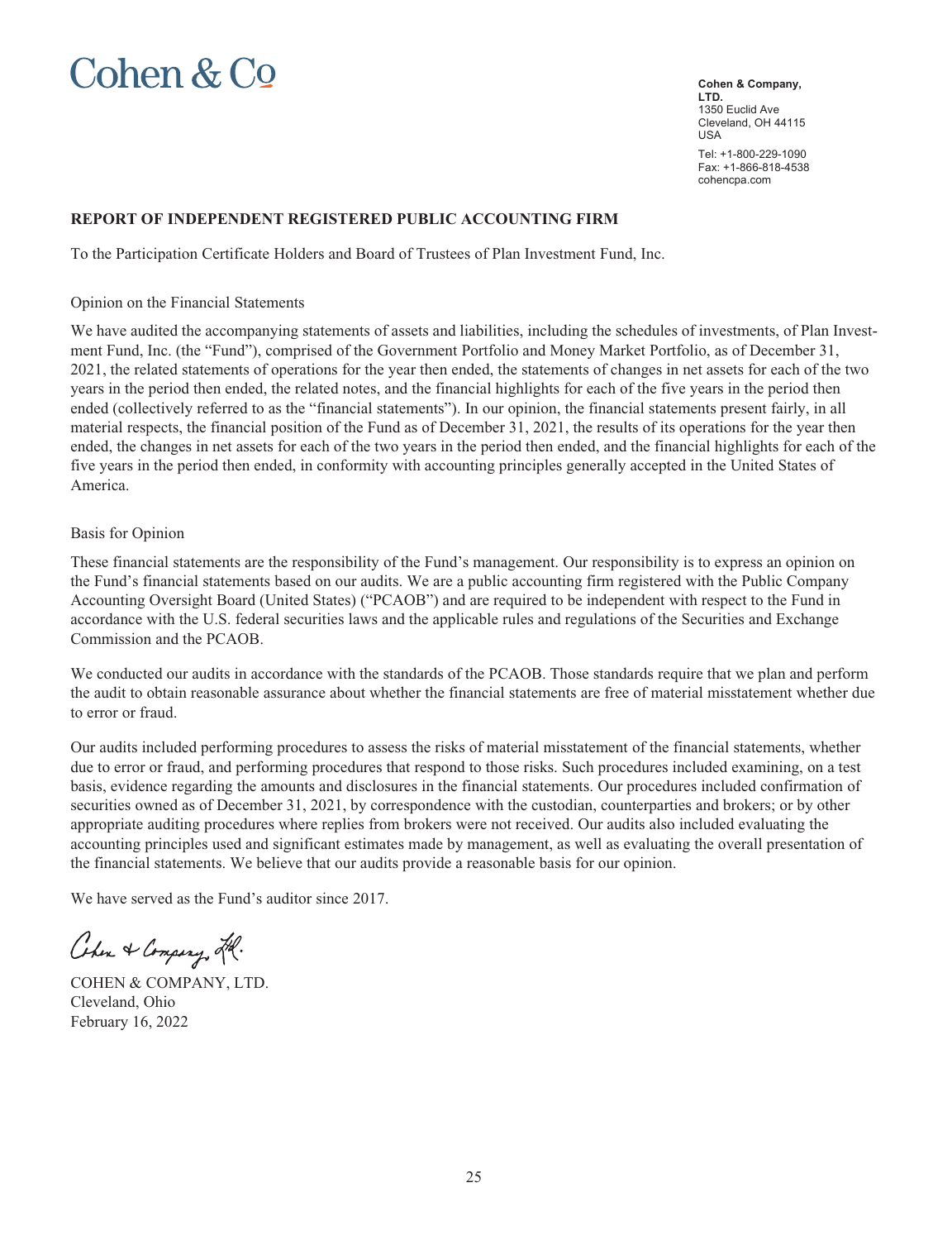#### **Plan Investment Fund, Inc. Trustees and Officers Disclosure (Unaudited) December 31, 2021**

#### **MANAGEMENT OF THE PORTFOLIOS**

#### **Trustees and Officers**

The Trustees and Officers of the Fund, along with certain information concerning each of them, are as follows:

#### **Independent Trustees**

| Name,<br><b>Address and Age</b>                                                                           | Position(s)<br><b>Held with Fund</b> | <b>Term of</b><br>Office and<br>Length of<br><b>Time Served</b> | Principal<br>Occupation(s)<br><b>During Past 5 Years</b><br>(including actual start<br>date regardless of<br>number of years)                                                                                                                                                                 | Number of<br>Portfolios in<br><b>Fund Complex</b><br>Overseen<br>by Trustee | Other<br>Trusteeships/<br><b>Directorships</b><br><b>Held by</b><br><b>Trustee During</b><br><b>Past Five</b><br>Years |
|-----------------------------------------------------------------------------------------------------------|--------------------------------------|-----------------------------------------------------------------|-----------------------------------------------------------------------------------------------------------------------------------------------------------------------------------------------------------------------------------------------------------------------------------------------|-----------------------------------------------------------------------------|------------------------------------------------------------------------------------------------------------------------|
| Jennifer J. Allen<br>3545 Lakeland Drive<br>Jackson, MS 39232<br>Age: 45                                  | Trustee                              | Indefinite,<br>since 2020                                       | $2019$ to Present –<br><b>Executive Vice President</b><br>and Chief Financial<br>Officer, and from 2014<br>to $2019$ – Senior Vice<br>President, Provider<br>Partnerships, Blue<br>Cross & Blue Shield of<br>Mississippi                                                                      | Two                                                                         | None                                                                                                                   |
| Sandra M. Clarke<br>601 12 <sup>th</sup> Street<br>Oakland, CA 94607<br>Age: 53                           | Chair<br>Trustee                     | 1 year,<br>since 2021<br>Indefinite,<br>since $2019$            | $2021$ to Present –<br><b>Executive Vice President</b><br>and Chief Financial<br>Officer, and from 2018<br>to $2021$ – Senior Vice<br>President and Chief<br>Financial Officer, Blue<br>Shield of California<br>2013 to $2018$ – Regional<br>Chief Financial Officer,<br>Daiichi Sankyo, Inc. | Two                                                                         | None                                                                                                                   |
| William A. Coats<br>4800 Deerwood Campus<br>Parkway,<br>Building 100<br>Jacksonville, FL 32246<br>Age: 67 | Trustee                              | Indefinite,<br>since $2018$                                     | $2011$ to Present – Vice<br>President, Treasurer and<br>Chief Investment Officer<br>of GuideWell and Blue<br>Cross and Blue Shield of<br>Florida                                                                                                                                              | Two                                                                         | None                                                                                                                   |
| John F. Giblin<br>1 Cameron Hill Circle<br>Chattanooga, TN 37402<br>Age: 65                               | Trustee                              | Indefinite,<br>since $2015$                                     | $2007$ to Present $-$<br><b>Executive Vice President</b><br>and Chief Financial<br>Officer, BlueCross<br>BlueShield of Tennessee,<br>Inc.                                                                                                                                                     | Two                                                                         | None                                                                                                                   |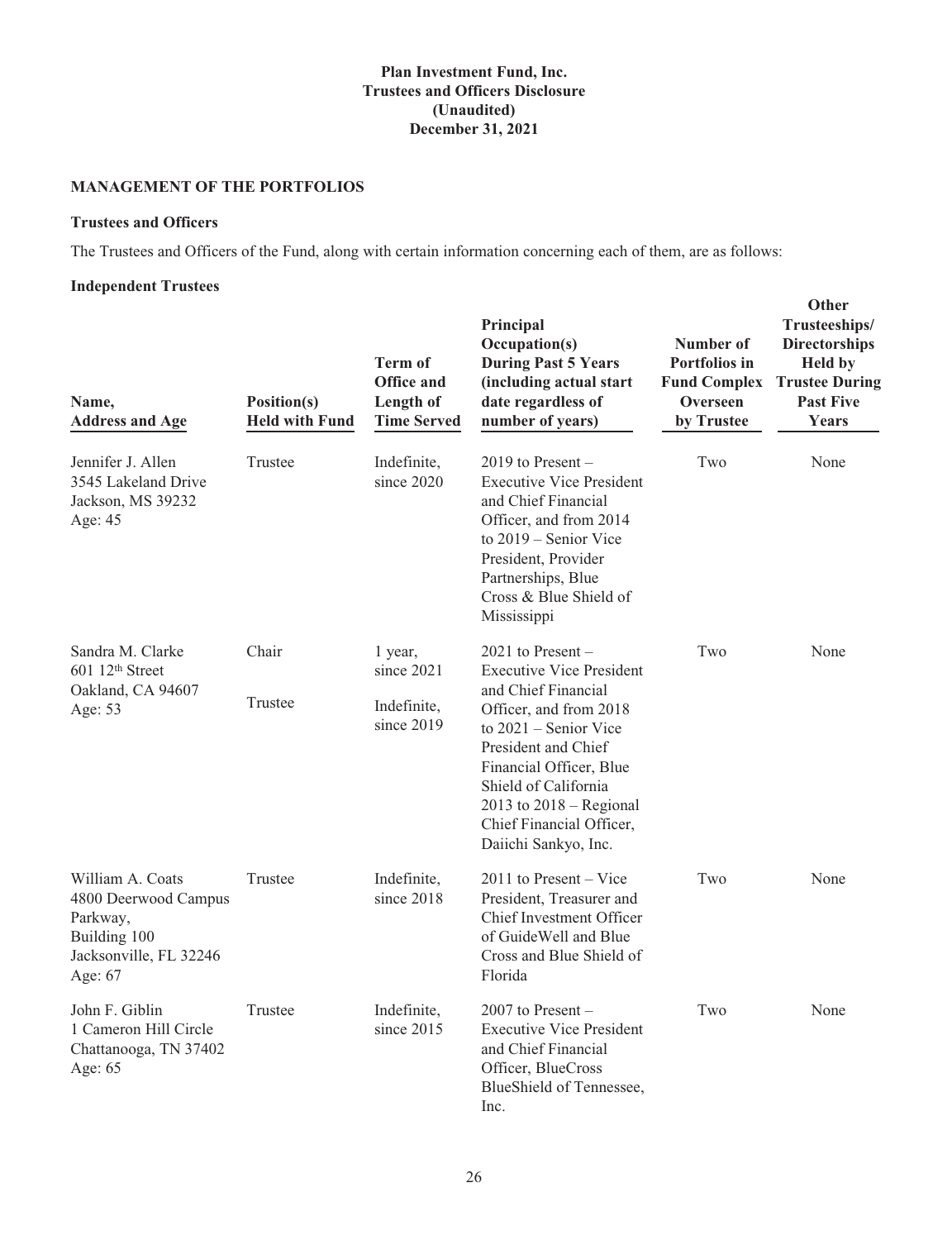#### **Plan Investment Fund, Inc. Trustees and Officers Disclosure (Unaudited) December 31, 2021 (Continued)**

| Name,<br><b>Address and Age</b>                                               | Position(s)<br><b>Held with Fund</b> | <b>Term of</b><br>Office and<br>Length of<br><b>Time Served</b> | Principal<br>Occupation(s)<br><b>During Past 5 Years</b><br>(including actual start<br>date regardless of<br>number of years)                                                                                                                                                                                                                             | Number of<br>Portfolios in<br><b>Fund Complex</b><br>Overseen<br>by Trustee | Other<br>Trusteeships/<br><b>Directorships</b><br><b>Held by</b><br><b>Trustee During</b><br><b>Past Five</b><br>Years |
|-------------------------------------------------------------------------------|--------------------------------------|-----------------------------------------------------------------|-----------------------------------------------------------------------------------------------------------------------------------------------------------------------------------------------------------------------------------------------------------------------------------------------------------------------------------------------------------|-----------------------------------------------------------------------------|------------------------------------------------------------------------------------------------------------------------|
| Diane G. Gore<br>4000 House Avenue<br>Cheyenne, WY 82001<br>Age: 59           | Trustee                              | Indefinite,<br>since 2018                                       | $2019$ to Present –<br>President and Chief<br>Executive Officer, and<br>from 2017 to $2019 -$<br>Chief Operating Officer,<br><b>Blue Cross Blue Shield</b><br>of Wyoming                                                                                                                                                                                  | Two                                                                         | None                                                                                                                   |
| Lori C. Hair<br>2501 Faraway Drive<br>Columbia, SC 29223<br>Age: 43           | Trustee                              | Indefinite,<br>since 2021(1)                                    | $2021$ to Present –<br><b>Executive Vice</b><br>President, Chief<br>Financial Officer and<br>Treasurer, and from 2018<br>to $2021$ – Vice President,<br>Corporate Controller and<br>Assistant Treasurer, and<br>from $2011$ to $2017$<br><b>Assistant Vice President</b><br>and Corporate<br>Controller, BlueCross<br>and BlueShield of South<br>Carolina | Two                                                                         | None                                                                                                                   |
| Juan A. Lopez, Jr.<br>1901 Market Street<br>Philadelphia, PA 19103<br>Age: 54 | Trustee                              | Indefinite,<br>since $2021^{(1)}$                               | $2021$ to Present -<br><b>Executive Vice</b><br>President, Chief<br>Financial Officer and<br>Treasurer, and from 2018<br>to $2021$ – Senior Vice<br>President, Finance<br>Shared Services, and<br>from 2013 to $2018 -$<br>Vice President,<br>Investments and<br>Treasury Services,<br>Independence Blue Cross                                            | Two                                                                         | None                                                                                                                   |
| Gina L. Marting<br>818 Keeaumoku Street<br>Honolulu, HI 96814<br>Age: 60      | Trustee                              | Indefinite,<br>since 2018                                       | $2020$ to Present $-$<br><b>Executive Vice</b><br>President, Chief<br>Financial Officer and<br>Treasurer, and from 2017<br>to $2020$ – Senior Vice<br>President, Chief<br>Financial Officer and<br>Treasurer, Hawaii<br>Medical Service<br>Association                                                                                                    | Two                                                                         | None                                                                                                                   |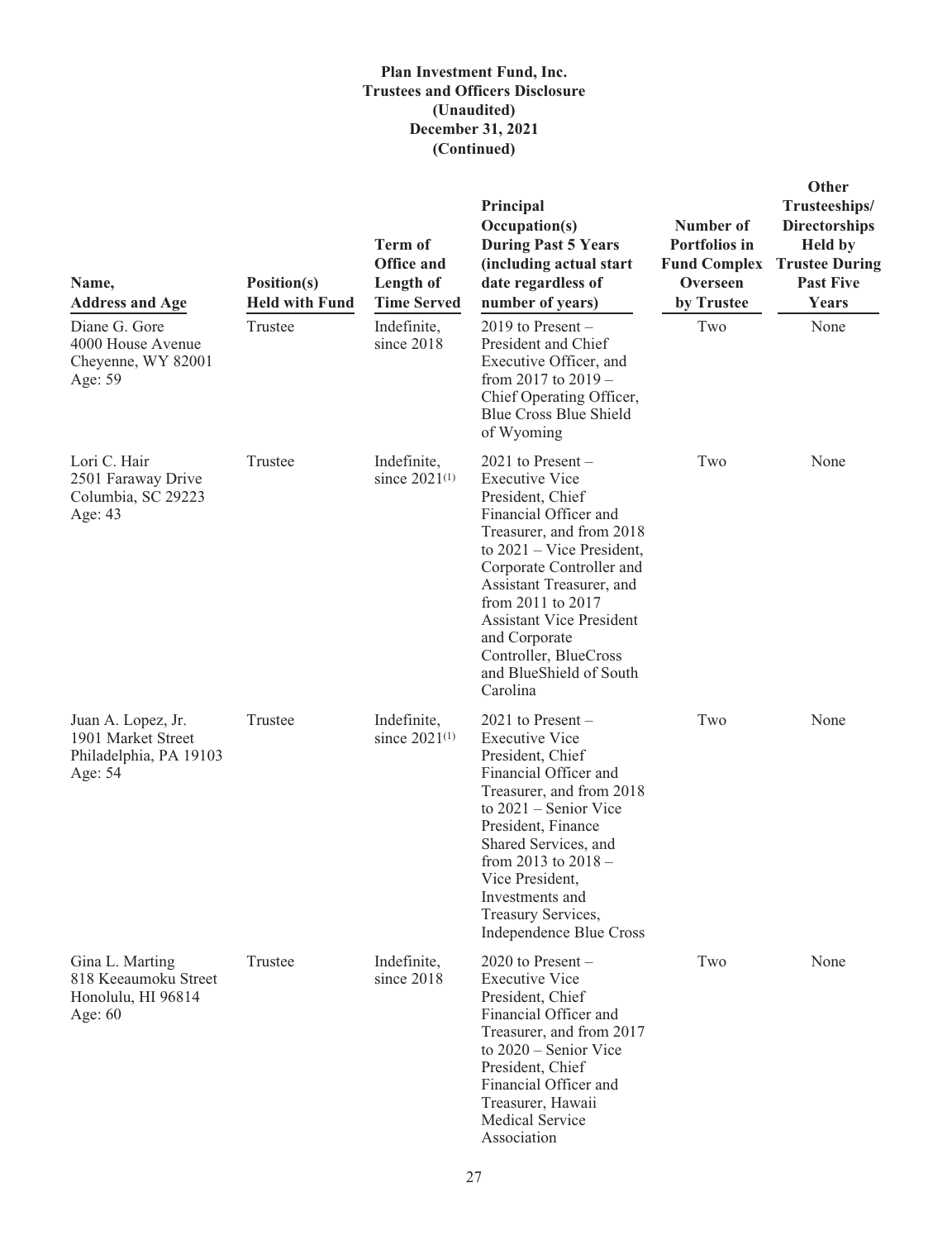#### **Plan Investment Fund, Inc. Trustees and Officers Disclosure (Unaudited) December 31, 2021 (Continued)**

| Name,<br><b>Address and Age</b>                                                        | Position(s)<br><b>Held with Fund</b> | <b>Term of</b><br>Office and<br>Length of<br><b>Time Served</b> | Principal<br>Occupation(s)<br><b>During Past 5 Years</b><br>(including actual start<br>date regardless of<br>number of years)          | Number of<br>Portfolios in<br><b>Fund Complex</b><br>Overseen<br>by Trustee | Other<br>Trusteeships/<br><b>Directorships</b><br><b>Held by</b><br><b>Trustee During</b><br><b>Past Five</b><br>Years |
|----------------------------------------------------------------------------------------|--------------------------------------|-----------------------------------------------------------------|----------------------------------------------------------------------------------------------------------------------------------------|-----------------------------------------------------------------------------|------------------------------------------------------------------------------------------------------------------------|
| Mitch W. Perry<br>4705 University Dr.<br>Durham, NC 27707<br>Age: 56                   | Trustee                              | Indefinite,<br>since 2021 <sup>(1)</sup>                        | 2013 to Present – Senior<br>Vice President and Chief<br>Financial Officer, Blue<br>Cross and Blue Shield of<br>North Carolina          | Two                                                                         | None                                                                                                                   |
| Vincent P. Price<br>100 SW Market Street<br>Portland, OR 97201<br>Age: 58              | Trustee                              | Indefinite,<br>since 2012                                       | $2009$ to Present -<br><b>Executive Vice President</b><br>and Chief Financial<br>Officer, Cambia Health<br>Solutions, Inc.             | Two                                                                         | Director,<br><b>Barrett</b><br><b>Business</b><br>Services, Inc.<br>(since 2017)                                       |
| Saurabh Tripathi<br>120 Fifth Avenue,<br>Suite 193A<br>Pittsburgh, PA 15222<br>Age: 49 | Trustee                              | Indefinite,<br>since $2021^{(1)}$                               | $2019$ to Present -<br><b>Executive Vice President</b><br>Chief Financial Officer<br>and Treasurer, Highmark<br>Health                 | Two                                                                         | None                                                                                                                   |
|                                                                                        |                                      |                                                                 | $2005 - 2019$ - Chief<br>Financial Officer,<br>Fresenius Kidney Care                                                                   |                                                                             |                                                                                                                        |
| Cynthia M. Vice<br>450 Riverchase Parkway<br>Birmingham, AL 35242<br>Age: 62           | Trustee                              | Indefinite,<br>since 2009                                       | $2009$ to Present – Senior<br>Vice President, Chief<br>Financial Officer and<br>Treasurer, Blue Cross<br>and Blue Shield of<br>Alabama | Two                                                                         | None                                                                                                                   |
| T. Ralph Woodard, Jr.<br>2500 Elmerton Avenue<br>Harrisburg, PA 17177<br>Age: 56       | Trustee                              | Indefinite.<br>since $2018$                                     | $2021$ to Present – Senior<br>Vice President, Chief<br>Financial Officer and<br>Treasurer, Capital Blue<br>Cross                       | Two                                                                         | None                                                                                                                   |
|                                                                                        |                                      |                                                                 | $2017$ to $2021$ – Executive<br>Vice President and Chief<br>Financial Officer, Blue<br>Cross of Idaho Health<br>Service, Inc.          |                                                                             |                                                                                                                        |

<sup>(1)</sup> Less than 1 year.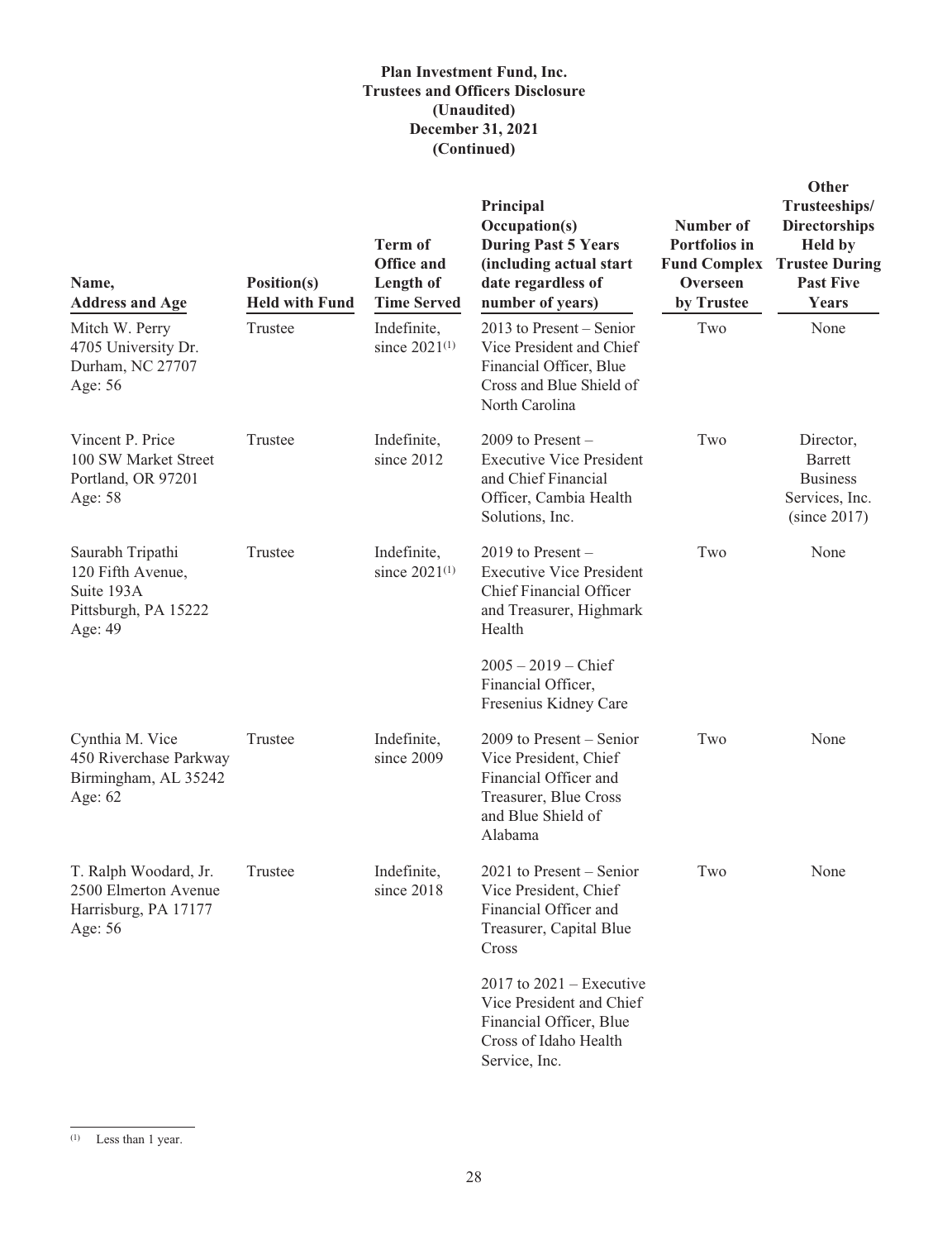#### **Plan Investment Fund, Inc. Trustees and Officers Disclosure (Unaudited) December 31, 2021 (Continued)**

| Name,<br><b>Address and Age</b>                                                                      | Position(s)<br><b>Held with Fund</b>                 | <b>Term of</b><br>Office <sup>(1)</sup> and<br>Length of<br><b>Time Served</b> | Principal<br>Occupation(s)<br><b>During Past 5 Years</b>                                                                                                                                                          |
|------------------------------------------------------------------------------------------------------|------------------------------------------------------|--------------------------------------------------------------------------------|-------------------------------------------------------------------------------------------------------------------------------------------------------------------------------------------------------------------|
| <b>Executive Officers</b>                                                                            |                                                      |                                                                                |                                                                                                                                                                                                                   |
| Susan A. Pickar<br>2 Mid America Plaza,<br>Suite 200<br>Oakbrook Terrace,<br>IL 60181<br>Age: 53     | President and<br><b>Chief Executive</b><br>Officer   | since $2014$                                                                   | 2014 to Present – Chief Financial Officer and Treasurer,<br><b>BCS</b> Financial Corporation                                                                                                                      |
| Anthony S. Bongiorno<br>2 Mid America Plaza<br>Suite 200<br>Oakbrook Terrace,<br>IL 60181<br>Age: 33 | Assistant<br>Treasurer                               | since $2021^{(2)}$                                                             | 2021 to Present – Director, Investments & Client Relations,<br>and from 2019 to 2021, Manager, Investments & Client<br>Relations, and from 2015 to 2019 – Investment Manager,<br><b>BCS</b> Financial Corporation |
| Ann F. Frolik<br>2 Mid America Plaza<br>Suite 200<br>Oakbrook Terrace,<br>IL 60181<br>Age: 55        | Secretary and<br>Anti-Money<br>Laundering<br>Officer | since $2018$                                                                   | 2018 to Present - Deputy General Counsel, and from 2015 to<br>2018 - Associate Counsel, BCS Financial Corporation                                                                                                 |
| Alexander D. Hudson<br>2 Mid America Plaza,<br>Suite 200<br>Oakbrook Terrace,<br>IL 60181<br>Age: 38 | Chief Operating<br>Officer                           | since 2015                                                                     | 2017 to Present – Vice President, Investment Services and<br>Treasury, and from 2013 to 2017 – Director, Investment<br>Services, BCS Financial Corporation                                                        |
| Brandon R. Kipp<br>690 Taylor Road                                                                   | Chief<br>Compliance                                  | since 2019                                                                     | 2019 to Present – Director and Fund Chief Compliance<br>Officer, Foreside Fund Officer Services, LLC                                                                                                              |
| Suite 210<br>Columbus, OH 43230<br>Age: 38                                                           | Officer                                              |                                                                                | 2017 to 2019 – Senior Fund Compliance Officer, Ultimus<br>Fund Solutions, LLC                                                                                                                                     |
|                                                                                                      |                                                      |                                                                                | 2014 to 2017 – Assistant Vice President and Compliance<br>Manager, UMB Fund Services, Inc.                                                                                                                        |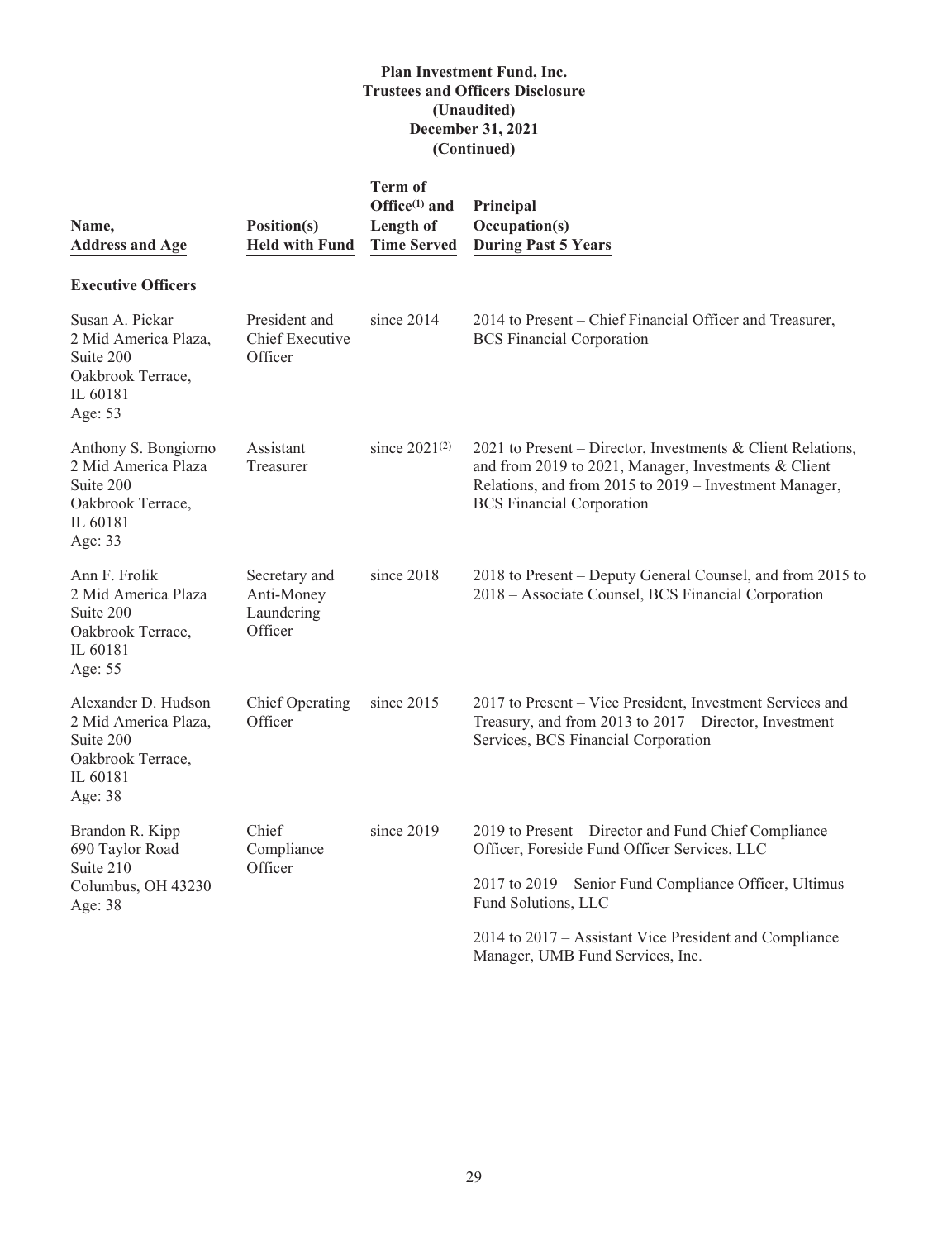#### **Plan Investment Fund, Inc. Trustees and Officers Disclosure (Unaudited) December 31, 2021 (Concluded)**

| Name,<br><b>Address and Age</b>                                                        | Position(s)<br><b>Held with Fund</b> | <b>Term of</b><br>Office $(1)$ and<br>Length of<br><b>Time Served</b> | <b>Principal</b><br>Occupation(s)<br><b>During Past 5 Years</b>                                                |
|----------------------------------------------------------------------------------------|--------------------------------------|-----------------------------------------------------------------------|----------------------------------------------------------------------------------------------------------------|
| Christopher W. Roleke<br>10 High Street,<br>Suite 302<br>Boston, MA 02110<br>Age: $49$ | Treasurer                            | since $2015$                                                          | 2011 to Present – Managing Director and Fund Principal<br>Financial Officer, Foreside Management Services, LLC |
| (1)<br>Elected to an annual term.                                                      |                                      |                                                                       |                                                                                                                |

(2) Less than one year.

The Fund does not pay any compensation to the Trustees or to its Officers for acting in such capacities.

The Portfolios' Statement of Additional Information includes additional information about the Trustees and is available upon request, without charge, by calling (800) 621-9215.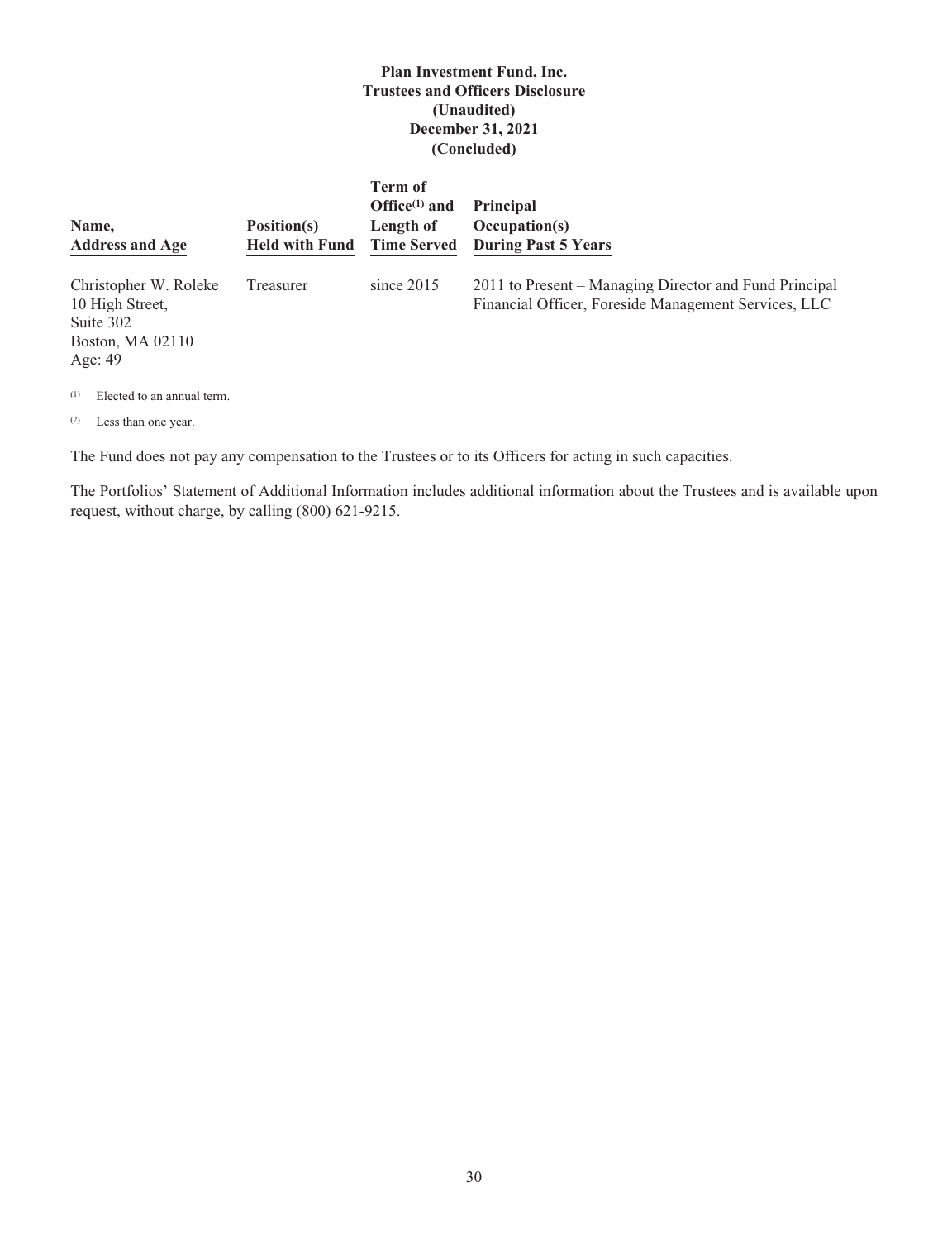#### **Plan Investment Fund, Inc. Fund Expense Examples (Unaudited) December 31, 2021**

As a shareholder of a Portfolio, you incur two types of costs: (1) transaction costs, and (2) ongoing costs, including management fees and other Portfolio expenses. This Example is intended to help you understand your ongoing costs (in dollars) of investing in the Portfolios and to compare these costs with the ongoing costs of investing in other mutual funds.

The Example is based on an investment of \$1,000 invested at the beginning of the period and held for the entire six months ended December 31, 2021.

#### **Actual Expenses**

The first line of the table below provides information about actual account values and actual expenses. You may use the information in this line, together with the amount you invested, to estimate the expenses that you paid over the period. Simply divide your account value by \$1,000 (for example, an \$8,600 account value divided by  $$1,000 = 8.6$ ), then multiply the result by the number in the first line under the heading entitled "Expenses Paid During Six Months Ended December 31, 2021" to estimate the expenses you paid on your account during this period.

#### **Hypothetical Example for Comparison Purposes**

The second line of the table below provides information about hypothetical account values and hypothetical expenses based on the Portfolio's actual expense ratio and an assumed rate of return of 5% per year before expenses, which is not the Portfolio's actual return. The hypothetical account values and expenses may not be used to estimate the actual ending account balance or expenses you paid for the period. You may use this information to compare the ongoing costs of investing in the Portfolio and other funds. To do so, compare this 5% hypothetical example with the 5% hypothetical examples that appear in the shareholder reports of other funds.

Please note that the expenses shown in the table are meant to highlight your ongoing costs only and do not reflect any transactional costs. Therefore, the second line of the table is useful in comparing ongoing costs only, and will not help you determine the relative total costs of owning different funds.

|                                                   | <b>Beginning Account Value</b><br><b>July 1, 2021</b> | <b>Ending Account Value</b><br>December 31, 2021 | <b>Expenses Paid During</b><br><b>Six Months Ended</b><br>December 31, 2021* |
|---------------------------------------------------|-------------------------------------------------------|--------------------------------------------------|------------------------------------------------------------------------------|
| Actual                                            | \$1,000.00                                            | \$1,000.10                                       | \$0.40                                                                       |
| Hypothetical<br>$(5\%$ return before<br>expenses) | \$1,000.00                                            | \$1,024.80                                       | \$0.41                                                                       |

#### **Government Portfolio**

\* Expenses are equal to the Portfolio's annualized expense ratio of 0.08%, multiplied by the average account value over the period, multiplied by 184/365 to reflect the one-half year period.

#### **Money Market Portfolio**

|                                                   | <b>Beginning Account Value</b><br><b>July 1, 2021</b> | <b>Ending Account Value</b><br>December 31, 2021 | <b>Expenses Paid During</b><br><b>Six Months Ended</b><br>December 31, 2021* |
|---------------------------------------------------|-------------------------------------------------------|--------------------------------------------------|------------------------------------------------------------------------------|
| Actual                                            | \$1,000.00                                            | \$1,000.00                                       | \$0.81                                                                       |
| Hypothetical<br>$(5\%$ return before<br>expenses) | \$1,000.00                                            | \$1,024.40                                       | \$0.82                                                                       |

\* Expenses are equal to the Portfolio's annualized expense ratio of 0.16%, multiplied by the average account value over the period, multiplied by 184/365 to reflect the one-half year period.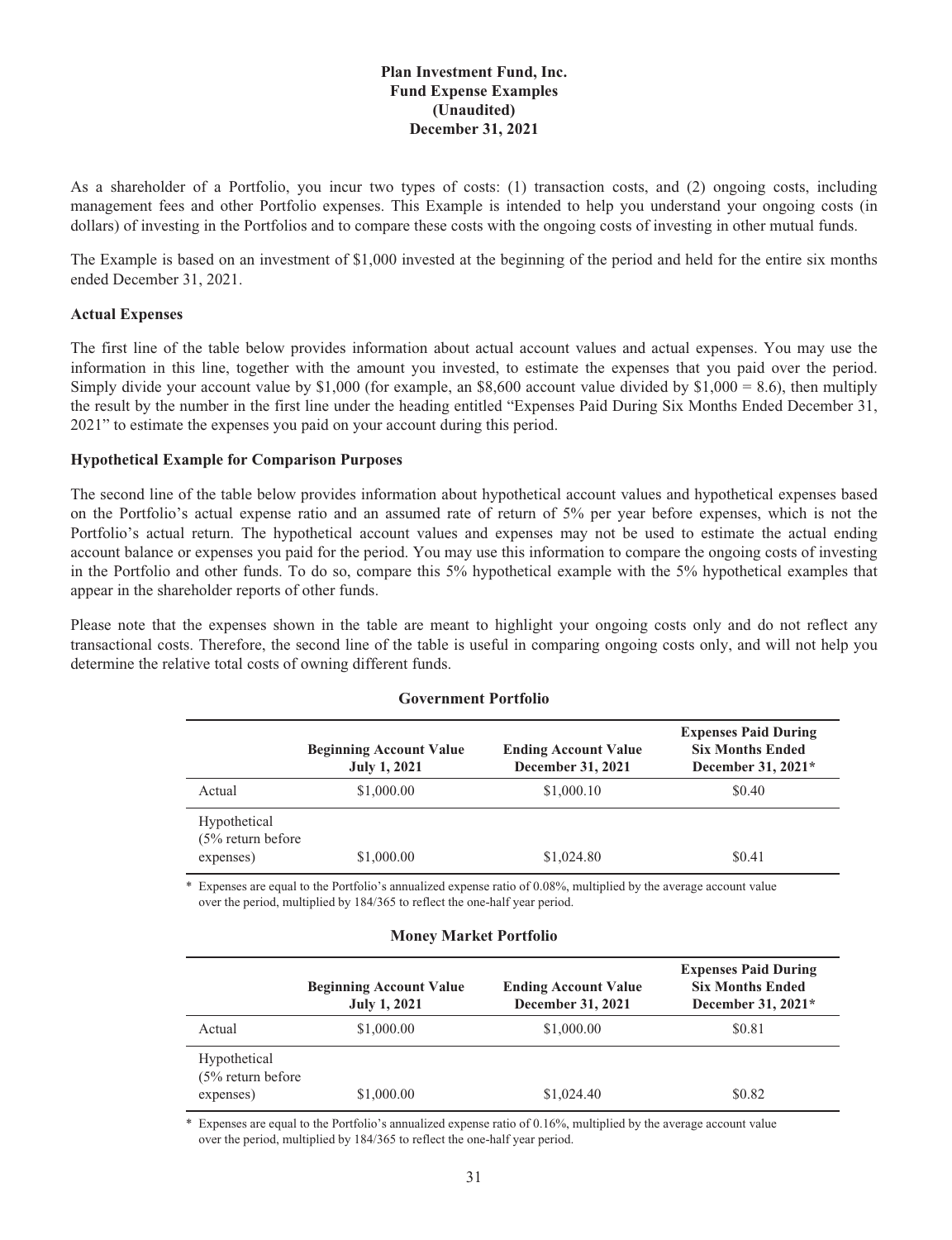#### **Plan Investment Fund, Inc. Fund Profile (Unaudited) December 31, 2021**

#### **Government Portfolio Portfolio Holdings Summary Table**

| <b>Security Type</b>                         | % of Net Assets | <b>Amortized Cost</b> |               |
|----------------------------------------------|-----------------|-----------------------|---------------|
| Repurchase Agreements                        | 45.4%           | S                     | 507,000,000   |
| <b>Agency Obligations</b>                    | 41.2            |                       | 461,259,027   |
| U.S. Treasury Obligations                    | 14.2%           |                       | 158,686,230   |
| <b>Total Investments in Securities</b>       | 100.8%          |                       | 1,126,945,257 |
| <b>Liabilities in excess of Other Assets</b> | $(0.8)\%$       |                       | (9, 292, 498) |
| <b>Net Assets</b>                            | 100.0%          |                       | 1,117,652,759 |

#### **Estimated Maturity Information**

| <b>Maturity Information</b> <sup>(1)</sup> | Par Value |               | % of Portfolio |  |
|--------------------------------------------|-----------|---------------|----------------|--|
| $1-7$ days                                 | \$        | 713,620,000   | 63.3%          |  |
| $8-14$ days                                |           | 13,060,000    | 1.2            |  |
| $15-30$ days                               |           | 26,130,000    | 2.3            |  |
| $31-60$ days                               |           | 130,234,600   | 11.5           |  |
| $61-90$ days                               |           | 138,676,200   | 12.3           |  |
| 91-120 days                                |           | 43,764,400    | 3.9            |  |
| $121 - 150$ days                           |           | 7,455,000     | 0.7            |  |
| Over 150 days                              |           | 54,043,200    | 4.8            |  |
| <b>Total Par Value</b>                     |           | 1,126,983,400 | $100.0\%$      |  |

Weighted Average Maturity<sup>(1)</sup> - 32 days

(1) Maturity dates and weighted average maturity are determined pursuant to Rule 2a-7 of the 1940 Act.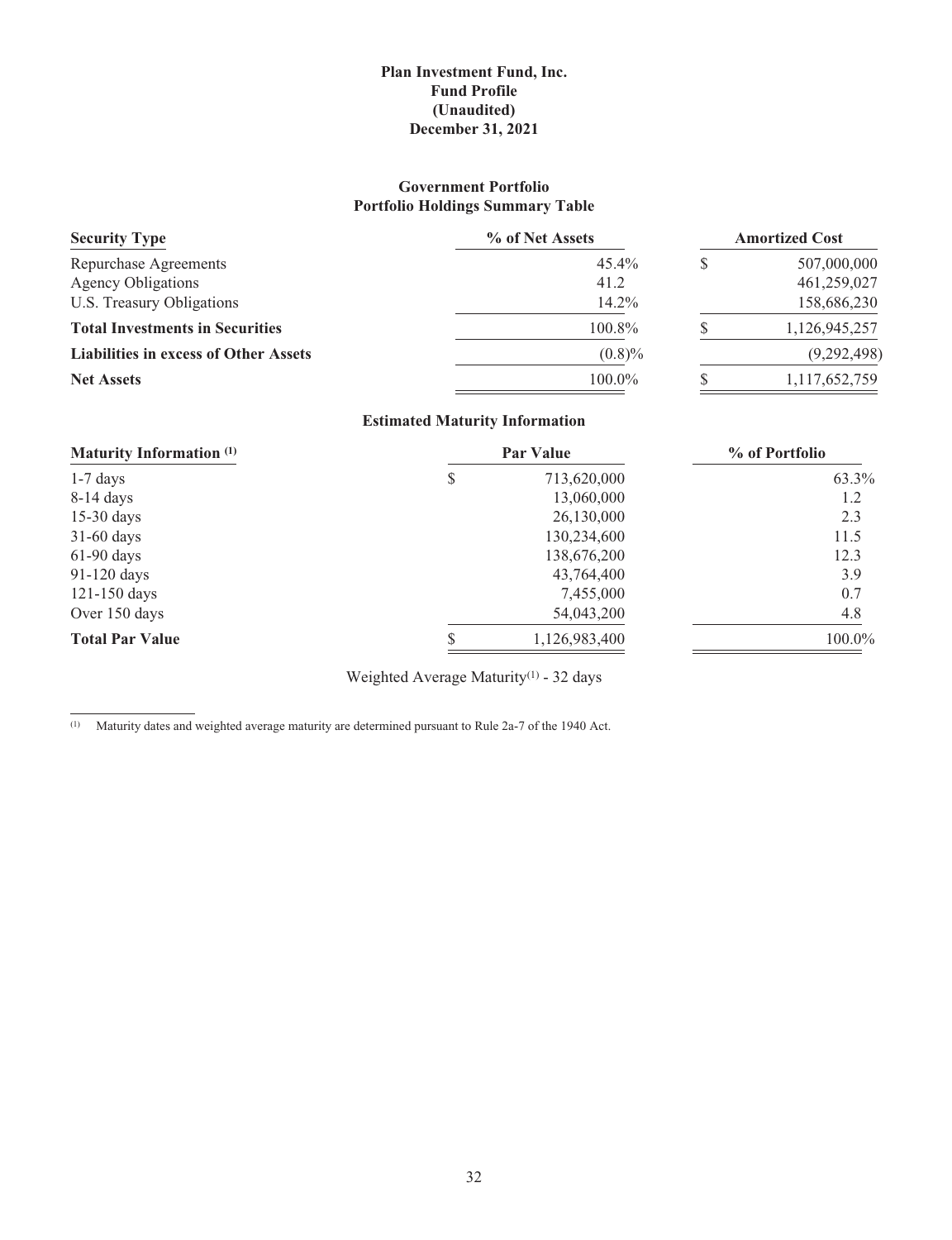#### **Plan Investment Fund, Inc. Fund Profile (Unaudited) December 31, 2021**

#### **Money Market Portfolio Portfolio Holdings Summary Table**

| <b>Security Type</b>                              | % of Net Assets | <b>Market Value</b> |            |
|---------------------------------------------------|-----------------|---------------------|------------|
| Commercial Paper - Asset Backed Securities        | 19.8%           | S                   | 11,494,775 |
| Commercial Paper - Financial Companies            | 19.8            |                     | 11,469,285 |
| Bank Obligations - Yankee Certificates of Deposit | 15.9            |                     | 9,248,489  |
| Repurchase Agreements                             | 14.6            |                     | 8,500,000  |
| Variable Rate Demand Notes                        | 12.1            |                     | 7,000,000  |
| Non-U.S. Sub-Sovereign                            | 7.3             |                     | 4,248,935  |
| Time Deposits                                     | 6.0             |                     | 3,500,000  |
| U.S. Treasury Obligations                         | 1.8             |                     | 1,010,484  |
| <b>Tender Option Bonds</b>                        | 1.7             |                     | 1,000,000  |
| Municipal Security                                | 0.3             |                     | 190,161    |
| <b>Total Investments in Securities</b>            | 99.3%           |                     | 57,662,129 |
| <b>Other Assets in excess of Liabilities</b>      | $0.7\%$         |                     | 419,140    |
| <b>Net Assets</b>                                 | 100.0%          | \$                  | 58,081,269 |

#### **Estimated Maturity Information**

| <b>Maturity Information</b> (1) | Par Value |            | % of Portfolio |  |
|---------------------------------|-----------|------------|----------------|--|
| $1-7$ days                      | \$        | 29,500,000 | 51.2%          |  |
| $8-14$ days                     |           | 500,000    | 0.9            |  |
| $15-30$ days                    |           | 2,750,000  | 4.8            |  |
| $31-60$ days                    |           | 9,475,000  | 16.4           |  |
| $61-90$ days                    |           | 4,000,000  | 6.9            |  |
| $91-120$ days                   |           | 5,510,700  | 9.5            |  |
| $121-150$ days                  |           | 1,000,000  | 1.7            |  |
| Over 150 days                   |           | 4,940,000  | 8.6            |  |
| <b>Total Par Value</b>          |           | 57,675,700 | 100.0%         |  |

Weighted Average Maturity (1) - 47 days

<sup>(1)</sup> Maturity dates and weighted average maturity are determined pursuant to Rule 2a-7 of the 1940 Act.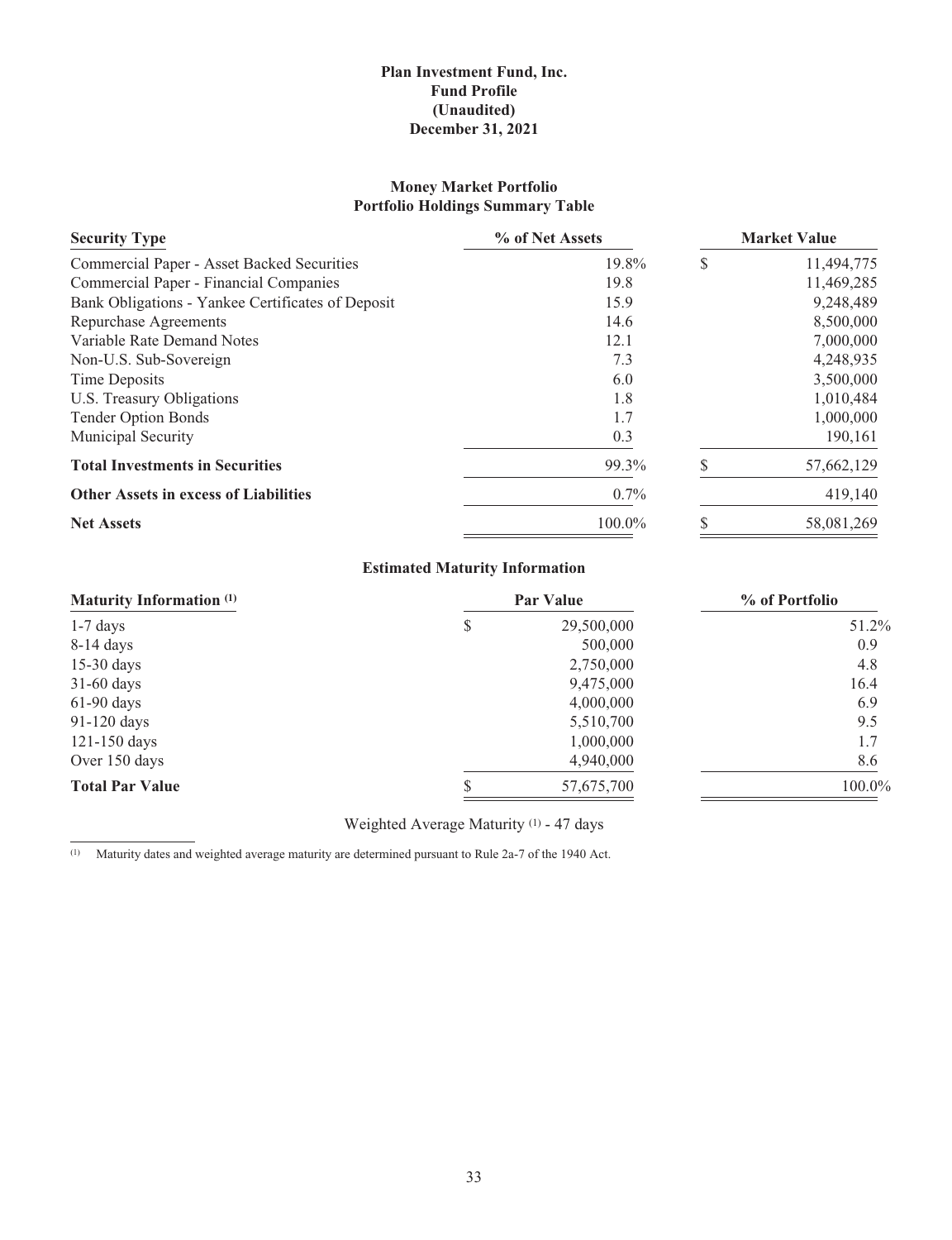#### **Plan Investment Fund, Inc. Other Disclosures (Unaudited) December 31, 2021**

**Form N-MFP:** The Fund files a complete schedule of portfolio holdings with the SEC monthly on Form N-MFP. The SEC delays the public availability of the information filed on Form N-MFP for 60 days after the end of the reporting period included in the filing. The Form N-MFP filings are available on the SEC's website at www.sec.gov. The Fund's Forms N-MFP may also be obtained, upon request, by calling (800) 621-9215.

**Government Portfolio and Money Market Portfolio Monthly Holdings:** The Government Portfolio and the Money Market Portfolio each makes its portfolio holdings information publicly available by posting the information on the Fund's website at www.pif.com.

**Proxy Voting:** Information on how proxies relating to the Fund's voting securities (if any) were voted during the most recent 12-month period ended June 30 is available by the following August 31 (i) upon request, without charge, by calling (800) 621-9215 or (ii) on the SEC's website at www.sec.gov.

**Tax Information:** The Portfolios report a portion of the income dividends distributed during the fiscal year ended December 31, 2021, as U.S. Government Income as follows:

Government Portfolio: 47.62% Money Market Portfolio: 0.77%

The percentage of qualified interest income related dividends not subject to withholding tax for non-resident aliens and foreign corporations are as follows:

Government Portfolio: 100% Money Market Portfolio: 100%

The Portfolios designate a percentage of ordinary income distributions as qualified short-term gain pursuant to the American Jobs Creation Act of 2004. They are as follows:

Government Portfolio: 100% Money Market Portfolio: 100%

U.S. Government Income represents the amount of interest that was derived from direct U.S. Government obligations. Generally, such interest is exempt from state income tax. Due to certain statutory limitations, shareholders of mutual funds who are residents of California, Connecticut or New York may be permitted to exclude the portion of ordinary income only if a mutual fund has invested at least 50% of its gross assets at the end of each quarter of the fund's fiscal year that represents direct U.S. government obligations. For the fiscal year ended December 31, 2021, only the Government Portfolio met the mentioned requirement. Due to the diversity in the state and local tax law, it is recommended that you consult your personal tax adviser as to the applicability of the information provided to your specific situation.

All reportings are based on financial information available as of the date of this annual report and, accordingly, are subject to change. For each item above, it is the intention of the Portfolios to report the maximum amount permitted under the Code and the regulations thereunder.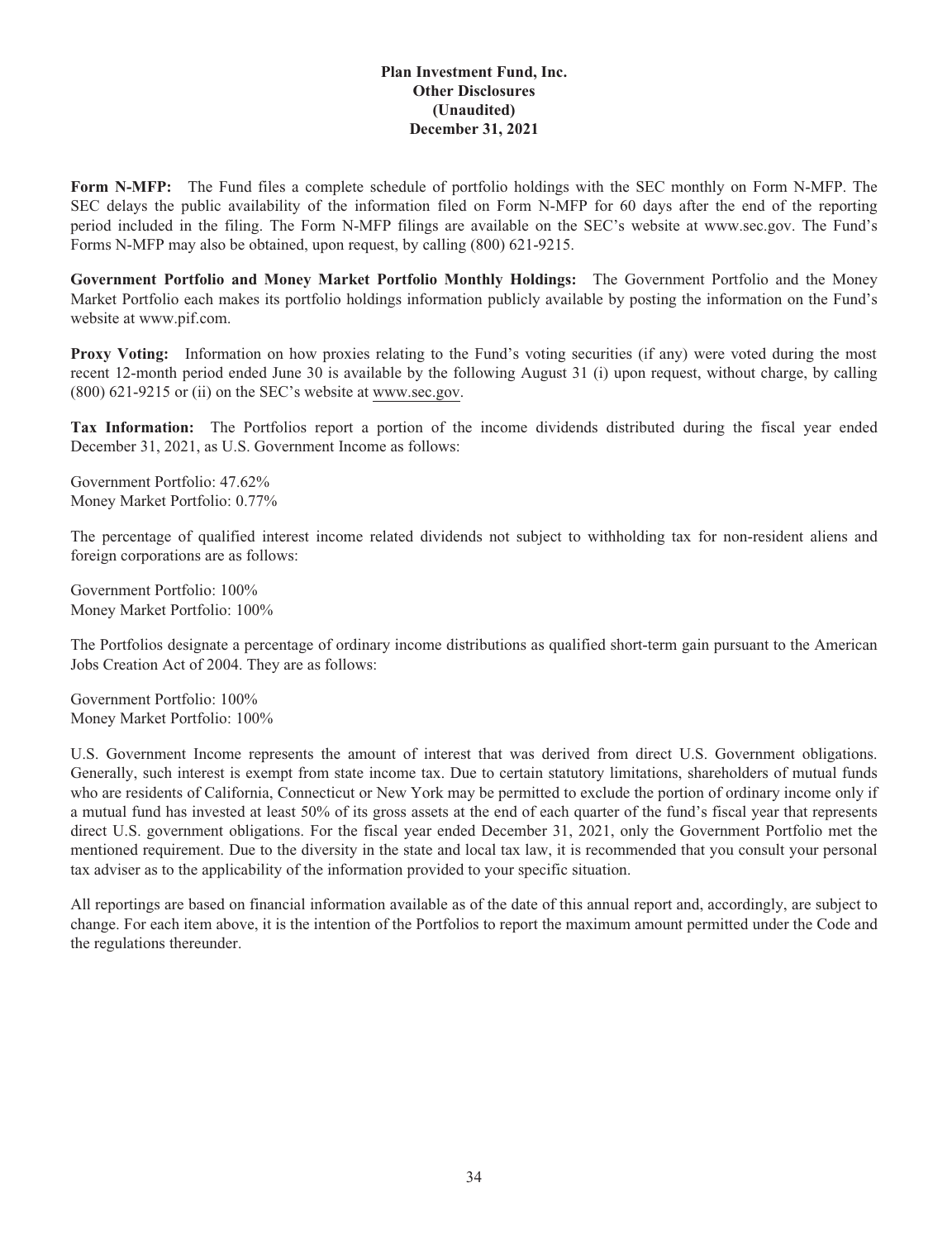#### **Plan Investment Fund, Inc. Other Disclosures (Unaudited) December 31, 2021**

**Results of Participation Certificate holders meeting:** A Special Meeting of Participation Certificate holders of the Fund was held on July 22, 2021 at 2 Mid America Plaza, Suite 200, Oakbrook Terrace, Illinois 60181 (the "2021 Meeting"), to consider and vote on the following proposal:

*1. To Elect Jennifer J. Allen, Sandra M. Clarke, Diane G. Gore and Gina L. Marting to the Board of Trustees of the Fund.*

Each nominee listed below was elected by Participation Certificate holders at the 2021 Meeting, having received the number of votes listed below ("Number of Votes" represents all series/Portfolios of the Fund).

| <b>2021 Meeting Nominee</b> | <b>Number of Votes:</b> |         |          |  |
|-----------------------------|-------------------------|---------|----------|--|
|                             | For                     | Against | Abstain  |  |
| Jennifer J. Allen           | 1,275,571,635.04        |         | $\theta$ |  |
| Sandra M. Clarke            | 1,275,571,635.04        |         | $\theta$ |  |
| Diane G. Gore               | 1,275,571,635.04        |         | $\theta$ |  |
| Gina L. Marting             | 1,275,571,635.04        |         | $\theta$ |  |

Nicholas G. Chiarello, William A. Coats, W. Dennis Cronin, John F. Giblin, Robert J. Kolodgy, Michael J. Mizeur, Vincent P. Price, T. Ralph Woodard, Jr. and Cynthia M. Vice were each elected to the Board of Trustees by the vote of Participation Certificate holders at a previous meeting of Participation Certificate holders and continued their term of office as Trustees after the 2021 Meeting. As of December 31, 2021, Nicholas G. Chiarello, W. Dennis Cronin, Robert J. Kolodgy, and Michael J. Mizeur have resigned as Trustees of the Fund and no longer serve on the Fund's Board of Trustees.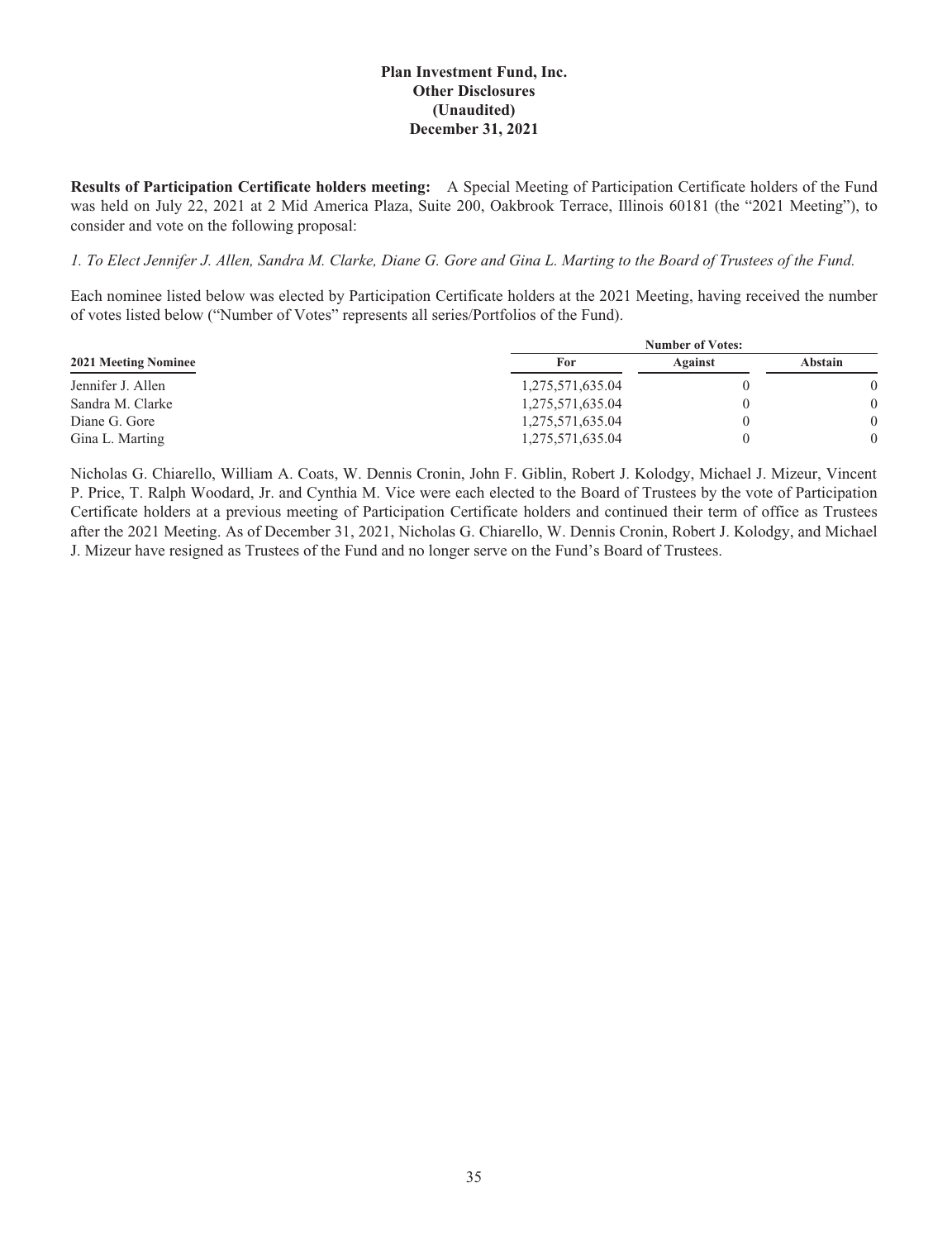[This page left intentionally blank]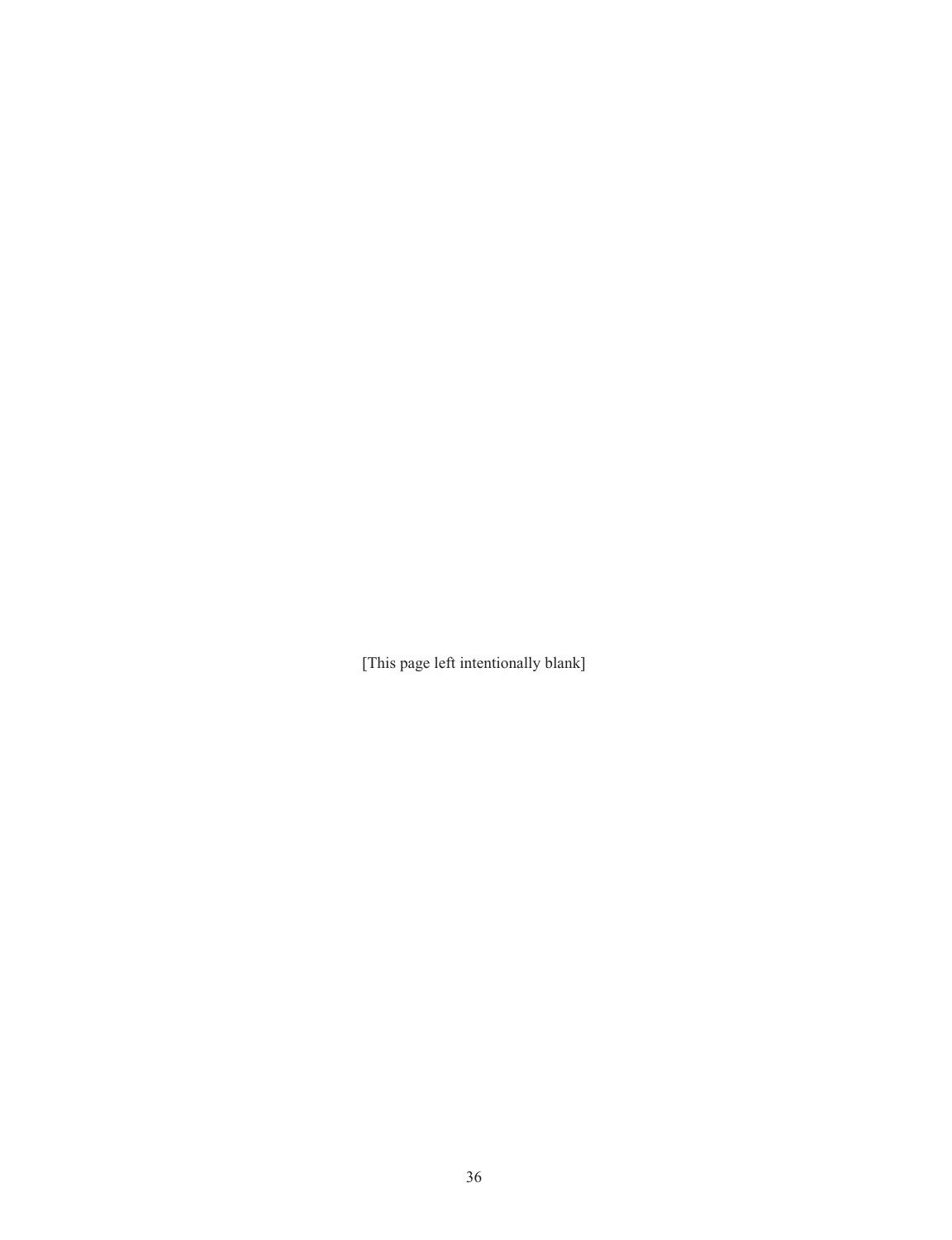[This page left intentionally blank]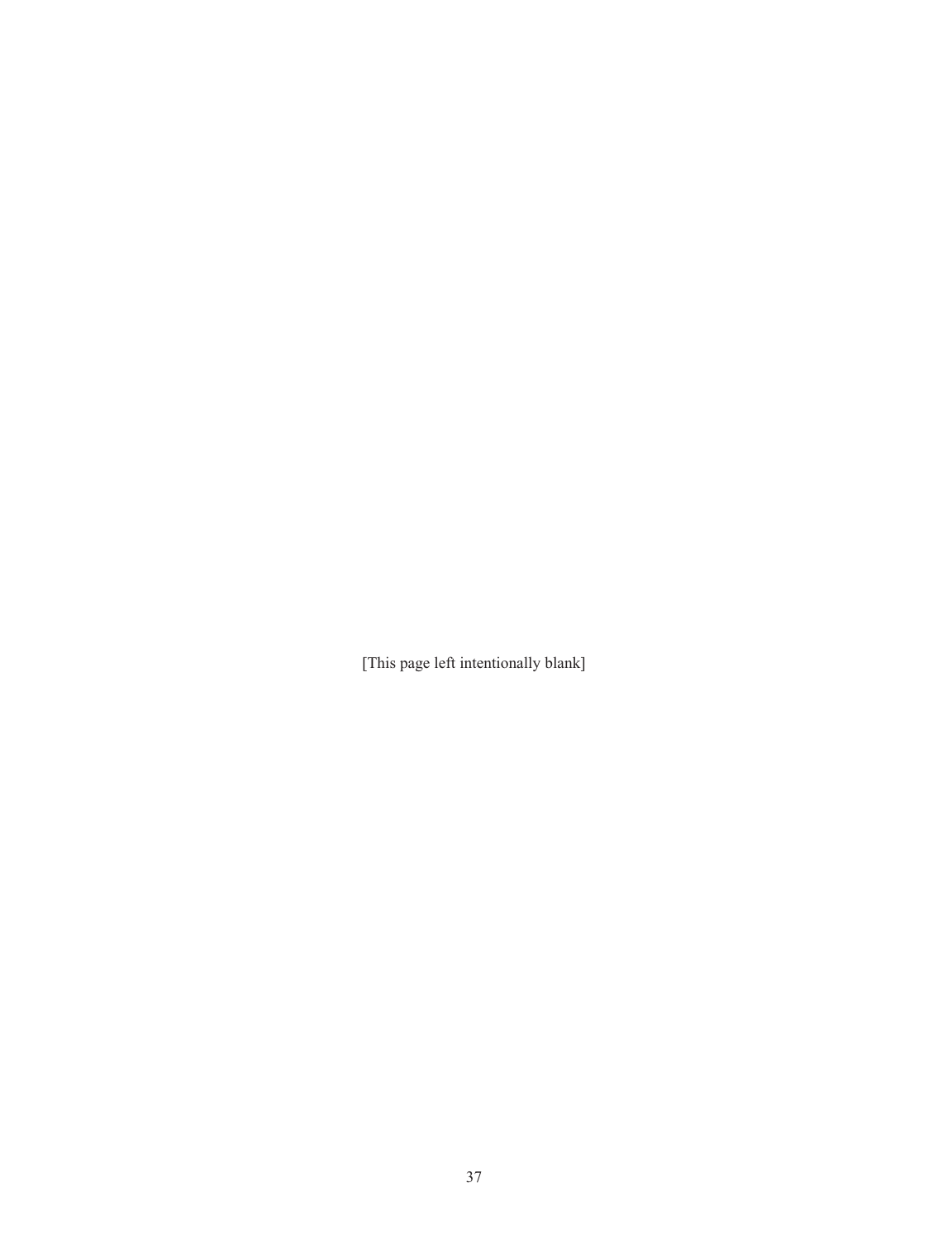[This page left intentionally blank]